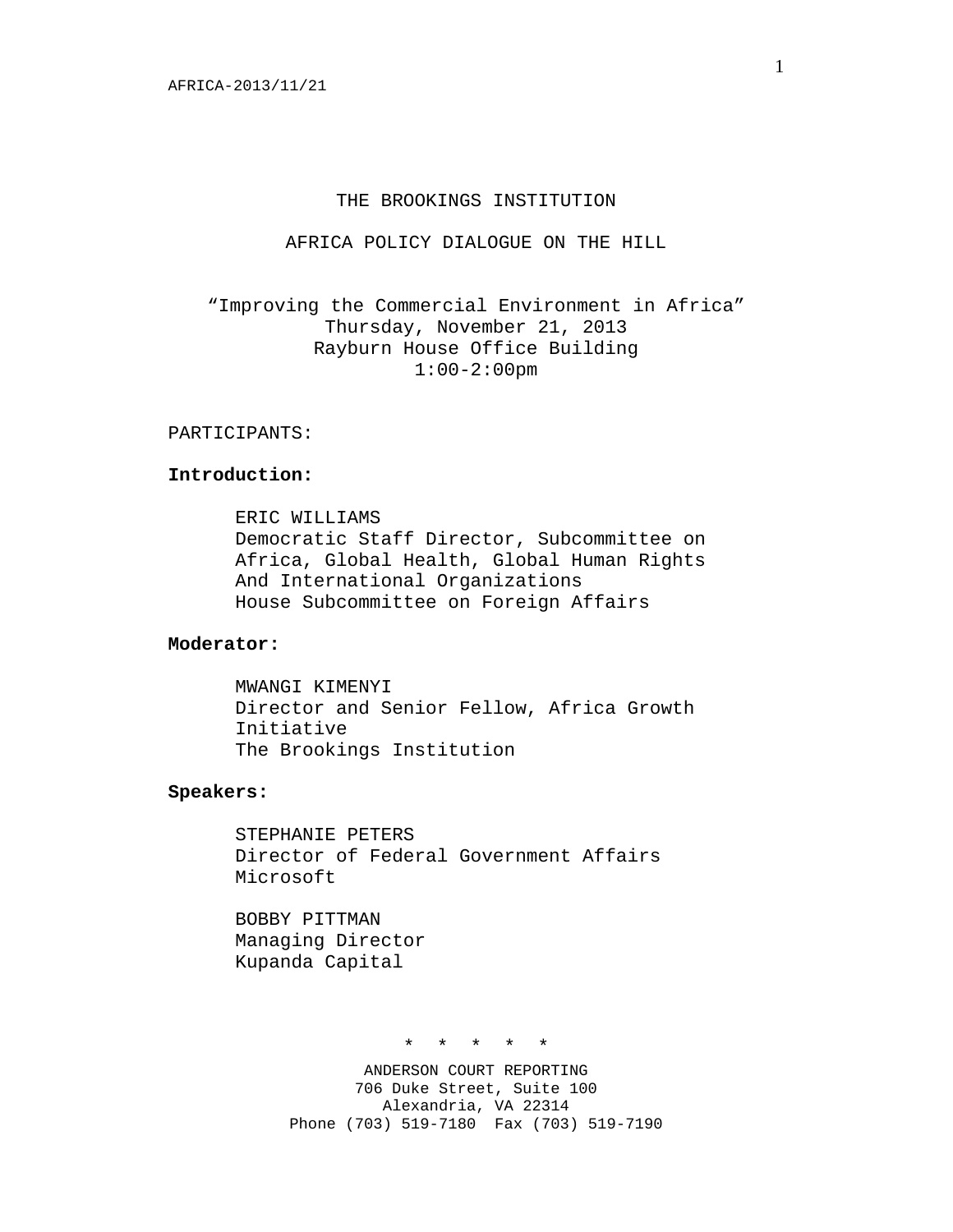## P R O C E E D I N G S

MR. WILLIAMS: Good afternoon. Thank you all for joining us today, this afternoon. My name is Eric Williams and I'm the Democratic staff director of the Subcommittee on Africa in the House.

Elliott, how's it going? Witney. It's good to see so many friendly faces, many of whom I've seen before who are good friends.

So behalf of Representative Bass, who is the ranking member on the Africa Subcommittee, as you know, I want to thank you all for participating and coming today. I know that there's been room and date changes over the last couple of days or weeks leading up to this, so our apologies for having our legislative calendar interrupt the good business of this forum. So thank you all for making do with those changes and, indeed, coming to hear this important conversation.

So this is the Brookings Institution's Africa Growth Initiative collaboration with the Congressional African Staffers Association's Africa ANDERSON COURT REPORTING 706 Duke Street, Suite 100 Alexandria, VA 22314 Phone (703) 519-7180 Fax (703) 519-7190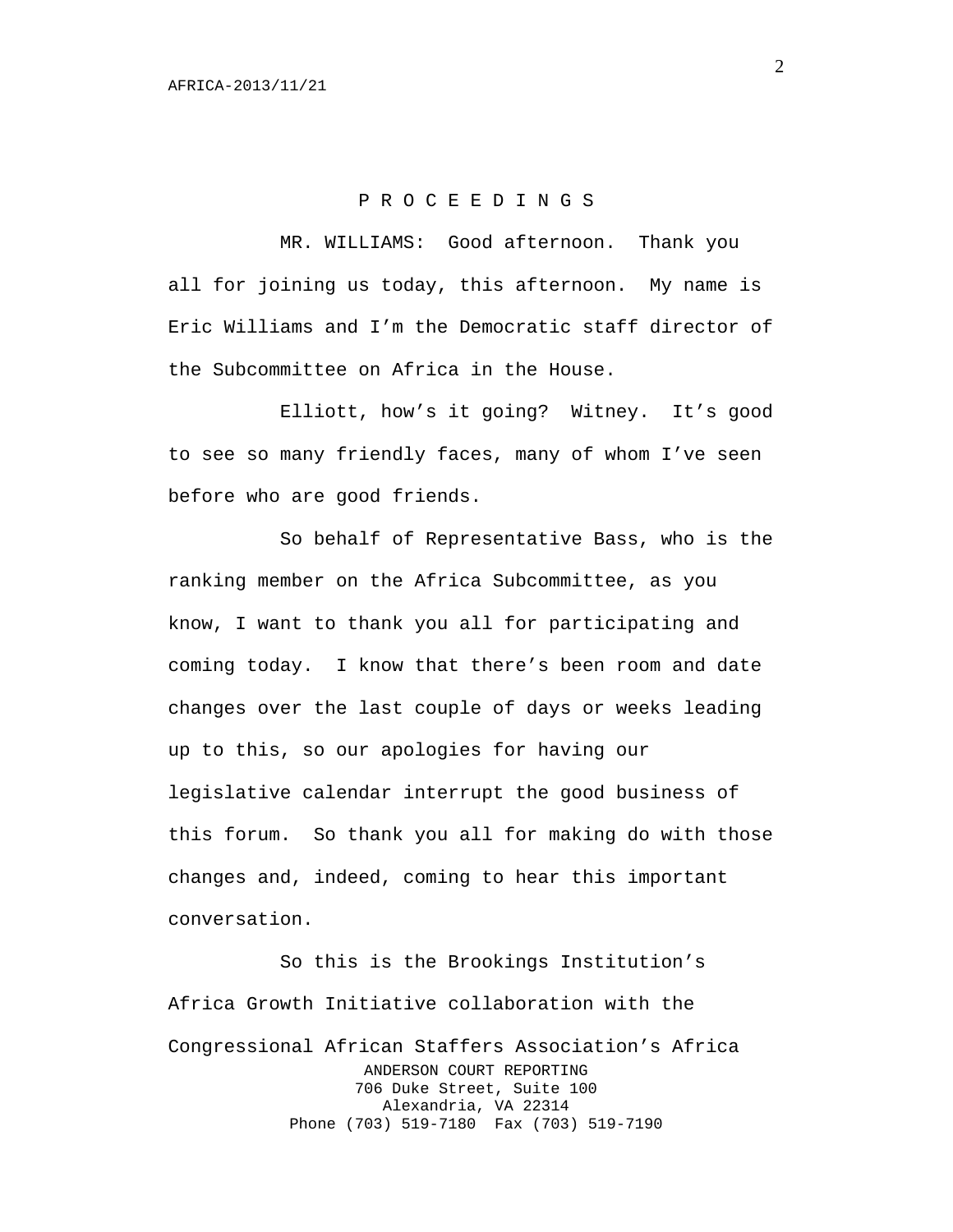policy dialogue on the Hill. There have been a number of dialogues over the past year and I think this forum has been going on for a number of years now, hasn't it?

MR. KIMENYI: Second year.

MR. WILLIAMS: Second year, okay. So

there's great success. I think this probably will be one of the last of they year, but it ends on a positive note.

So let me share this because it's so timely. Perhaps it's all due to timing that we happen to -- or serendipity that we happen to be here today. But just a couple of hours ago the Africa Subcommittee took up H.R. 177, Increasing American Jobs Through Greater Exports to Africa Act of 2013. The legislation that, among other things, let me read some of the things that it does.

It calls for a comprehensive U.S. strategy for public and private investment, trade, and development in Africa. It promotes the alignment of the U.S.'s commercial interest in developing ANDERSON COURT REPORTING 706 Duke Street, Suite 100 Alexandria, VA 22314 Phone (703) 519-7180 Fax (703) 519-7190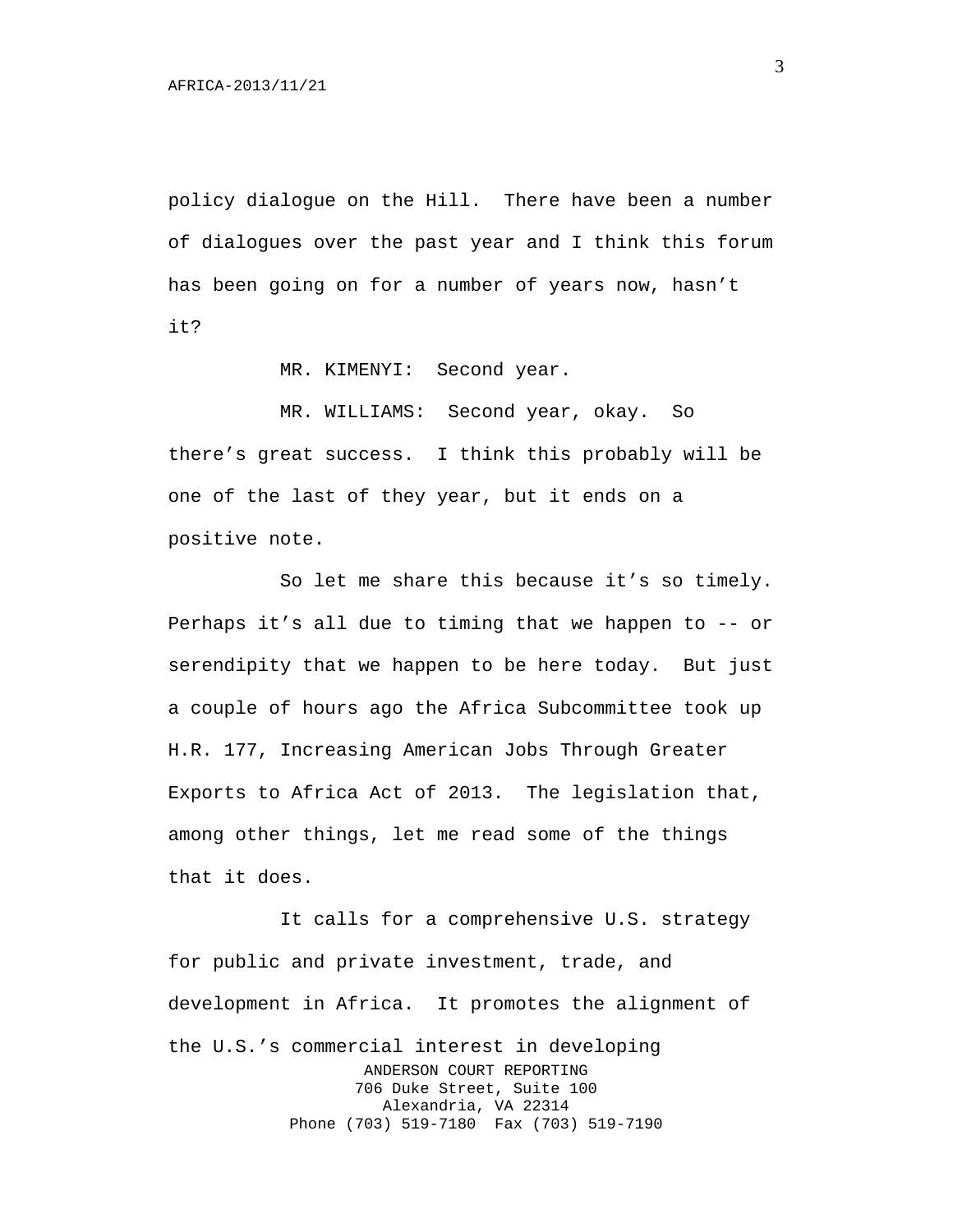priorities, developmental priorities, in Africa.

It calls for the increasing of foreign commercial service officers across the continent. Currently, I believe there are either 6 or maybe 7 at this point, but it calls for at least 10 of them. So I think from the perspective of Representative Bass and the other members of the committee, we'd like to see a great deal more. They offer great value in terms of the connective tissue, if you will, of U.S. private sector and engaging with African markets across the continent.

It also calls for a special Africa export strategy coordinator who would coordinate a whole of government approach to trade, investment, and other opportunities on the continent.

So there are a number of other things the bill does and I would highly recommend that you look at it. It also has a Senate companion, S. 718. There are 11 senators, including its lead sponsor Senator Durbin. So perhaps these bills will go somewhere and we welcome your support and your interest in seeing ANDERSON COURT REPORTING 706 Duke Street, Suite 100 Alexandria, VA 22314 Phone (703) 519-7180 Fax (703) 519-7190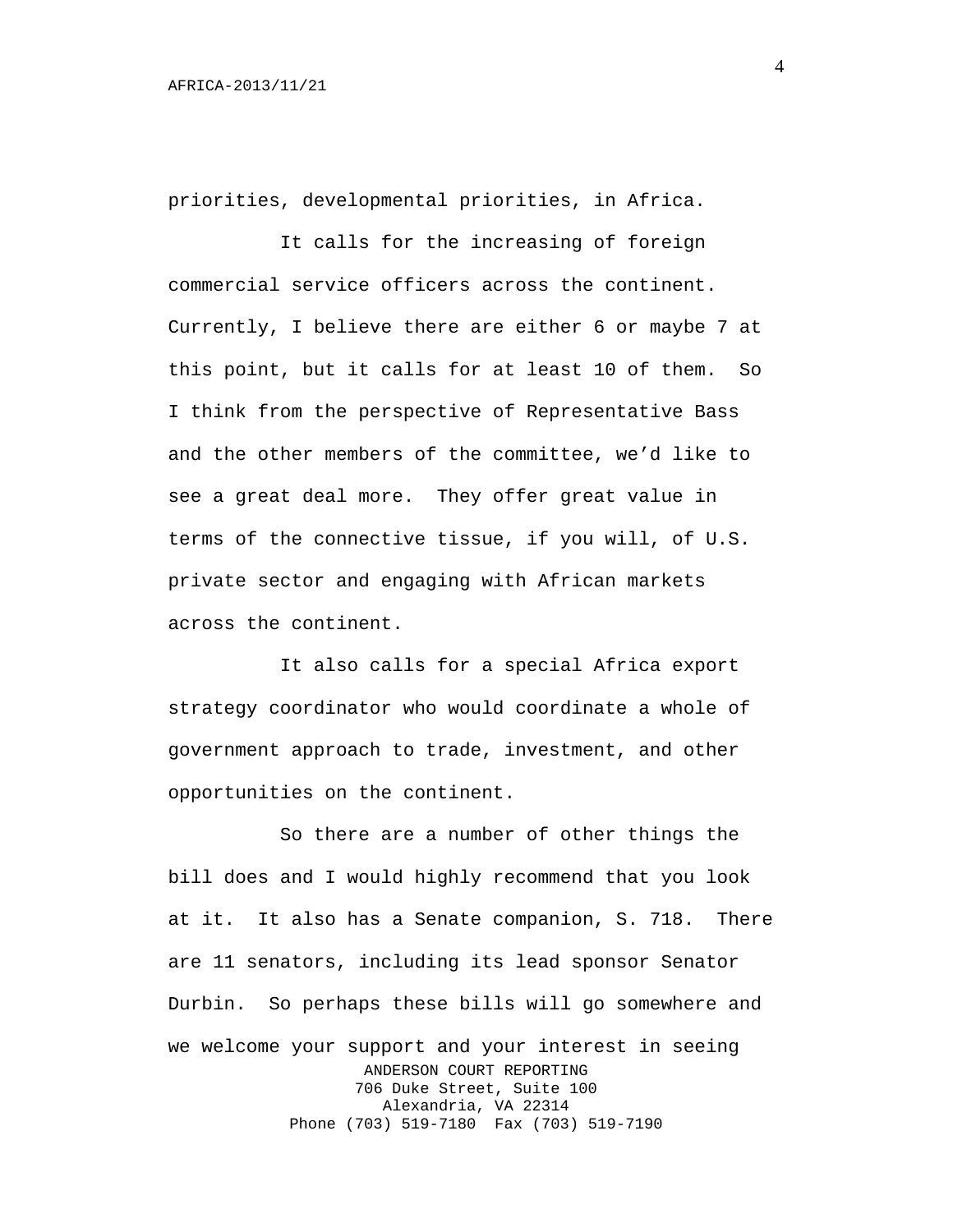how it follows.

So without any further ado, let me quickly introduce our three guest speakers and then I will turn the program over to Dr. Kimenyi.

So Stephanie Peters serves as Microsoft's director of federal government affairs for the House of Representatives' Democrats. She has more than two decades of career experience focused on corporate social responsibility, immigration, trade, intellectual property, and foreign sovereign representation. Prior to joining Microsoft, Stephanie was a partner at Patton Boggs. Among her other clients and responsibilities focus on global sustainability and supply chain issues for major corporate clients and foreign governments in Sub-Saharan Africa, Latin America, and the Caribbean. Stephanie is a good friend of our office, a good friend of mine, and I'm very pleased that Brookings was smart enough to ask her to come and sit on this panel.

> So someone who I've only recently gotten to ANDERSON COURT REPORTING 706 Duke Street, Suite 100 Alexandria, VA 22314 Phone (703) 519-7180 Fax (703) 519-7190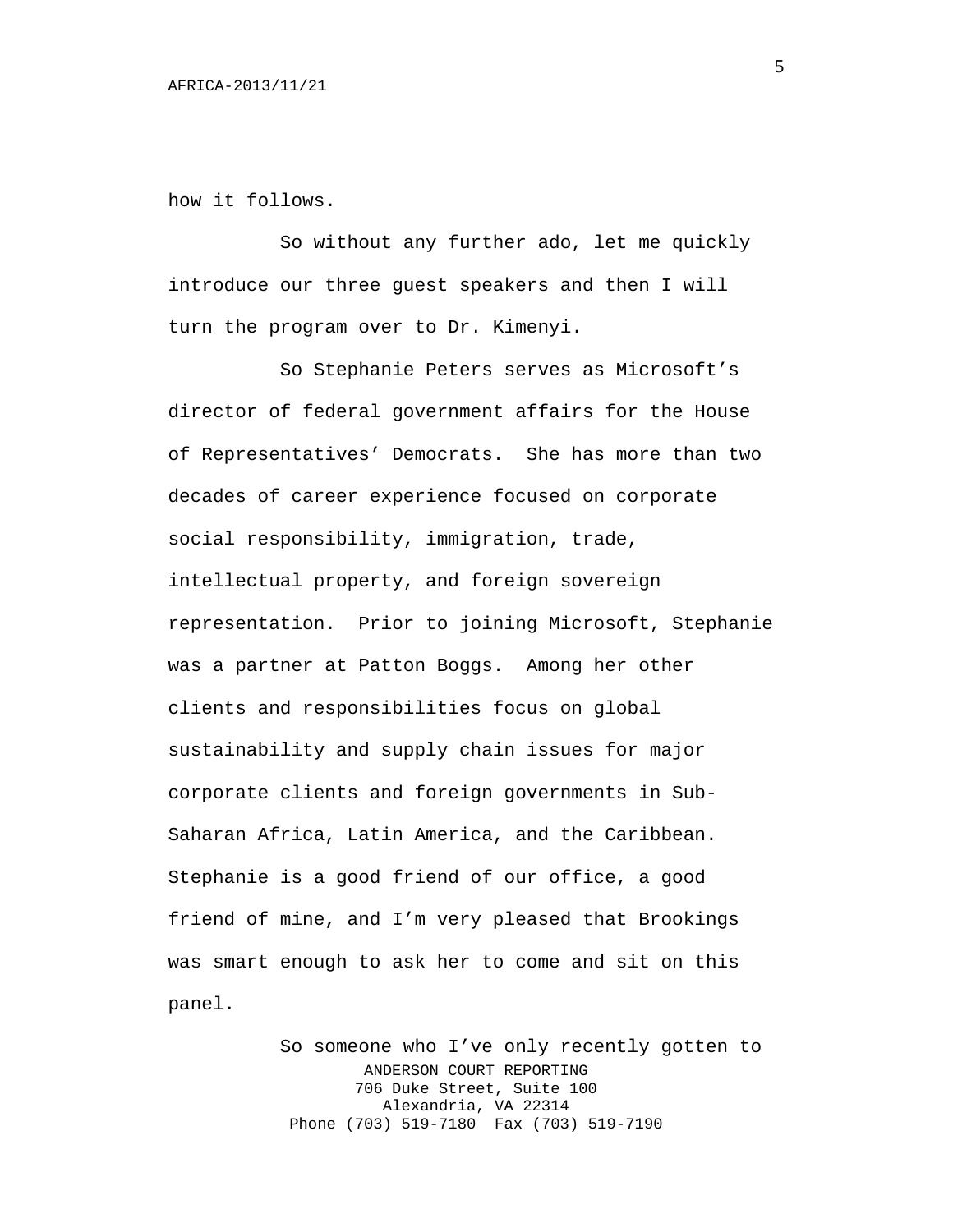know and meet is Bobby Pittman, who is the managing director of -- I'm going to get this correct -- Kupanda Capital, a boutique of investment platform focused on Africa. Most recently, Mr. Pittman was the vice president infrastructure, private sector, and regional integration at the African Development Bank from 2009 to 2012. In his capacity, he managed one of the largest portfolios in Africa, including more than \$25 billion in active projects across 52 nations. Mr. Pittman previously held senior positions at several USG agencies, including the National Security Council, the Treasury Department, State Department, and the White House. And it is impressive to read your bio and I look forward to continuing to engage with you on matters related to the continent.

Now, I am not going to introduce Dr. Kimenyi because he'll does his own deed, but I think we all know him and the impressive work that he's been able to do at The Brookings Institution.

So thank you again for being here. It is a pleasure and an honor to have as our office the ANDERSON COURT REPORTING 706 Duke Street, Suite 100 Alexandria, VA 22314 Phone (703) 519-7180 Fax (703) 519-7190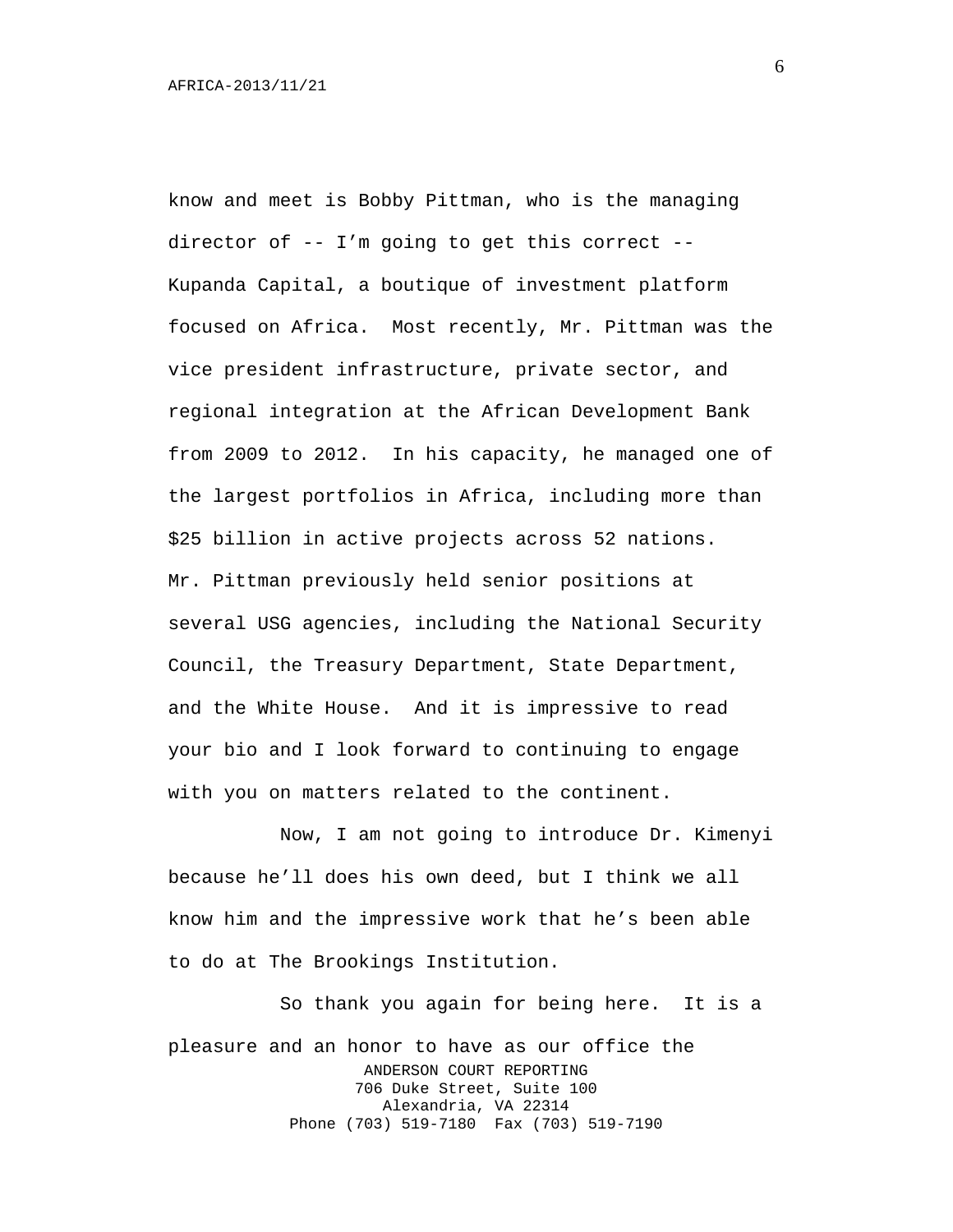ability to help you hold this meeting and we look forward to engaging with Brookings on additional conversations on the continent. So thank you and have a good discussion. I'm going to, unfortunately, have to leave. Thank you.

MR. KIMENYI: Thank you very much, Eric. We really appreciate it. We know that there are a lot of people here, so we thank you very much for this. And also particularly to Congresswoman Bass, who is our sponsor for this event.

Now, this is a very interesting panel and it's good that what Eric talked about, the bill on U.S. exports to Africa and some of the recommendations that are in there, you know, in one -- if you have gone through some of our Brookings reports recently, you will see a lot of those recommendations there. I'm sure Witney is pretty happy about that. You've been complaining a lot about the commercial offices and so on. So I think that's very good and we did a testimony on that bill, so we hope that there will be some movement.

> ANDERSON COURT REPORTING 706 Duke Street, Suite 100 Alexandria, VA 22314 Phone (703) 519-7180 Fax (703) 519-7190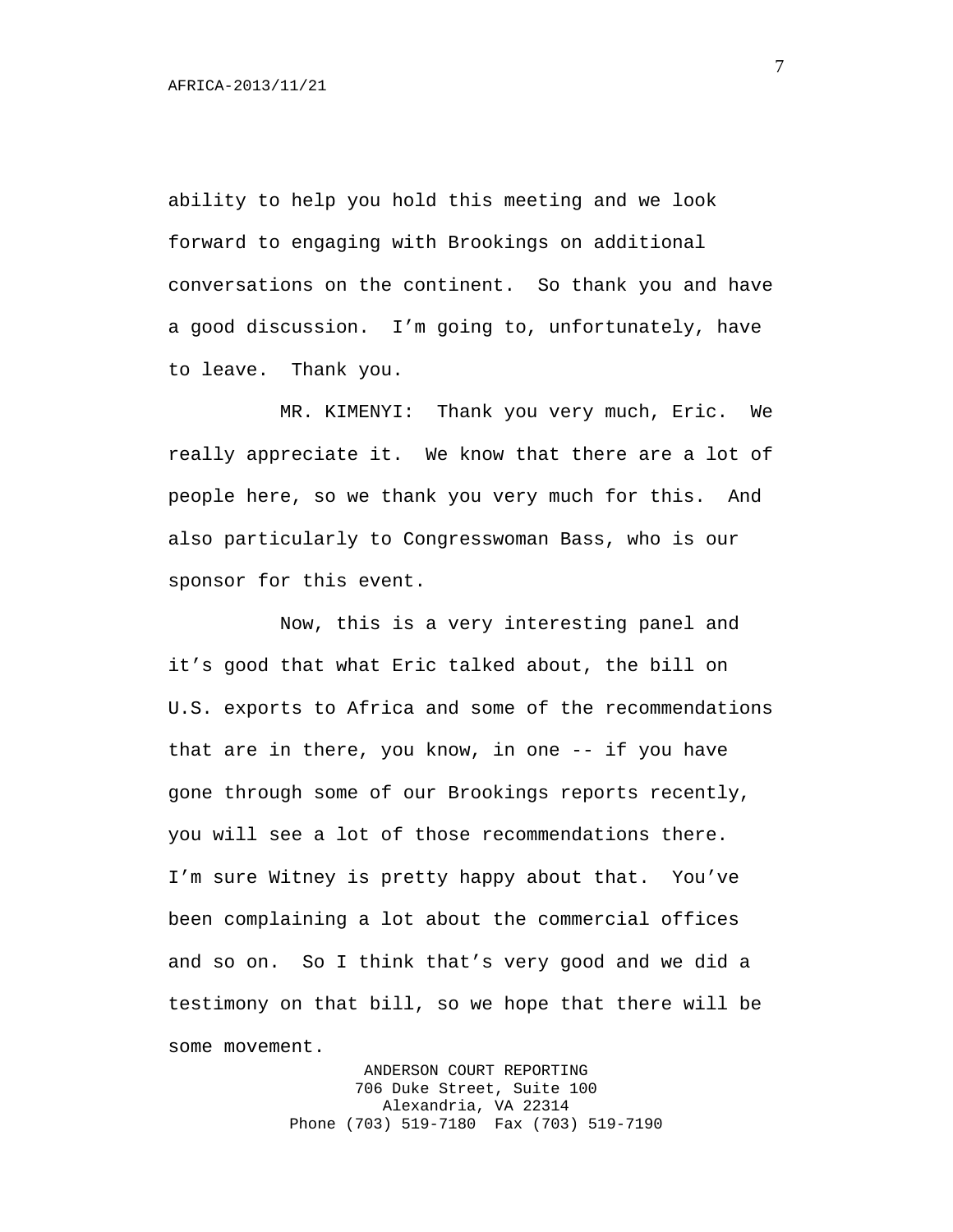Now, we've been talking a lot about things here in our sessions. Some of the most popular sessions have been every time there is a conflict, when there is a crisis -- Mali, DRC -- we get a lot of people, but that's one side. But this is also very good interest because really, in Africa, even when we are talking about the Africa rising story, the emerging Africa, the story is actually the private sector when we talk about all that. But it's, of course, the government (inaudible), but really what is really moving is the private sector. And we need to figure out and this panel is about, you know, how do we improve the commercial environment to Africa? And we can discuss about different angles to this, the U.S. role, the U.S. private sector role in collaboration with Africa.

So we have two extremely experienced people with very good information and we're going to start with a Microsoft presentation by Stephanie. And we will start with a movie for five minutes, so.

> MS. PETERS: A video. And I'll just tee it ANDERSON COURT REPORTING 706 Duke Street, Suite 100 Alexandria, VA 22314 Phone (703) 519-7180 Fax (703) 519-7190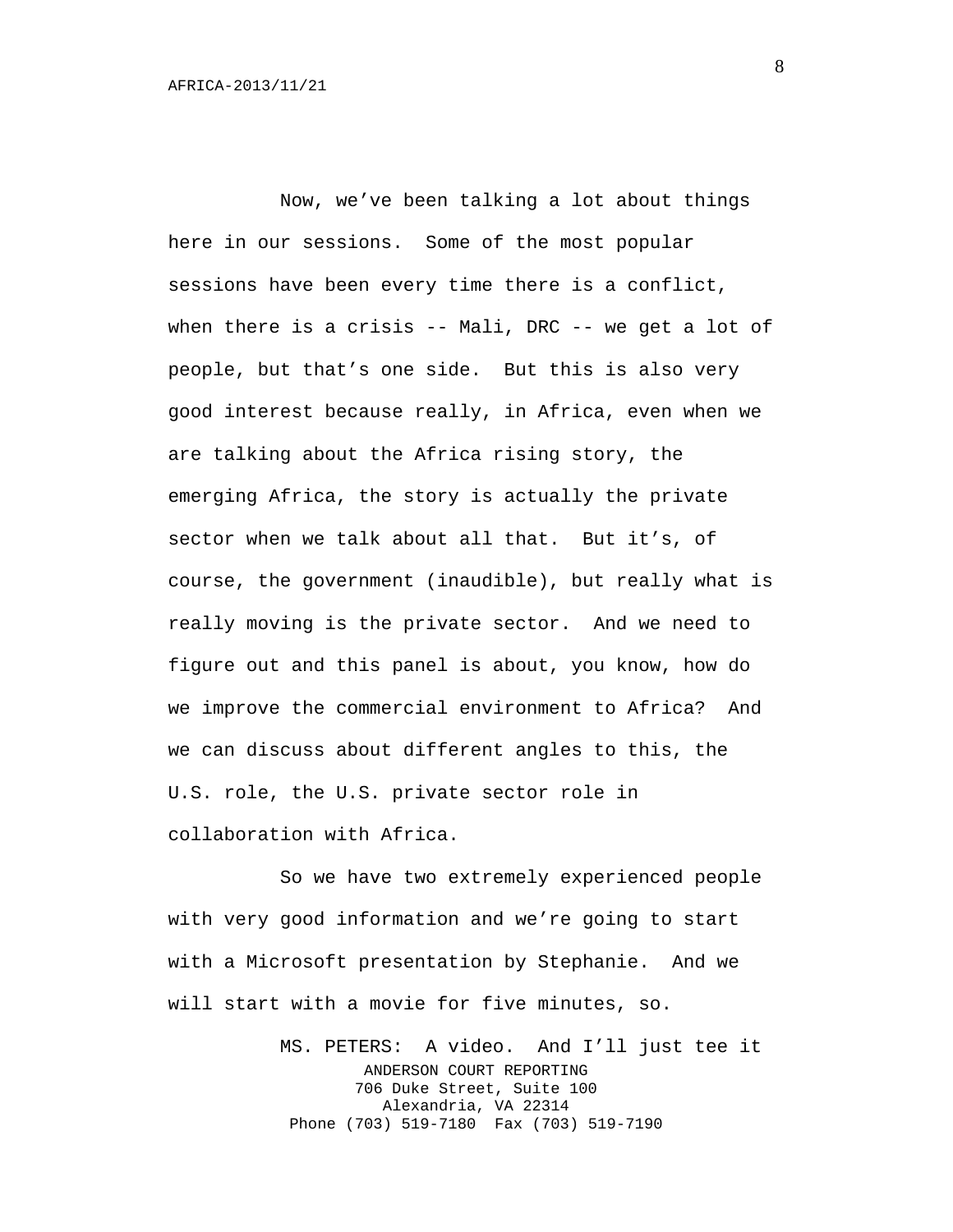up. It is about our For Africa Initiative that we kicked off this year and there's three pillars. It's world-class skills, access to devices, and innovation support for innovative ideas, app developers, African app developers making applications for -- that are focused on the need for Africa. So I'll let the video run and quickly just introduce Zoya Awan, who's our congressional teen coordinator, who will start the video.

# (Video played)

MS. PETERS: So as you can see, our four pillars were reflected in the video. One of our challenges as a technology company is having a skilled workforce, so it's important for us that we - education is first and foremost. And so part of the skills pillar, we have created an Africa Academy. And not only are we creating relationships where they were using our Surface tablets, but we also are creating a curriculum online that will be accessible for students to use. So it's not only the brick-and-mortar schools, but those are also critically important in ANDERSON COURT REPORTING 706 Duke Street, Suite 100 Alexandria, VA 22314 Phone (703) 519-7180 Fax (703) 519-7190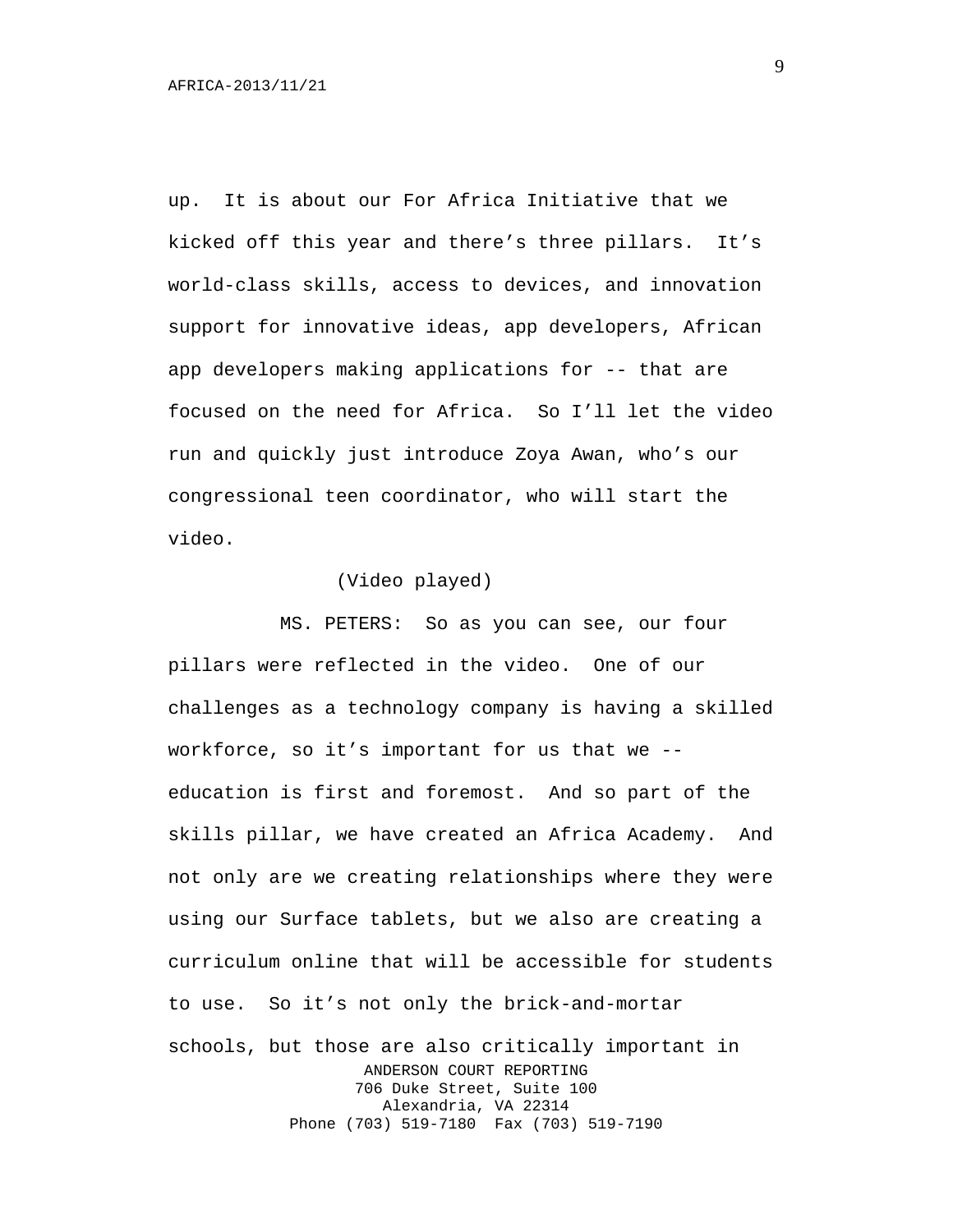the rural areas and making sure that students have access to broadband and access to the devices.

When they talk about innovation in that, we want to create small entrepreneurs. As everyone knows, you know, our company was started by Bill Gates and Paul Allen. They were good friends trying to get more computer time on a mainframe computer downtown in a boys' school in Seattle. And that relationship is how they built the company, using each other's ideas, and we want to recreate that. Microsoft is a smalland medium-sized business ecosystem and we want to create that in Africa. And that's when you take great ideas and innovations and let them have the access to do the creation and provide the support that is needed.

So to the question that's sort of being discussed today and why I'm spending so much time on these four pillars is the human resource issue and making sure we have skilled Africans to work on different programs or creations of their own is what is facing us and this is why we are trying to do ANDERSON COURT REPORTING 706 Duke Street, Suite 100 Alexandria, VA 22314 Phone (703) 519-7180 Fax (703) 519-7190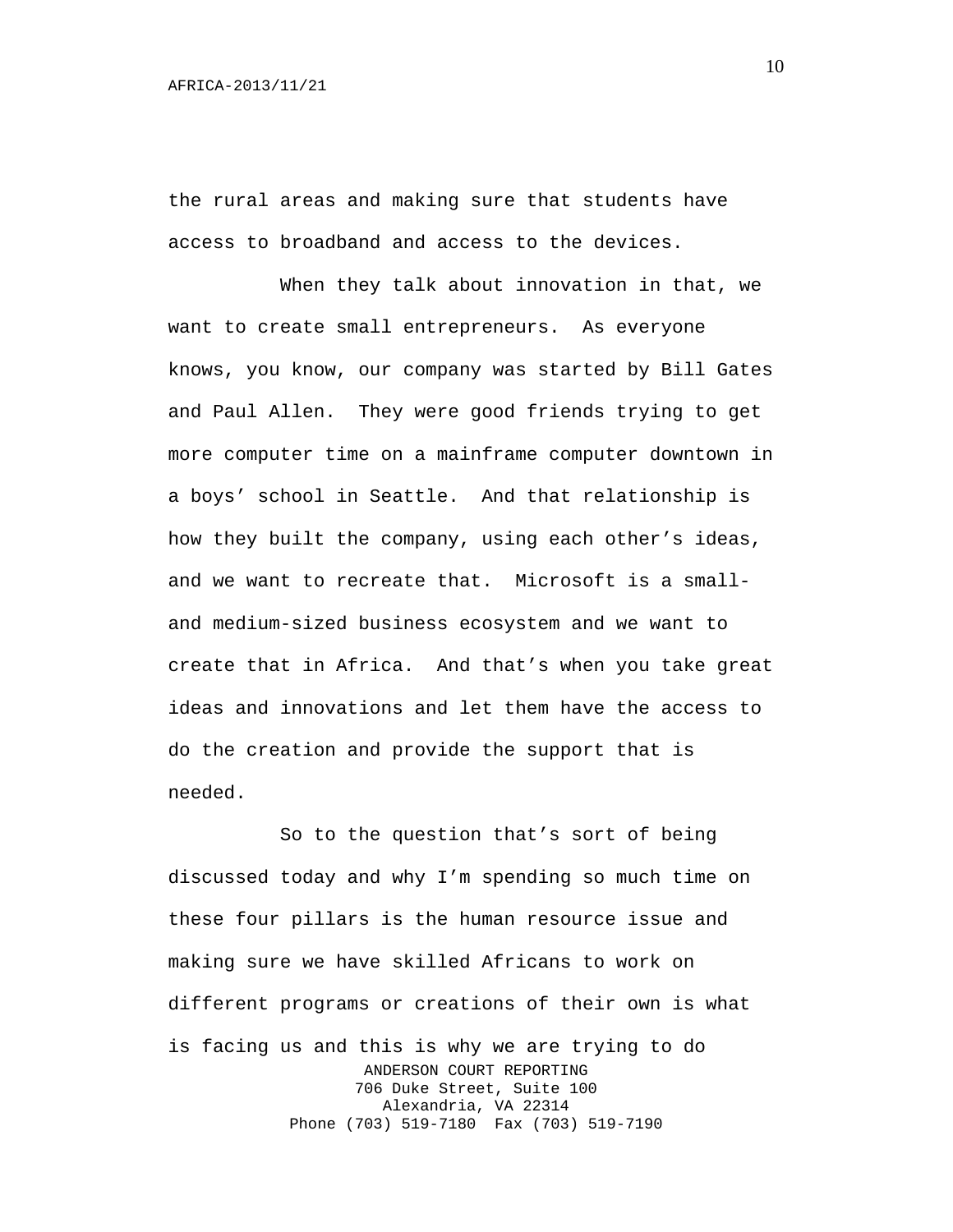something about it. This is not our corporate philanthropy. We do that quite well. As most of you know, Bill Gates has left the company. He's still chairman of the board, but he left to start the Bill and Melinda Gates Foundation with his wife and does philanthropy through that foundation. What this is, is a strategic business campaign to make Africa and Africans in the position to create the next Microsoft.

The other issue that I wanted to raise, that I wanted to open up for discussion about challenges that we have in Africa is the intellectual property rights issue. A lot of the governments don't have an intellectual property framework. We are working hard with governments. We need the intellectual property protection. Ironically, I was here till 8:00 last night on the patent reform bill here in the U.S., and that was important to us because it also signals to other governments around the world the patent protection that we need, the copyright protection that we need. And we continue to work with the Judiciary Committee on this issue, but it's also a critical ANDERSON COURT REPORTING 706 Duke Street, Suite 100 Alexandria, VA 22314 Phone (703) 519-7180 Fax (703) 519-7190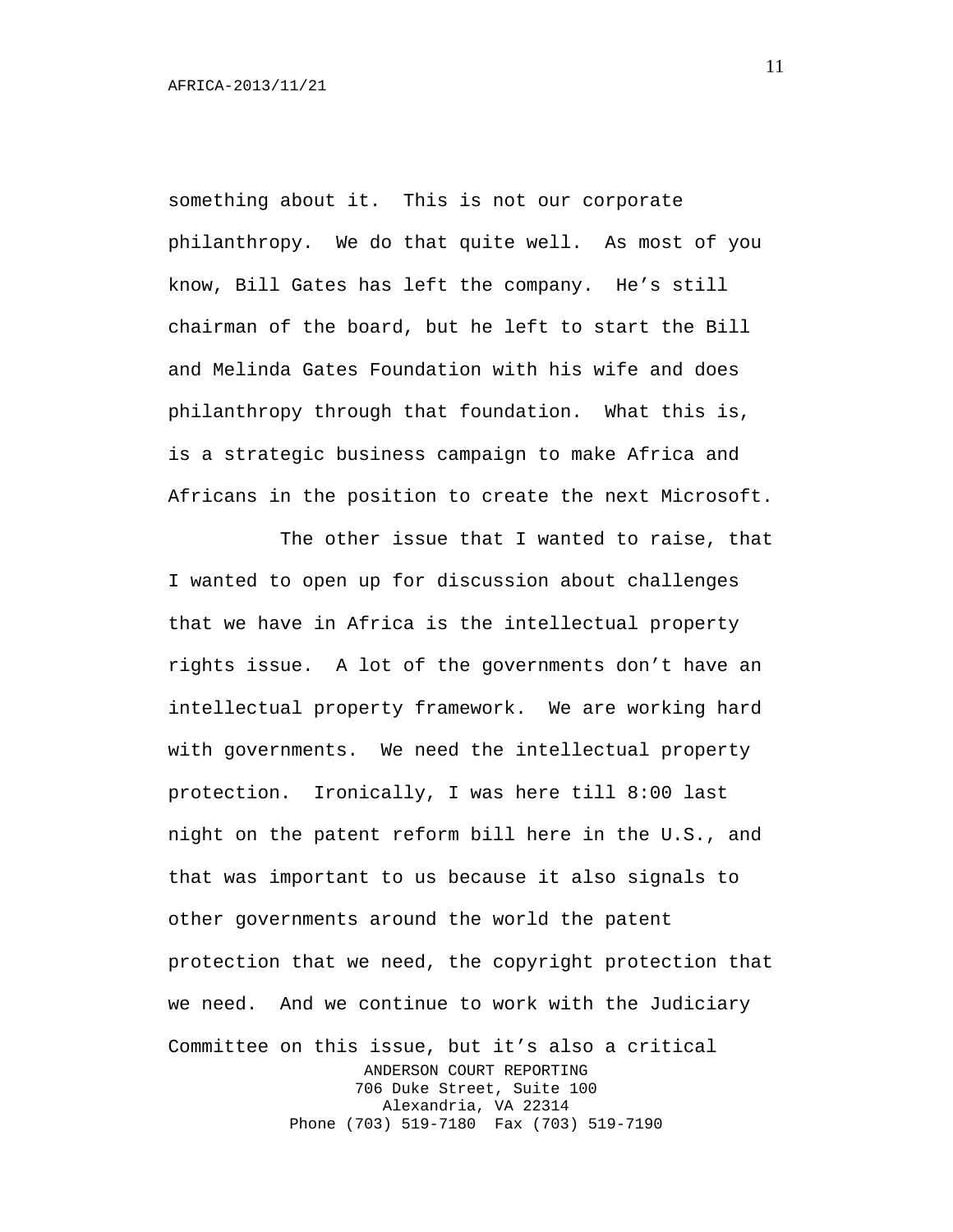issue with the governments in Sub-Saharan Africa.

So, you know, to summarize, I would say workforce and developing skill, you know, employees and partnerships and doing that as a foundation by strengthening the education system. Also, our challenges with intellectual property. and also ensuring that the broadband access, as was demonstrated in most of the video, is there as well.

So I'll leave it there and we can have a discussion after Bob.

MR. KIMENYI: Thank you very much,

Stephanie. Microsoft being a small business, it's an interesting term to use those two words, "small" and "Microsoft."

MS. PETERS: It's a small business ecosystem. (Laughter)

MR. KIMENYI: Very good. Thank you very much. Bobby?

MR. PITTMAN: Great, thank you. We aspire to be a big business with a small business ecosystem. (Laughter) But thank you and I wanted to thank ANDERSON COURT REPORTING 706 Duke Street, Suite 100 Alexandria, VA 22314 Phone (703) 519-7180 Fax (703) 519-7190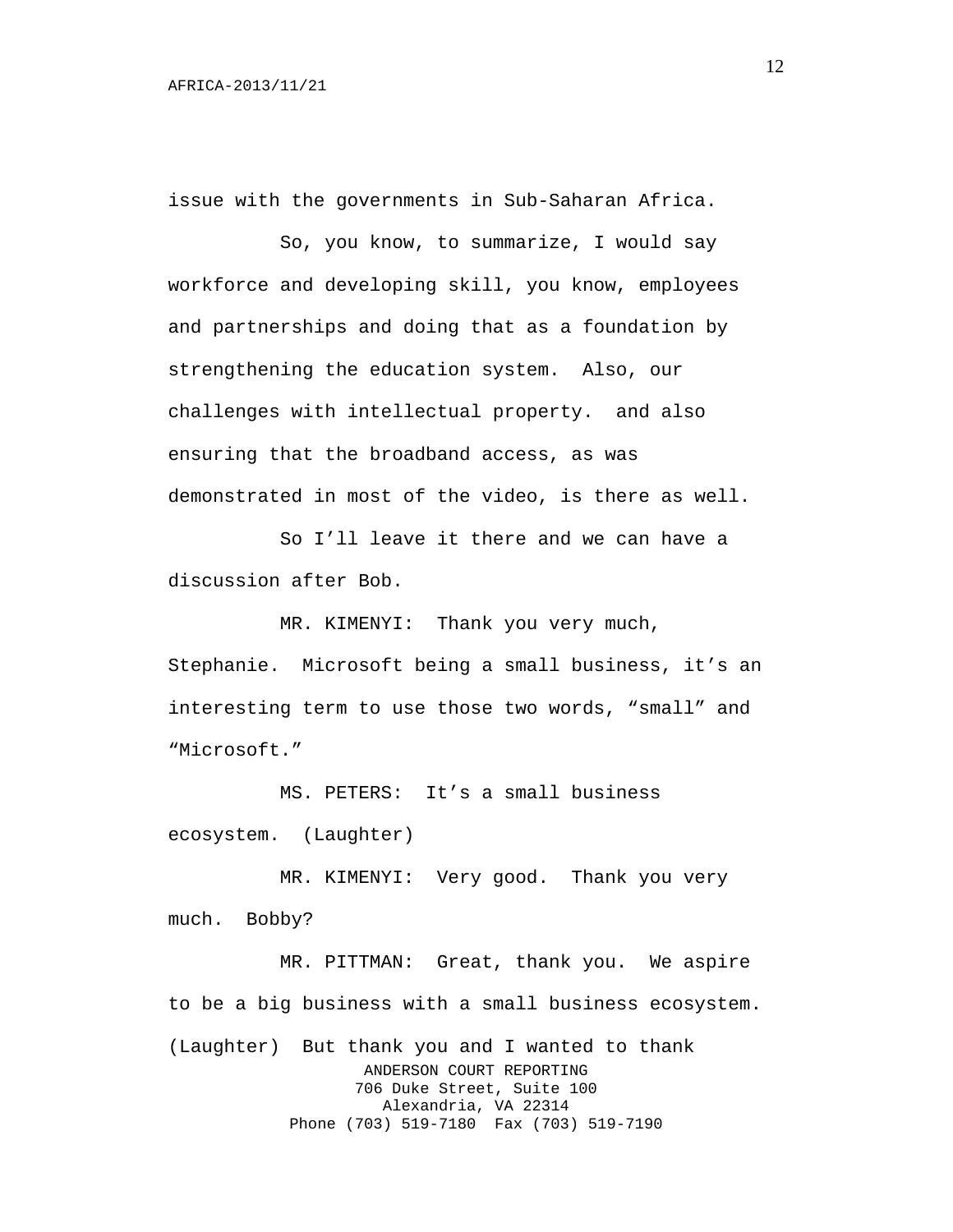Brookings and Congresswoman Bass for including us today, including me.

What I thought would be useful today, from my perspective, you know, obviously I have had some experience on the policy side, but I'll tell you and people that know me know this that, you know, my view of policy is that great policy is very opportunistic and people on the inside taking advantages of trends and personalities. And so I say that because now being on the outside and, you know, living in Africa for the last three years I'm probably not the best person to talk about opportunistic trends in terms of what might be possible.

So what I thought instead would be to talk about, you know, my view on the climate in Africa. And, you know, as you already mentioned, we talk a lot about Africa rising, which I certainly subscribe to that view, but I kind of wanted to go a layer down in terms of some of the trends and how that impacts how some of us do business or implement things. And then I think out of that, you know, can think of some ANDERSON COURT REPORTING 706 Duke Street, Suite 100 Alexandria, VA 22314 Phone (703) 519-7180 Fax (703) 519-7190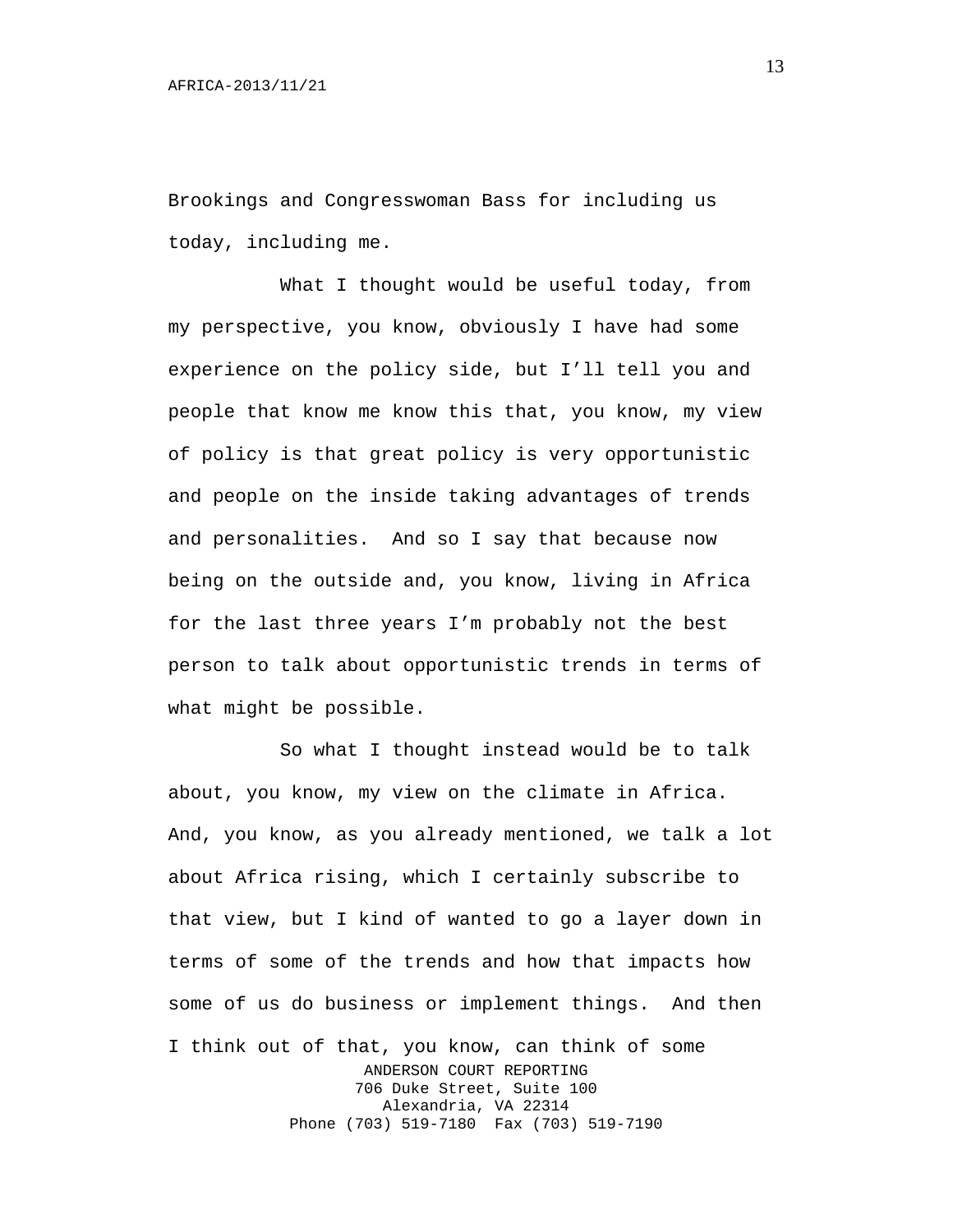different policy adjustments or changes in some of the institutions in the space who might not have evolved into what I think is a very different environment today.

And, you know, I started working on Africa in the U.S. Government in '98. And in some ways that's a nice contrast in terms of '98, where things were in terms of trends versus today, and I've just written down a few. I mean, one of the biggest things I think in contrast to '98 is that, you know, Africa for two decades prior to that had been underperforming on the growth side versus the globe, probably by 2 full percentage points. You had a continent with some of the debt-to-GDP ratios of any continent in the world. Ironically, it was mostly the reforming and good-performing countries that had the biggest debt problem, and there's some very specific reasons for that. Inflation continued to be a challenge. Governments had very little domestic resources at their disposal. It also made the public pretty disconnected with their governments because the public ANDERSON COURT REPORTING 706 Duke Street, Suite 100 Alexandria, VA 22314 Phone (703) 519-7180 Fax (703) 519-7190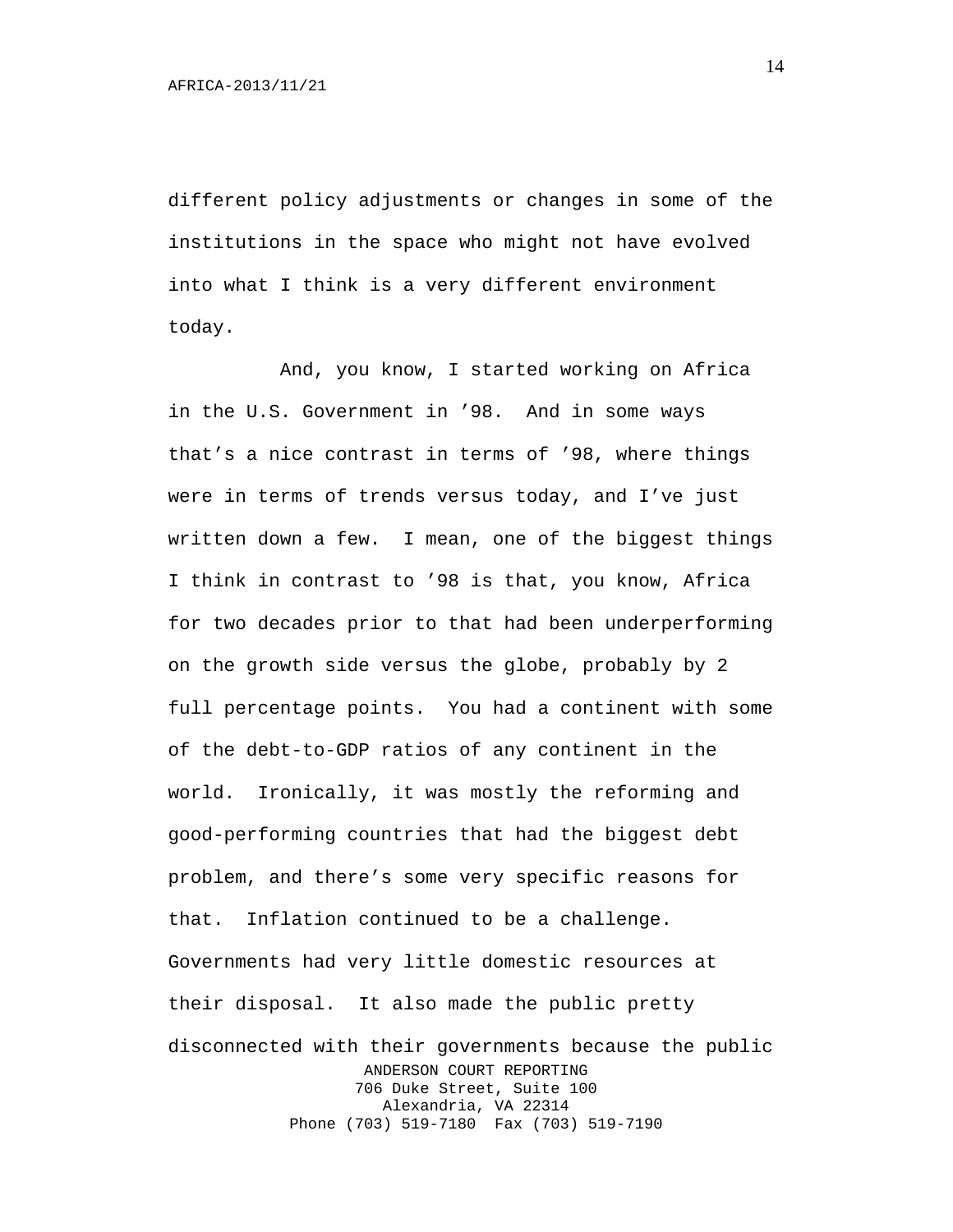wasn't funding their governments largely.

We hear a lot about democracy and democratization, which, again, I subscribe to, but I think about it in a little different way, which is centralized governance, whether it's in the public or private sector. Institutions had very centralized processes for decision-making, and I think that's true both in the public and the private sector. When you surveyed Africans, if you look at, you know, Afrobarometer, which a lot of us follow, in '98, you saw, you know, the top concerns for Africans by and large were health, education, and governance.

Media was, you know, not very existence and, when it was, it was at least government-influenced, if not government-controlled. You had probably 10 national-level conflicts, civil war, some of which crossed borders, a very kind of macro security issues. And I think this issue of capacity, I mean, you had both macro and, anecdotally, brain-drain. I mean, most of the serious capacity on the continent was leaving the continent.

> ANDERSON COURT REPORTING 706 Duke Street, Suite 100 Alexandria, VA 22314 Phone (703) 519-7180 Fax (703) 519-7190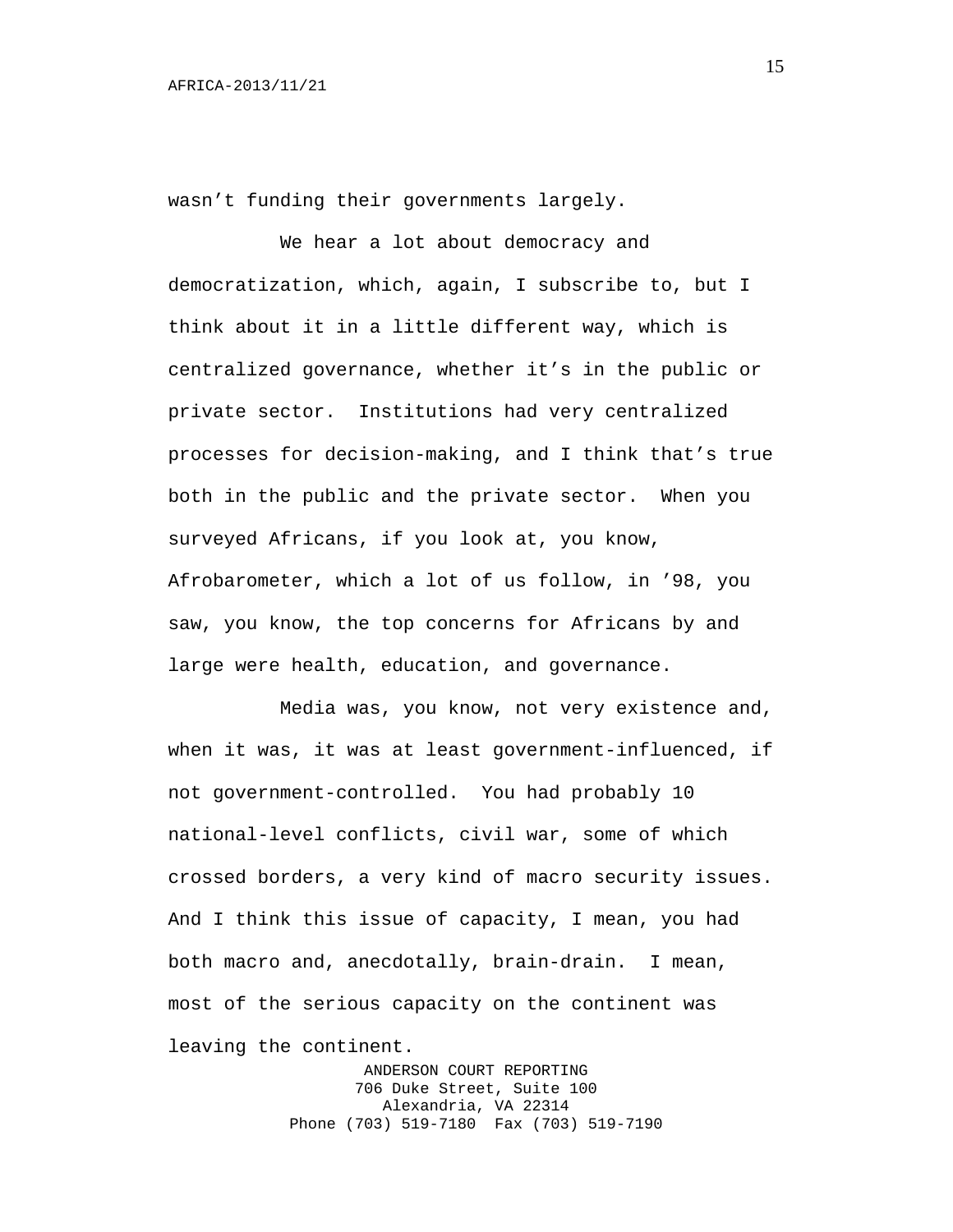And then the fastest-growing sectors were oil and mining. So I think that's -- at least for me when I started working on African government, those were the drivers that framed the thinking and I think the drivers that framed doing business.

You look at now today where we've now had, you know, over a decade of sustained high growth, again, at least 2 percent above the global average; we've had consistent, persistent low inflation; probably from debt-to-GDP perspective the lowest debt levels of any continent in the world; and, you know, we can talk about the kind of Gleneagles and HIPC process, but now we've had, you know, five to six years after the last round of debt relief. So in some ways, you know, as much as a lot of us would like to take credit on the debt relief side, governments are managing their way out of that very well.

I think, you know, if you look at banks in Africa, which 15 years ago were, at best, buying government debt and that's it, there's now banking happening. I mean, certainly in Kenya, Nigeria, you ANDERSON COURT REPORTING 706 Duke Street, Suite 100 Alexandria, VA 22314 Phone (703) 519-7180 Fax (703) 519-7190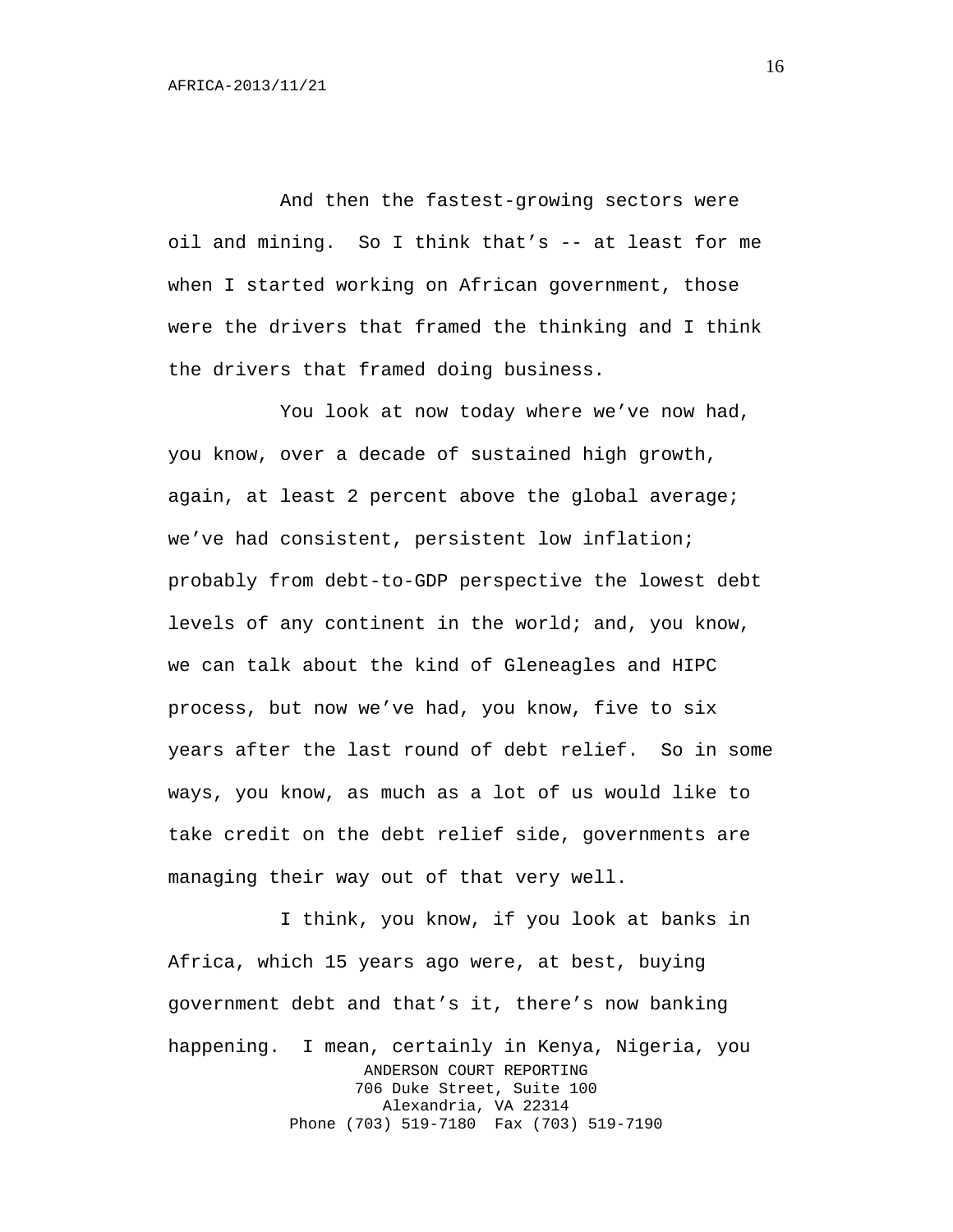know, where banks are actually financing deals, governance is much less centralized. And again, I say that both from a public and a private space. Decision-making within institutions is becoming more and more decentralized.

If you look at Afrobarometer's last survey, the top concern by far is jobs. The second, which is the space we work in very actively, is infrastructure. And, in fact, more Africans talk about infrastructure as their main concern than health, education, and governance combined.

Media, I mean, it's kind of multi-modal. I don't know who controls the media in some of these places, you know, the way media has evolved these days. So, again, very -- much less centralized.

Conflict and security, security's still a big issue, but now it's a micro issue with kind of terrorism and this idea of state kind of civil wars and state-level conflict has completely changed to a much more micro level. And then I think, again, from the aggregate and anecdotally, most of us who have a ANDERSON COURT REPORTING 706 Duke Street, Suite 100 Alexandria, VA 22314 Phone (703) 519-7180 Fax (703) 519-7190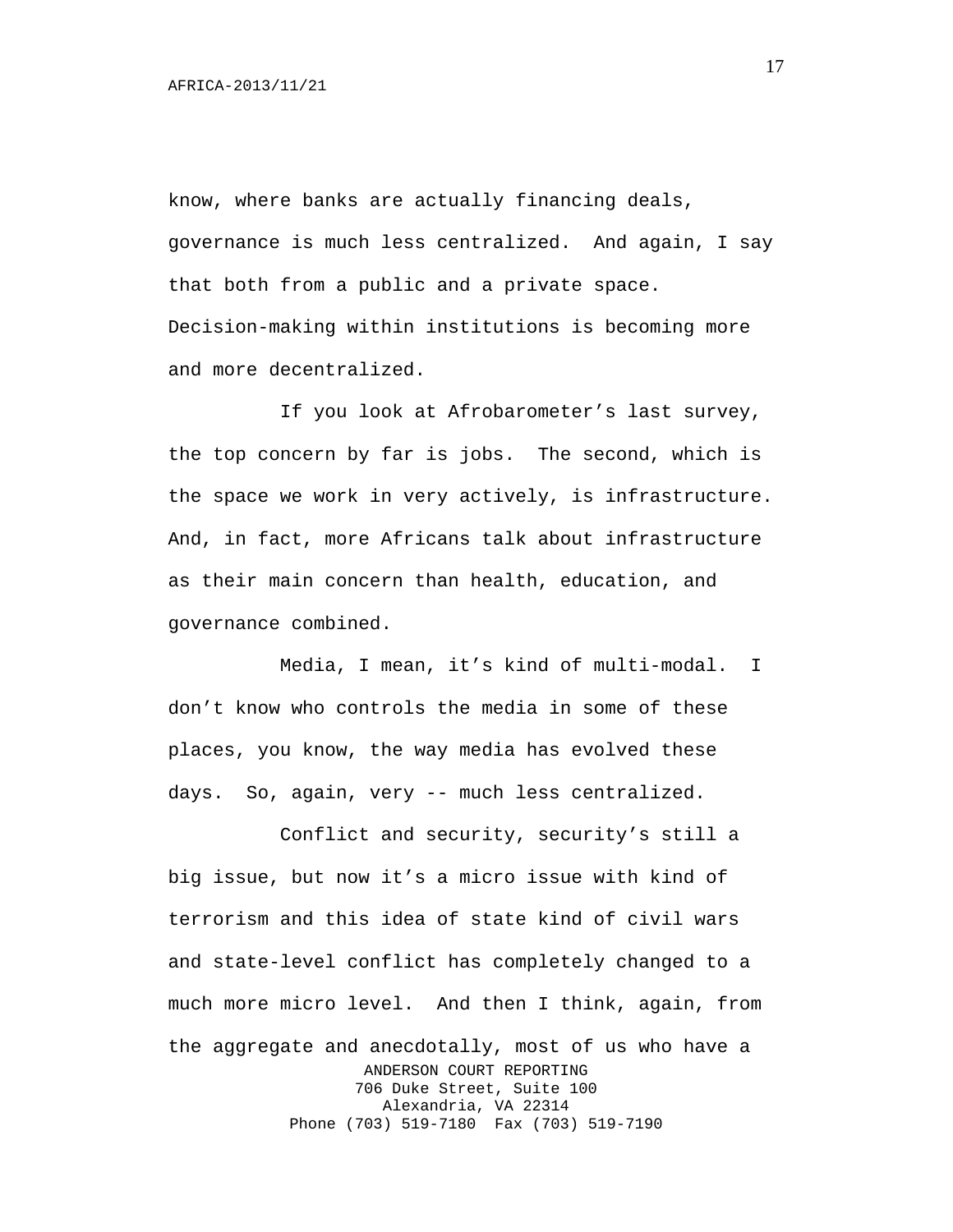lot of friends that are African diaspora, I mean, we know that there's kind of stampede back home. So capacity's now -- the brain-drain's kind of going very much the other way and I wouldn't just limit that to diaspora. I mean, the best engineers in Portugal are mostly sitting in Rwanda these days. So I think there's a real flock of talent to the continent. And, again, if you look at the IMF's latest reports, the fastest-growing growth sector is services, not oil and mining.

So, you know, for me, these are kind of the trends that define the space and it's not even to debate whether a lot of these things are positive or negative. It's more to just say this is the environment through which we operate. And what that means for me on the business side or on the commercial side is that, you know, 15 years ago, especially if you were -- even with a small ecosystem, a big company, you would go into whatever country we're talking about, you'd probably operate through the U.S. ambassador there, probably have a meeting maybe with ANDERSON COURT REPORTING 706 Duke Street, Suite 100 Alexandria, VA 22314 Phone (703) 519-7180 Fax (703) 519-7190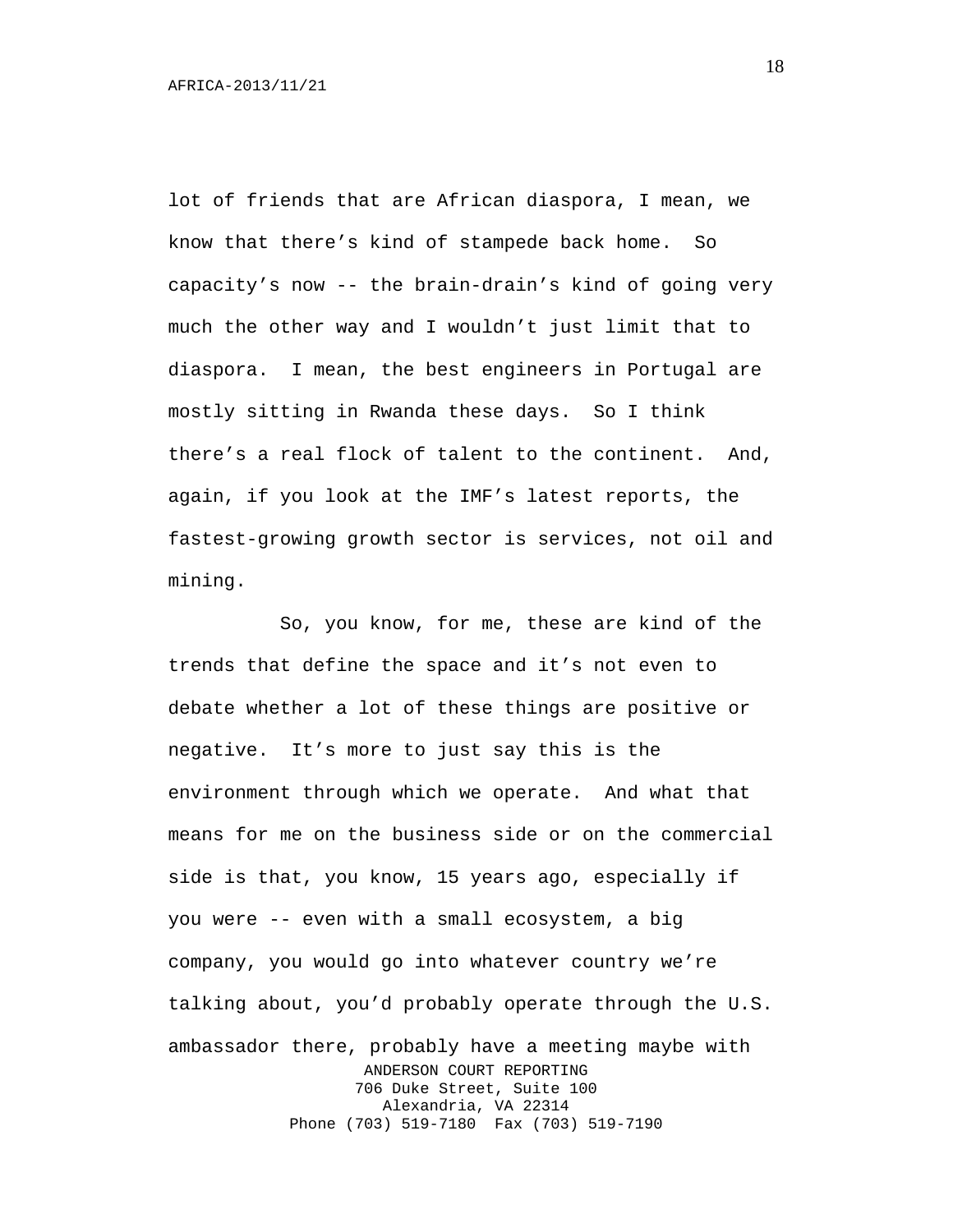even the head of state to determine the terms on your project which you definitely wanted unique to your project. You were going to bring all the capital. You were not going to think at all about local partners. You were going to bring all the capacity, all the capital, and you wanted all the terms unique and separated from the rest of the system, you know, this idea of an enclave you wanted to create. That was doing business in the mid-'90s in Africa.

Again, today, it's completely different. I mean, even, you know, we work on large infrastructure projects, I do my best to avoid meeting with the head of state. I mean, that means I have a problem, you know. I don't want to meet with a head of state to do business. For me, that's the last thing I want to be doing.

I think our Foreign Service is great, but I normally don't need to meet with the ambassador and those levels. Again, I'm spending most of my time finding the local partner because there are many partners who normally have superior capacity than what ANDERSON COURT REPORTING 706 Duke Street, Suite 100 Alexandria, VA 22314 Phone (703) 519-7180 Fax (703) 519-7190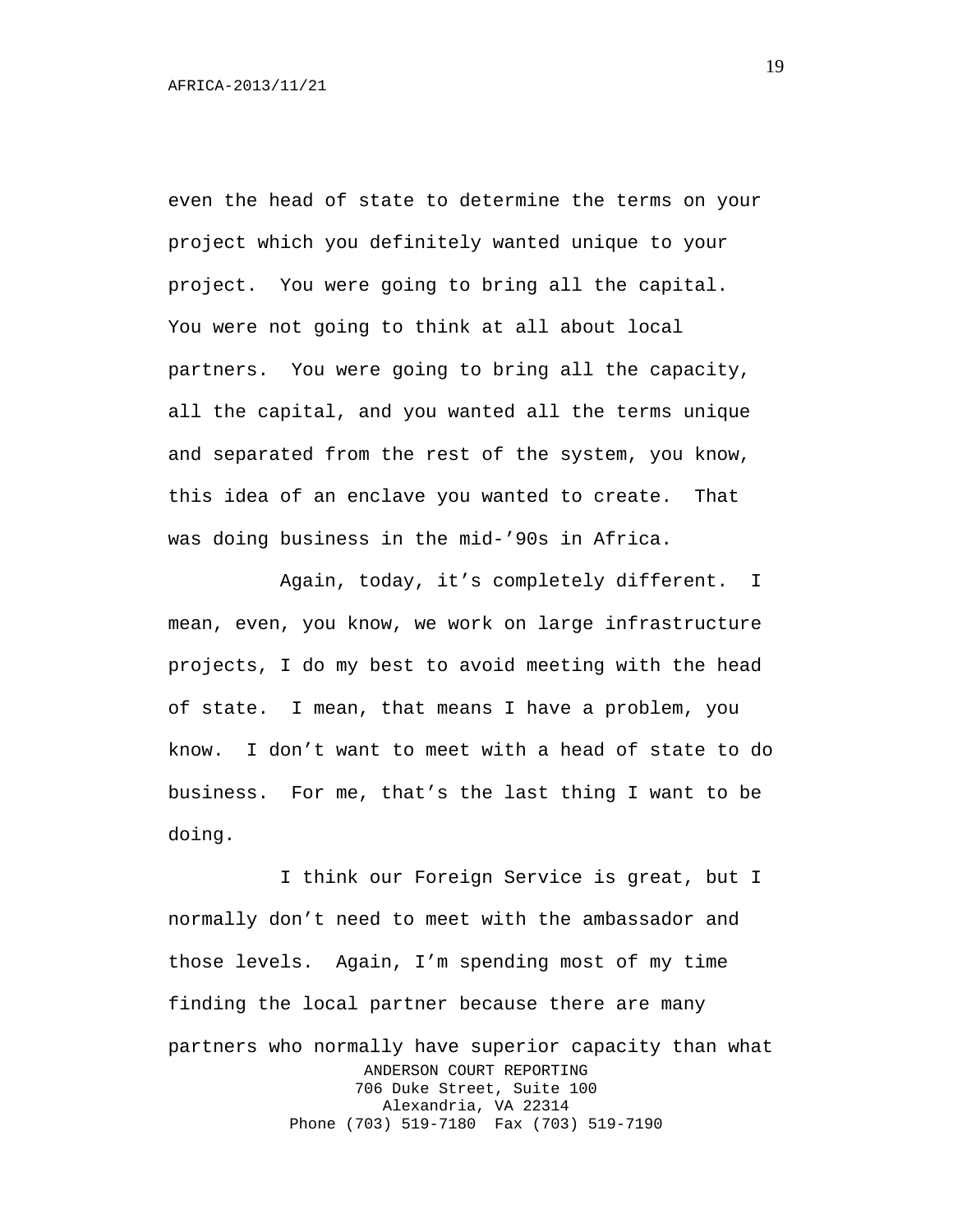we might bring from the outside. I'm also going to meet with local sources of capital, who are almost always going to be in the deal, whether it's a local bank or a high net worth individual.

And in terms of enclave, you know, again, we're normally doing projects within new national frameworks where multiples projects are happening. So I think then, when you think about kind of the commercial environment, it's changed a lot. I would certainly argue that it's improved a lot.

I think the challenge for kind of policy making in this environment is -- and this is both from a U.S. perspective, but also from an African government perspective -- is things are happening with or without you. That's the reality, you know. And, I mean, people struggle with that because we used to come in and say we're going to fix X or we're going to fix Y and we were the beginning of the conversation, and that's just not the case. And so what that means is now it's much more of a how to be catalytic, how to be a change agent within things that are happening, ANDERSON COURT REPORTING 706 Duke Street, Suite 100 Alexandria, VA 22314 Phone (703) 519-7180 Fax (703) 519-7190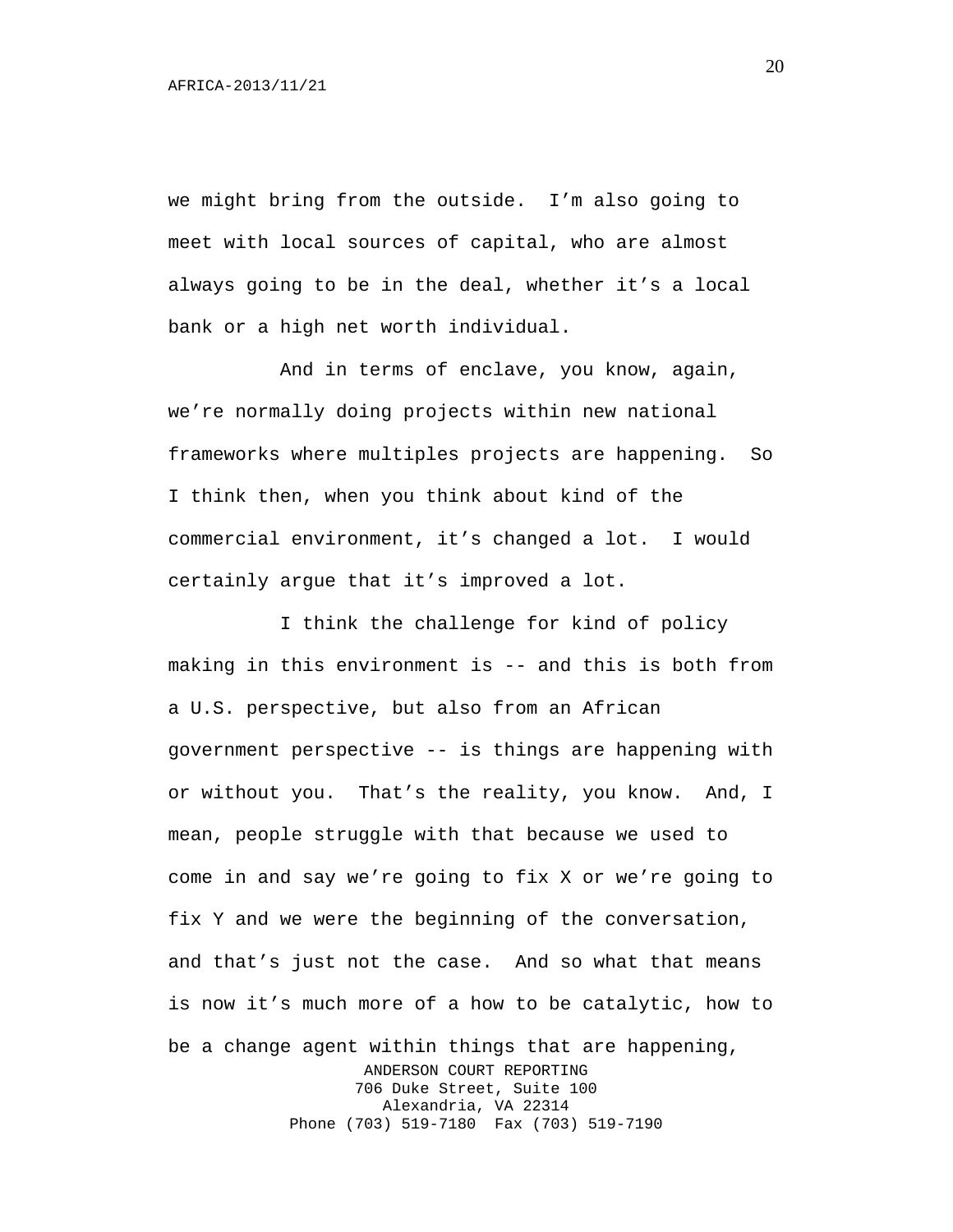how to, you know, help expand those, make them happen faster, make them happen better, if you had a view on what better is. And so I just think it creates a very different space.

The last thing I would mention because I think I skipped it is on the domestic resources. Because I think a lot of us, and I just count everyone in this room, for folks that have been working on Africa, I mean, many of us were kind of lobbying and advocating in the '90s for, you know, a billion dollars a year to go to Africa. We were really pushing for a billion. That was our number, right? And the reality is the U.S. Government I'm sure did more than a billion this month, which, you know, I personally still think we could do a lot more, but that's a big change from what all of us were working so hard on, again, in and out of government, I mean, I think the whole Africa community. And the reality is even with that big absolute increase, domestic resources in all these countries has grown far more. And so these governments have far more resources than ANDERSON COURT REPORTING 706 Duke Street, Suite 100 Alexandria, VA 22314 Phone (703) 519-7180 Fax (703) 519-7190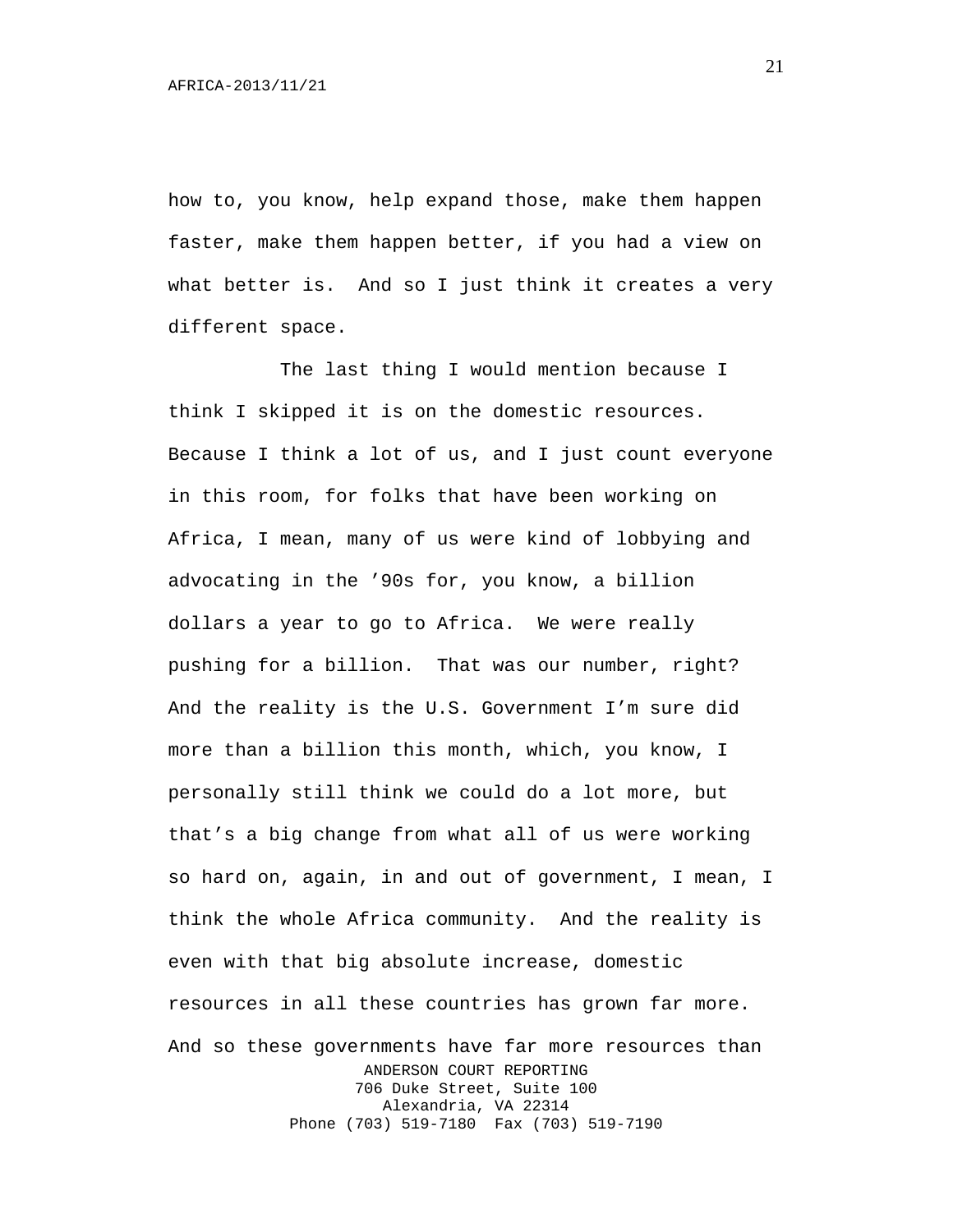they did and those resources are coming from their people, so the people are a lot more participating in the process.

So, again, that dynamic has changed, I think, significantly from policy-making, you know, in the '90s, where you might be coming in with a small check and have a lot of leverage, now we come in with a much bigger check with not a lot of leverage, which I think in some ways makes it harder and in some ways it makes it easier and more exciting because you just need to listen a little more, you know, and decide how to be catalytic.

So, anyway, maybe I'll just leave it there, but I just wanted to kind of lay out, at least from my perspective, what I think are some of the very different drivers in the space now versus a decade ago.

MR. KIMENYI: Thank you very much. And thank you, both of you, for a very positive outlook and, of course, frank in terms of the big issues.

> Maybe if I were to ask -- well, first of ANDERSON COURT REPORTING 706 Duke Street, Suite 100 Alexandria, VA 22314 Phone (703) 519-7180 Fax (703) 519-7190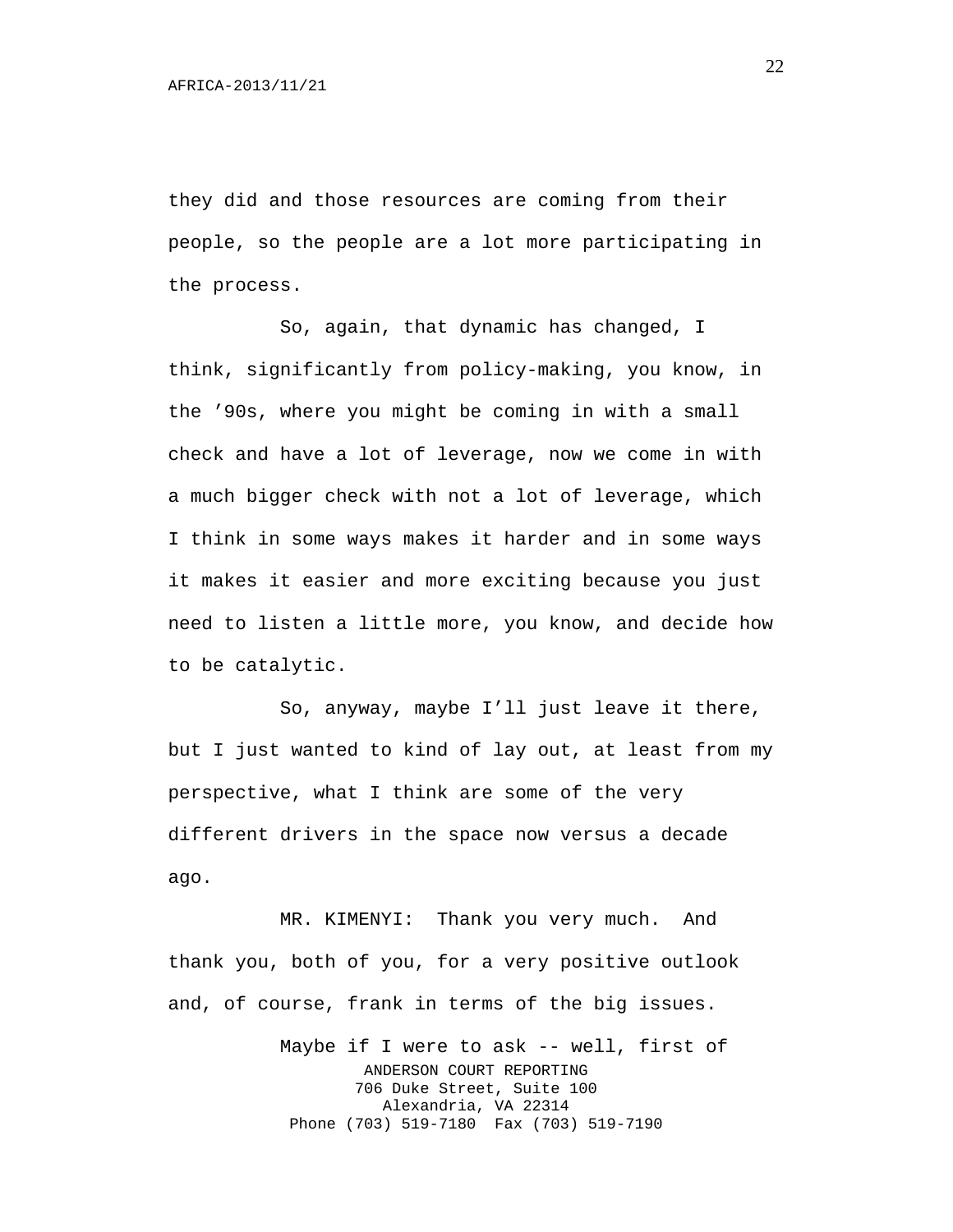all, Bobby, maybe I'll start with you. Being here and doing business in Africa, what is it that other American businesses are not seeing? Because, I mean, what is the new issue with American businesses? Because we haven't seen the real change with Americans, you know, shifting. I mean, there are still complaints about the environment --

MR. PITTMAN: Sure.

MR. KIMENYI: -- business environment, which is true, but.

MR. PITTMAN: Sure. I think -- well, I mean, there are a lot of pieces. I mean, first of all, I would say we do see some changes. I mean, Microsoft, and again, making the specific point that this isn't CSR, you know, this is doing business. You look at a company like GE in the last three years, I mean, what they're doing on the ground is very serious, you know, it's very serious.

I think, you know, a lot of other companies -- look, and it's true on the investment side, too, is that a lot of them are lemmings. And so they're going ANDERSON COURT REPORTING 706 Duke Street, Suite 100 Alexandria, VA 22314 Phone (703) 519-7180 Fax (703) 519-7190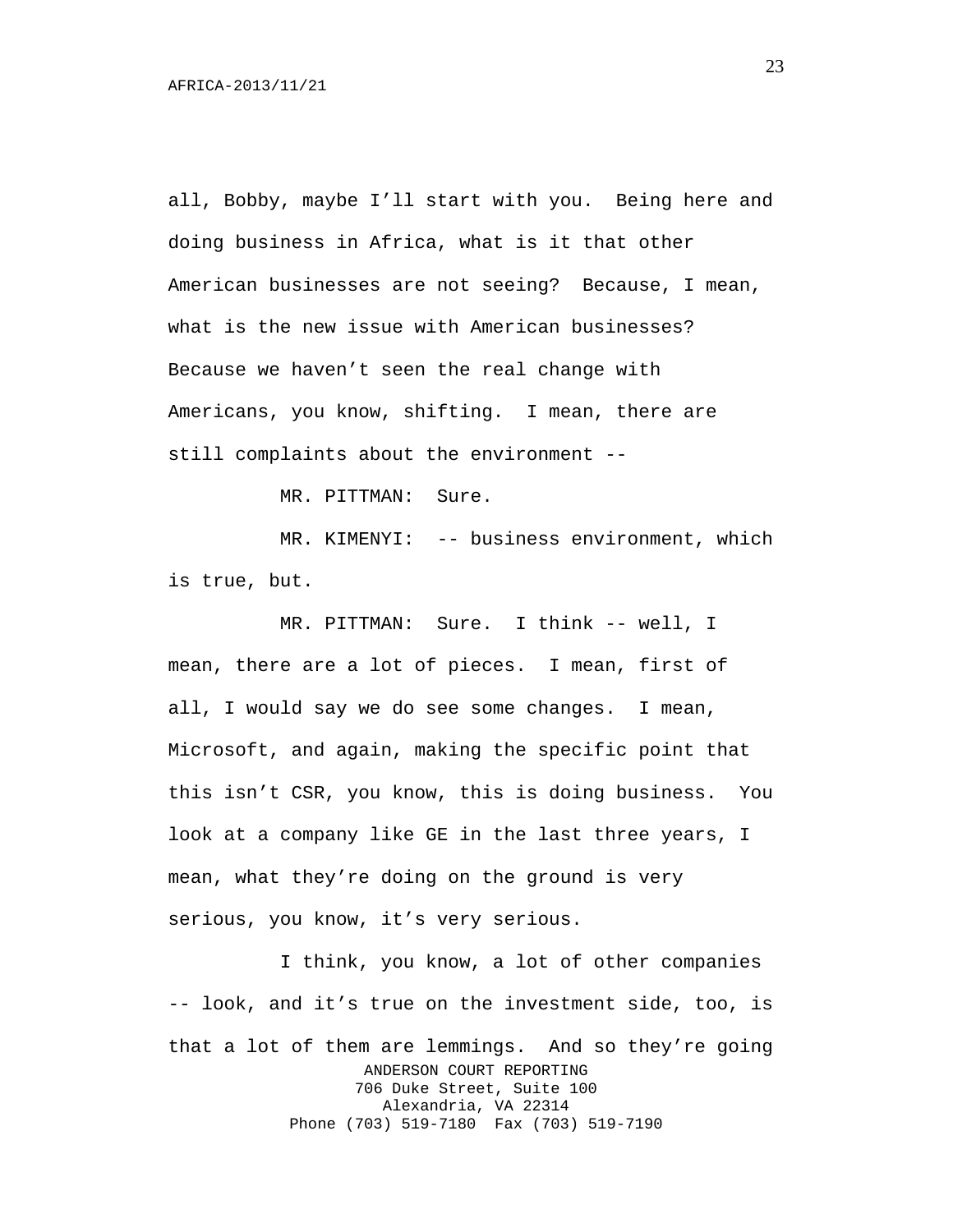to wait for some of these trailblazers who will make a lot of money and will get a big return on their leadership, and then the others will follow in. I mean, that's what's happened in almost every emerging market, you know, whether it's  $-$ - I mean, again, some companies are getting excited now about China, while other companies made money in China 20 years ago and now are looking at the next China. Right? And I think that's just how some of these companies work.

But I think, from my perspective, there's been a huge change in the seriousness of U.S. investors and companies. But look, many of them are late to the game, there's no doubt about that. But I do believe that a lot of sentiment in the Africa is to very much want to do business with U.S. companies and U.S. brands. And so the U.S. has a natural leg up and it's just the companies that take advantage of that leg up are going to do very well. And I guess for most of us we're very much rooting for them to do well because they're the first ones to lean in.

> MR. KIMENYI: Great. Stephanie, you talked ANDERSON COURT REPORTING 706 Duke Street, Suite 100 Alexandria, VA 22314 Phone (703) 519-7180 Fax (703) 519-7190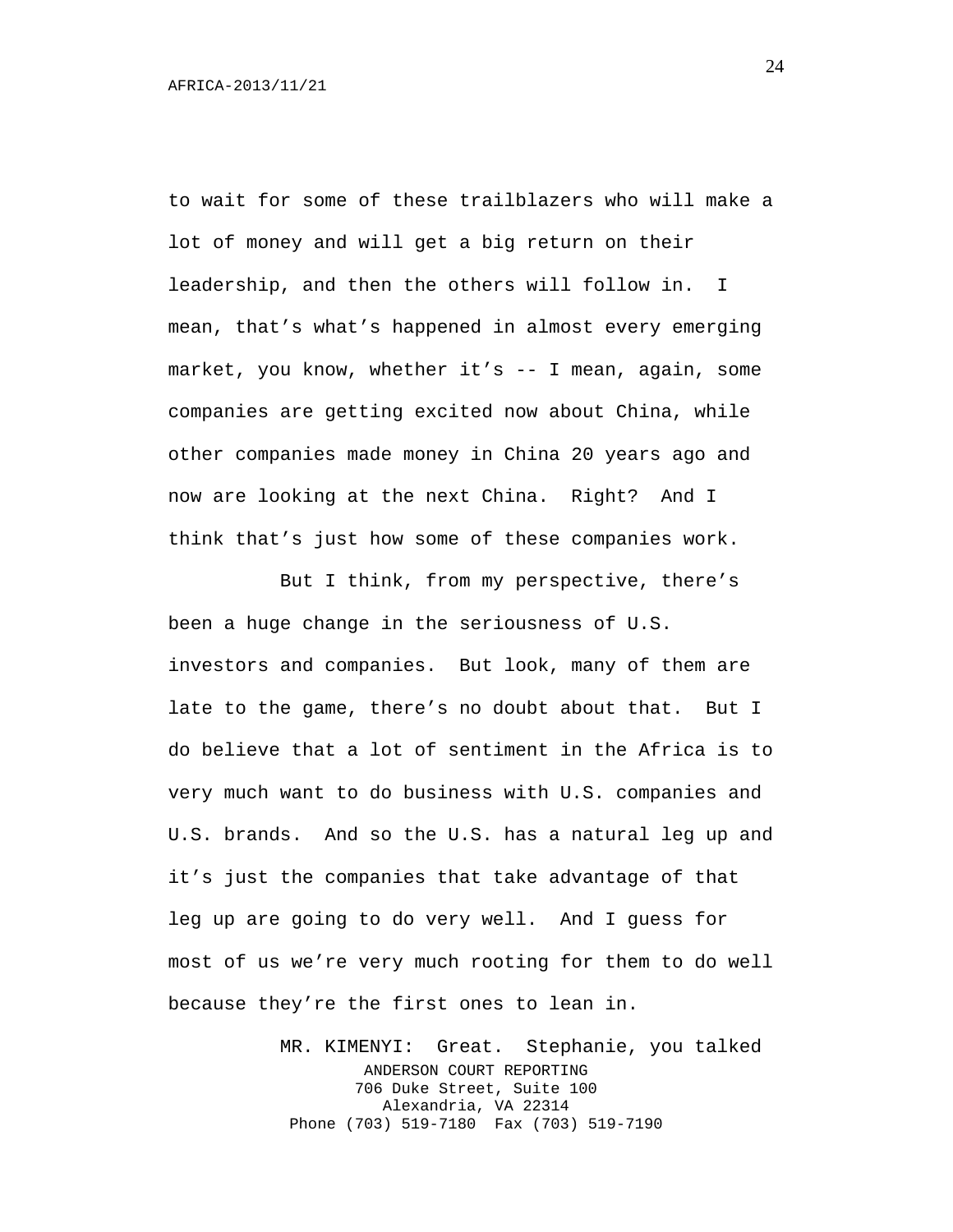about copyright issues, intellectual property. I know you gave an example of what's happened in Kenya, my country. And actually you even -- my grandmother is a Masai, so I'm from that area. So there are a lot of innovation apps being set up, practically, I mean, everywhere in Nairobi there are technology apps and so on. Now where are they taking this and how are you -- I mean, you talked about there needs to be stronger property rights. What law are you playing or how do you think it can be improved? Because I know young people are innovating, but I don't know where they are taking that in terms of protection. Some people have been complaining that their innovations have been stolen, but I don't know.

MS. PETERS: Not that we've never heard that before and it is challenging. But that was the example I was going to give is Nairobi and they call it Savannah Valley instead. Silicon Valley is Savannah Valley and it's very competitive. They are creating it, they are inviting tech companies to come in. Tech companies were all trying to be the first ANDERSON COURT REPORTING 706 Duke Street, Suite 100 Alexandria, VA 22314 Phone (703) 519-7180 Fax (703) 519-7190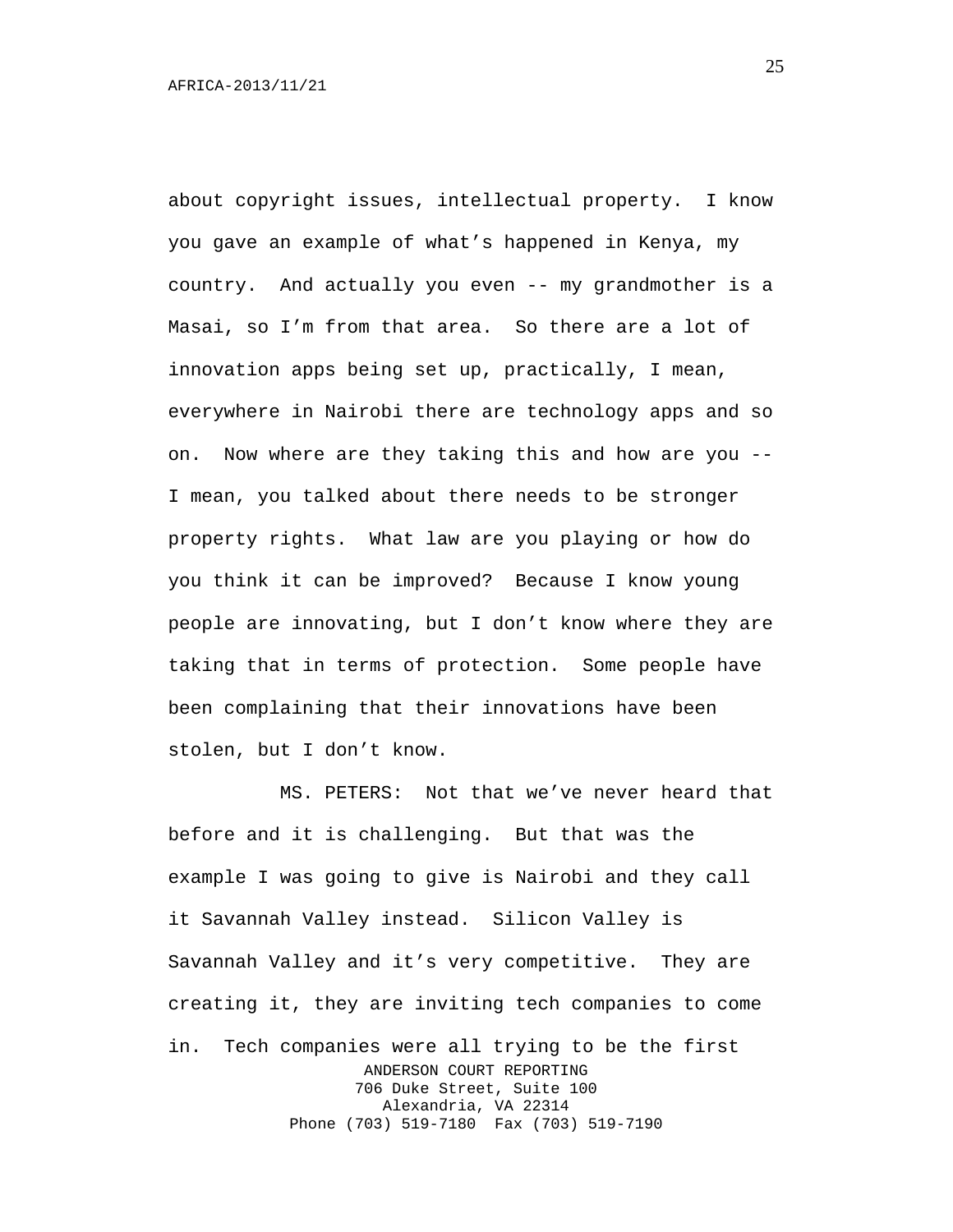one to lean and be in that valley, and I think you're exactly right that, you know, if you're there, then you will reap not only profits, but also there's local partnership. Because as you talked about that no more do you just go in and bring your whole toolkit and set up your tent and do what you do and there's no connection. You really could be anywhere. That's not the case anymore.

And when we do have the local partners, everyone has heard of being Microsoft-certified and there's different levels at Microsoft. And that's what I mean by the small- and medium-sized business ecosystem because most of our small business partners, they do the sales not only in the private sector, but to the government. You know, rarely does our sales force go and actually deliver the licensed software to a government, so the local aspect is critically important.

On intellectual property rights framework, for example, I just got a copy of comments for the Southern African government that I think is a trade-ANDERSON COURT REPORTING 706 Duke Street, Suite 100 Alexandria, VA 22314 Phone (703) 519-7180 Fax (703) 519-7190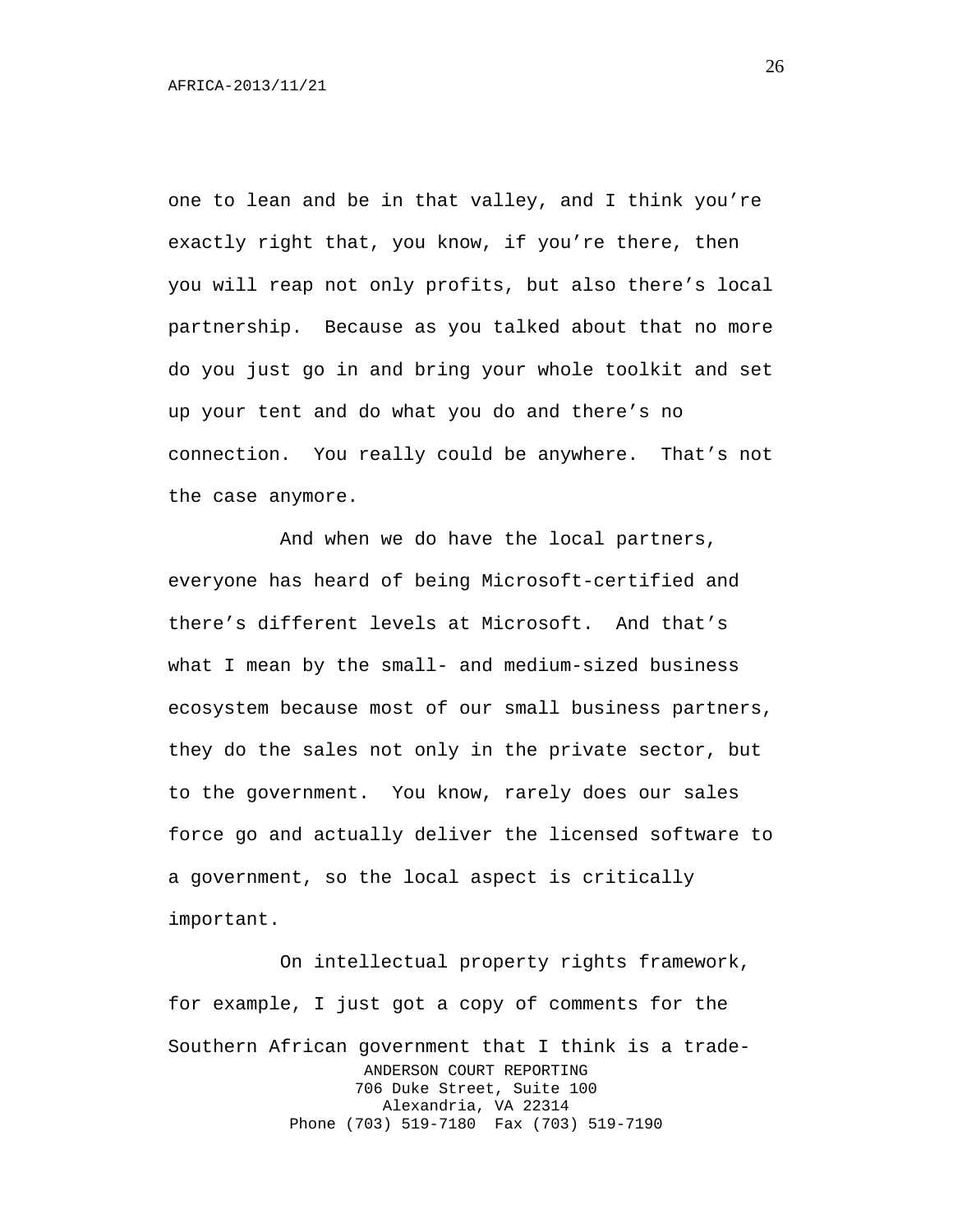and-industry ministry asked for comments on how you have an intellectual property right and its copyright framework there and to give comments. And for the governments to understand that as much as we don't want policy to drive innovation and the development, you do -- when you have broadband you need a regulatory environment. We just battled this in Congress to make sure that there is free access to Internet and broadband, you know, for schools and hospitals and libraries, and it isn't the highest bidder gets the access. So a regulatory framework for broadband as well as intellectual property. And I think governments need to look at different organizations and different model intellectual property legislation and statutes to find what's the best fit for their government.

One, you can spur innovation by making those small inventors understand they're going to be protected as well as partners like us who want to invest in those small inventors that their rights are protected as well or their investments. ANDERSON COURT REPORTING 706 Duke Street, Suite 100 Alexandria, VA 22314 Phone (703) 519-7180 Fax (703) 519-7190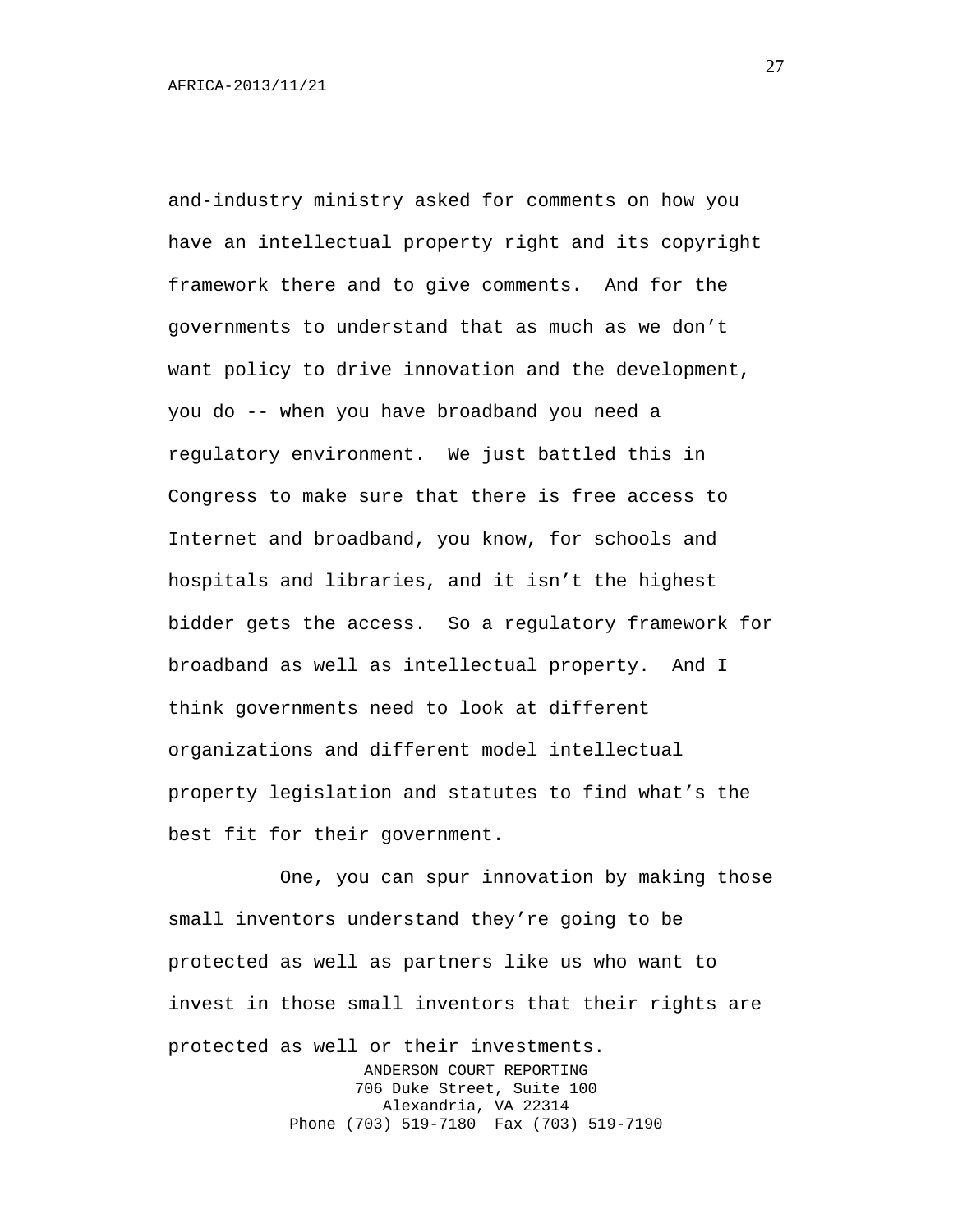MR. KIMENYI: Thank you very much. We don't have a lot of time, so I'll open it up for discussion, for any questions and comments. Please state your name and affiliation. Just to note that we do tape these conversations and we post them online, so that you are aware.

Okay. And I've been told that -- not here. All right. Let's take the questions. Yes, please. Are there microphones? No? No. Okay, go ahead.

MR. WILLIAMS: Rob Williams with the Congressional Research Service. And I was wondering if you could talk a little bit about, from a U.S. private business perspective, how widespread is business interest in Africa? Are we really talking about all of Sub-Saharan Africa or just a portion or are we really just talking about South Africa, Kenya, and Nigeria?

MR. KIMENYI: Could I take a couple or do you want to -- let me take a couple. Yes, please. MR. MINTZ: Elliott Mintz with (inaudible). I have a double-barrel question, one for Bobby and one ANDERSON COURT REPORTING 706 Duke Street, Suite 100 Alexandria, VA 22314 Phone (703) 519-7180 Fax (703) 519-7190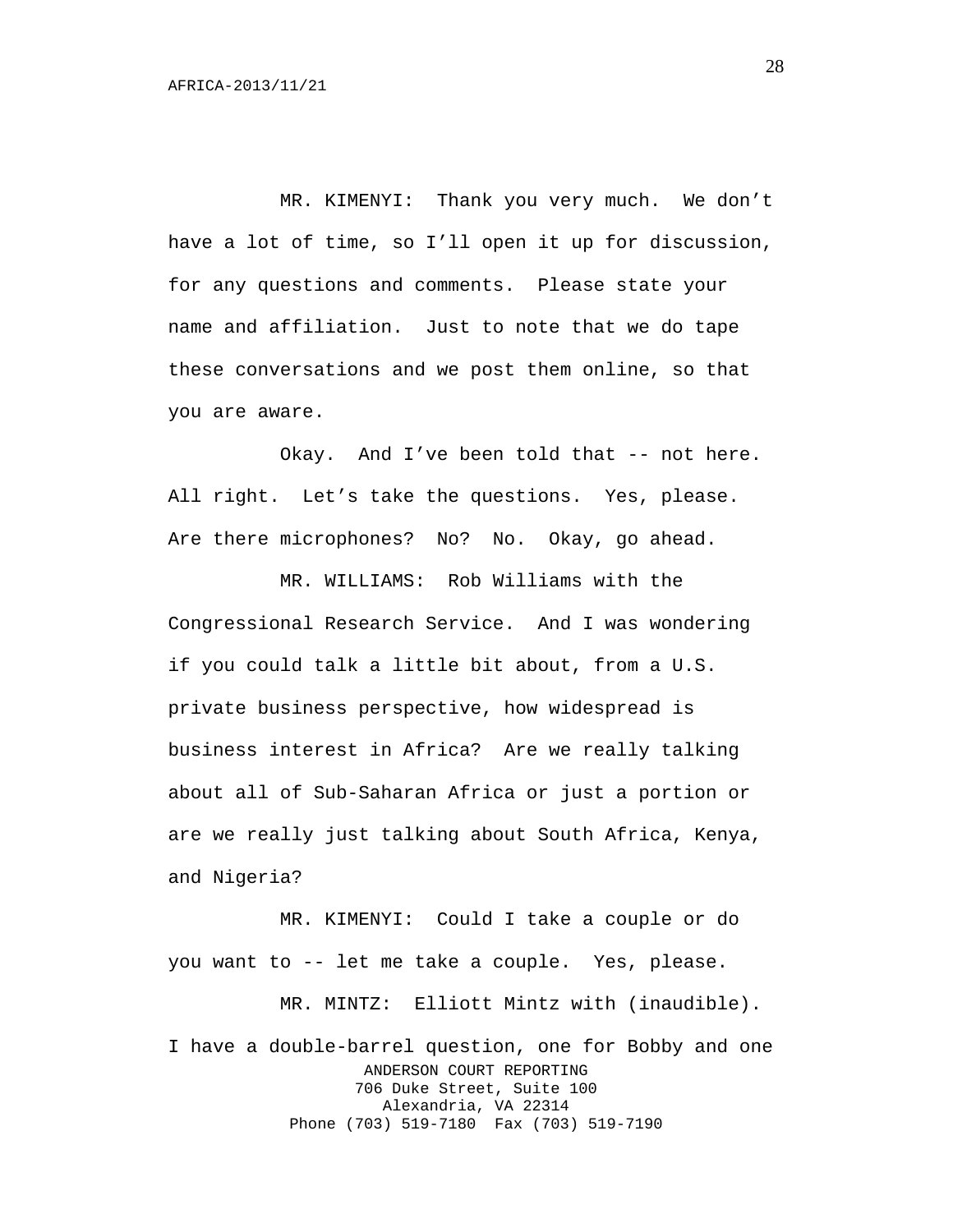for Stephanie.

First, for Bobby, you had mentioned that things are happening in policy environments extremely quickly. The key for the USG is to create policies that are catalytic to that change and in support of it. I'm wondering what kind of -- if can flesh that out a little bit more and what policies specifically.

To Stephanie, one of the interesting developments it seems in Africa is that there's a different tradition of intellectual property. You've got traditional knowledge, you've got cultural experience, and so forth. And so the legal application of IP isn't necessarily part of the business practice, part of the cultural practice. To the extent that you see industries being created precisely because of the absence of intellectual property, like Nollywood. You become famous in Nollywood by rigging your cell phone and selling it for free. You create a sort of momentum behind you as a director and so forth. And so I'm wondering if you could tackle those issues as well. ANDERSON COURT REPORTING

706 Duke Street, Suite 100 Alexandria, VA 22314 Phone (703) 519-7180 Fax (703) 519-7190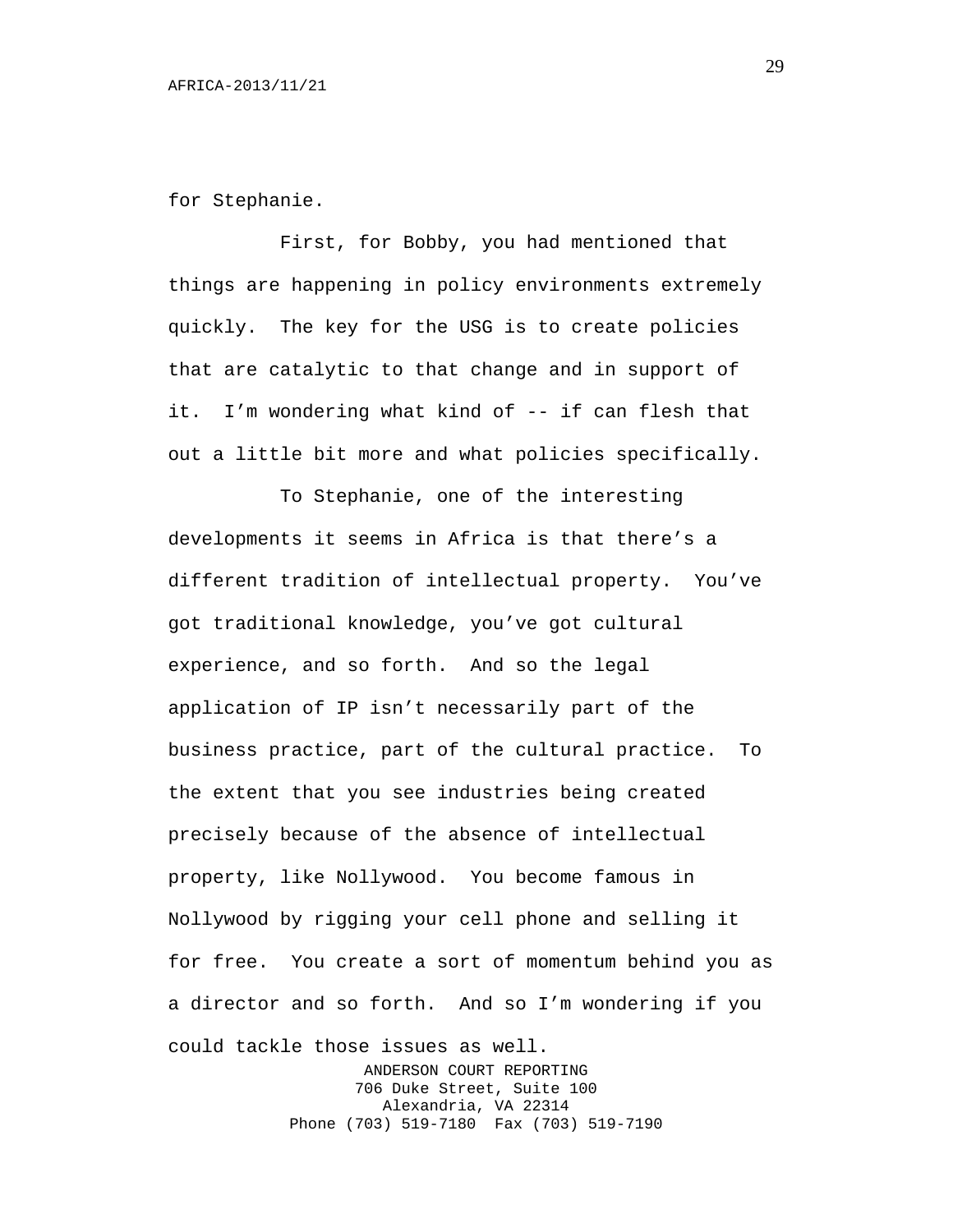MR. KIMENYI: Okay. So we have two questions. I'll take another one. The first one to - - actually you had two, Elliott. But the first one was on where are the U.S. businesses, really? Where are they interested? Is it just a few countries? And then the other one -- I hope you got the first one from Elliott, but the other one was characterizing the intellectual property, what we are talking about, for you Stephanie.

Okay. Let me take another question. Let me go to Witney and Amadou there.

MR. SCHNEIDMAN: I'm Witney Schneidman. I'm a resident fellow at Brookings.

Bobby, let me ask you this. I think, you know, certainly of the Africa rising narrative is very real, but I think we also recognize it's not being fulfilled. And, you know, that's probably the biggest challenge to the Africa rising narrative. So my question is, you know, you're working actively in the infrastructure space. Do you see projects sort of crossing from the Africa rising zones into the non-ANDERSON COURT REPORTING 706 Duke Street, Suite 100 Alexandria, VA 22314 Phone (703) 519-7180 Fax (703) 519-7190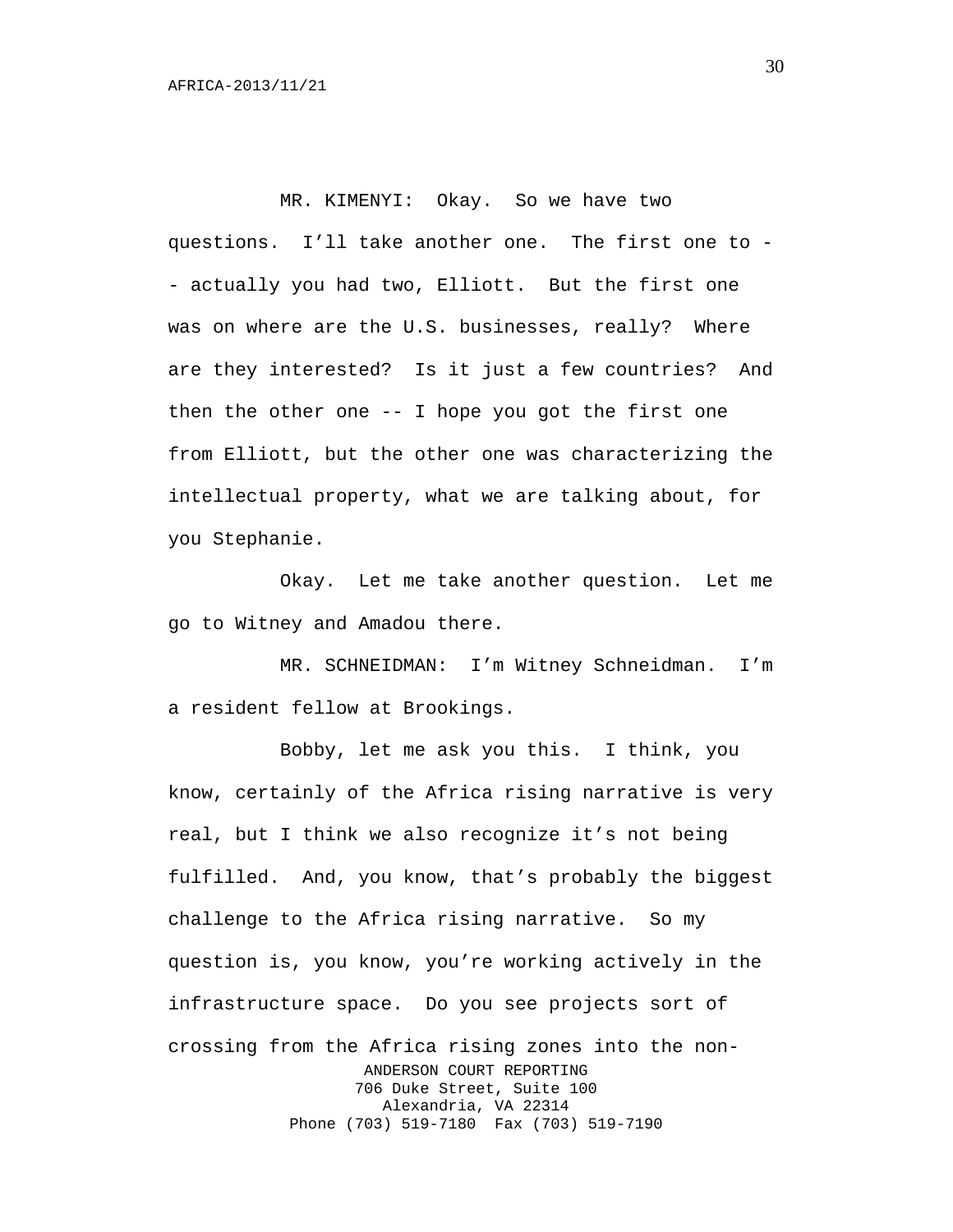Africa rising zones? For instance, you know, Eastern DRC, the great lakes, Somalia, Niger Delta, you know, because if we don't get those linkages in place, I think, you know, that becomes practically a threat to the whole Africa rising narrative.

MS. PETERS: I think before you start, see the congresswoman.

MR. KIMENYI: Yes, I was going to stop to recognize the congresswoman, and I wonder whether you would mind sitting with us. I was going to ask you to make the first statement, but please.

CONGRESSWOMAN JACKSON: Gentlemen, how are you? Good to see you again. Thank you.

I'm going to take your offer and indicate, as you got your mouth open to say sit down, but we are on the way out, flying out, but I'm just here to thank all of you. We've been together in meetings before. I'm working with Congresswoman Bass. Obviously we're working toward the reauthorization of the African Growth and Opportunity Act, but I cannot tell you, if I could exhibit the level of enthusiasm for the ANDERSON COURT REPORTING 706 Duke Street, Suite 100 Alexandria, VA 22314 Phone (703) 519-7180 Fax (703) 519-7190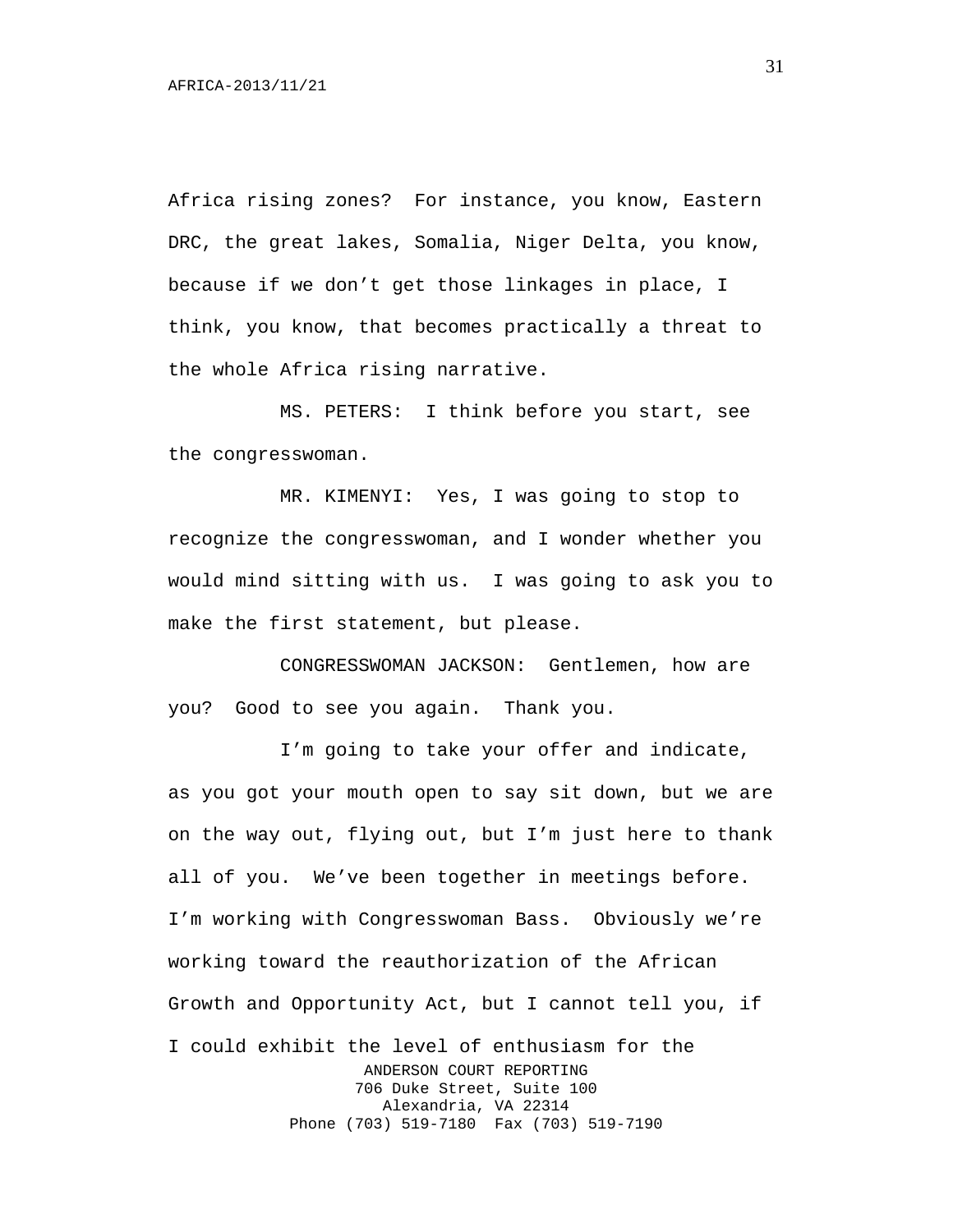economic engine that the continent is, I couldn't be contained in this room.

And I particularly want to emphasize the young entrepreneurs that I get to meet. They travel. If you have young adult children, they're interacting with them. They're in high tech. And so that's one piece. And then the other piece is the enormous ability of infrastructure build and then the consumer products.

So I want to make sure I gather the materials. I am a convert and we'll be looking to work with ambassadors and work with this initiative. And many of us are trying to get a number of trips into Africa. We obviously have an unfortunate structure going on right now with sequester, but we really are trying to go into the continent in a number of different countries to be able to promote and push what African commercial initiative is pushing for as well.

So count me as someone. I wanted to come by and say thank you. Count me as a participant and to ANDERSON COURT REPORTING 706 Duke Street, Suite 100 Alexandria, VA 22314 Phone (703) 519-7180 Fax (703) 519-7190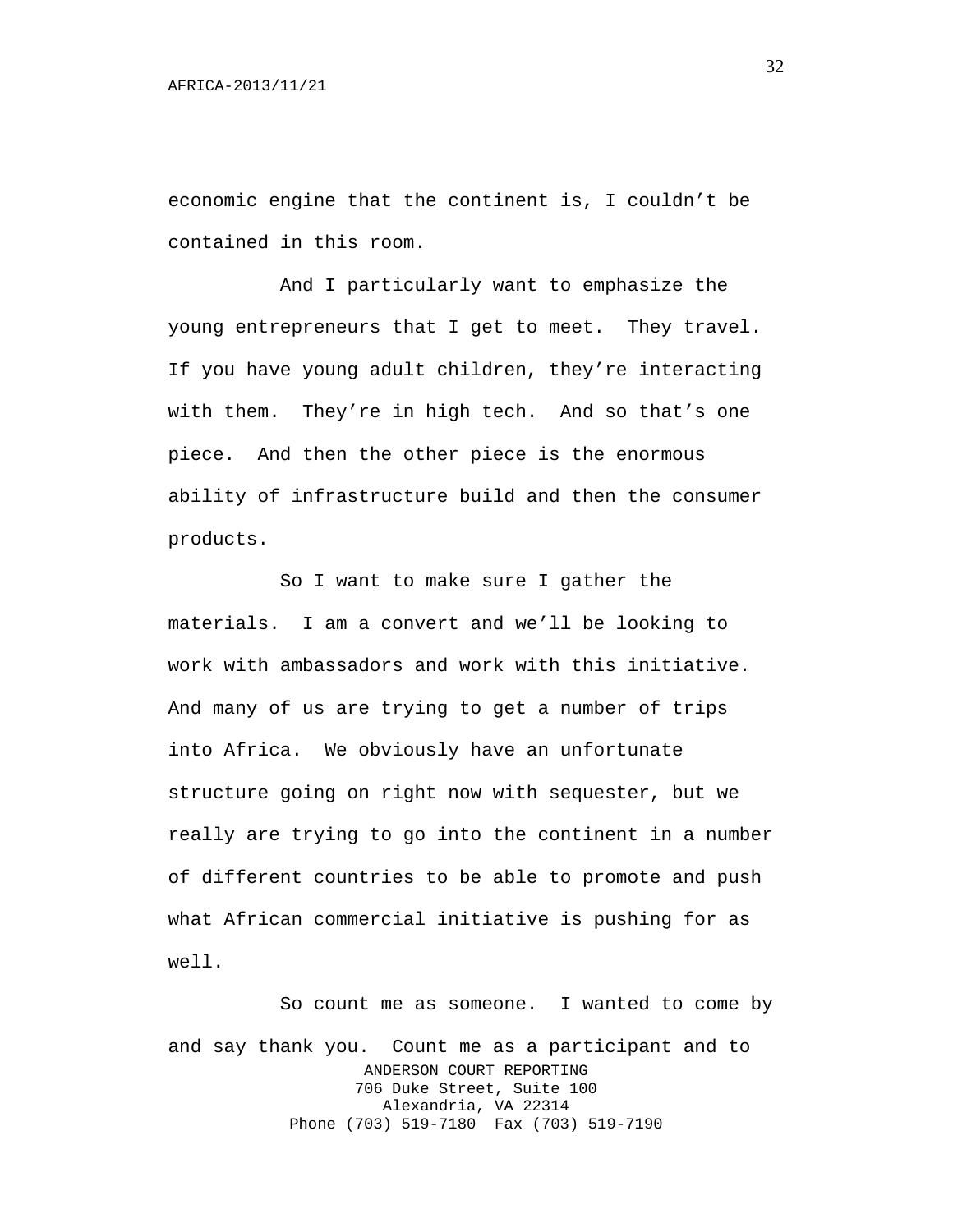join you and collaborate. Thank you all so very much. Thank you. Good to see you. Any my good friend had a question.

MR. KIMENYI: Thank you very much. Great, thanks. Okay, so thank you very much, Congresswoman Sheila Jackson, for stopping by and really encouraging us for what we are doing.

So I'll continue. So Witney's question was about Africa rising, but, you know, you have the Africa Alliance, but also you have what I'm called the (inaudible). So a final question here before we go, to Amadou.

SPEAKER: Amadou Sy from Brookings. I just have a question for Stephanie. A lot of these governments when they see potentially new sources of revenues, of tax revenues, sometimes have an incentive to really go overboard and not see the longer-term picture, and I'm talking about broadband here. Could you just tell us about some challenges that, you know, access to broadband places relative to government's need for tax revenues?

> ANDERSON COURT REPORTING 706 Duke Street, Suite 100 Alexandria, VA 22314 Phone (703) 519-7180 Fax (703) 519-7190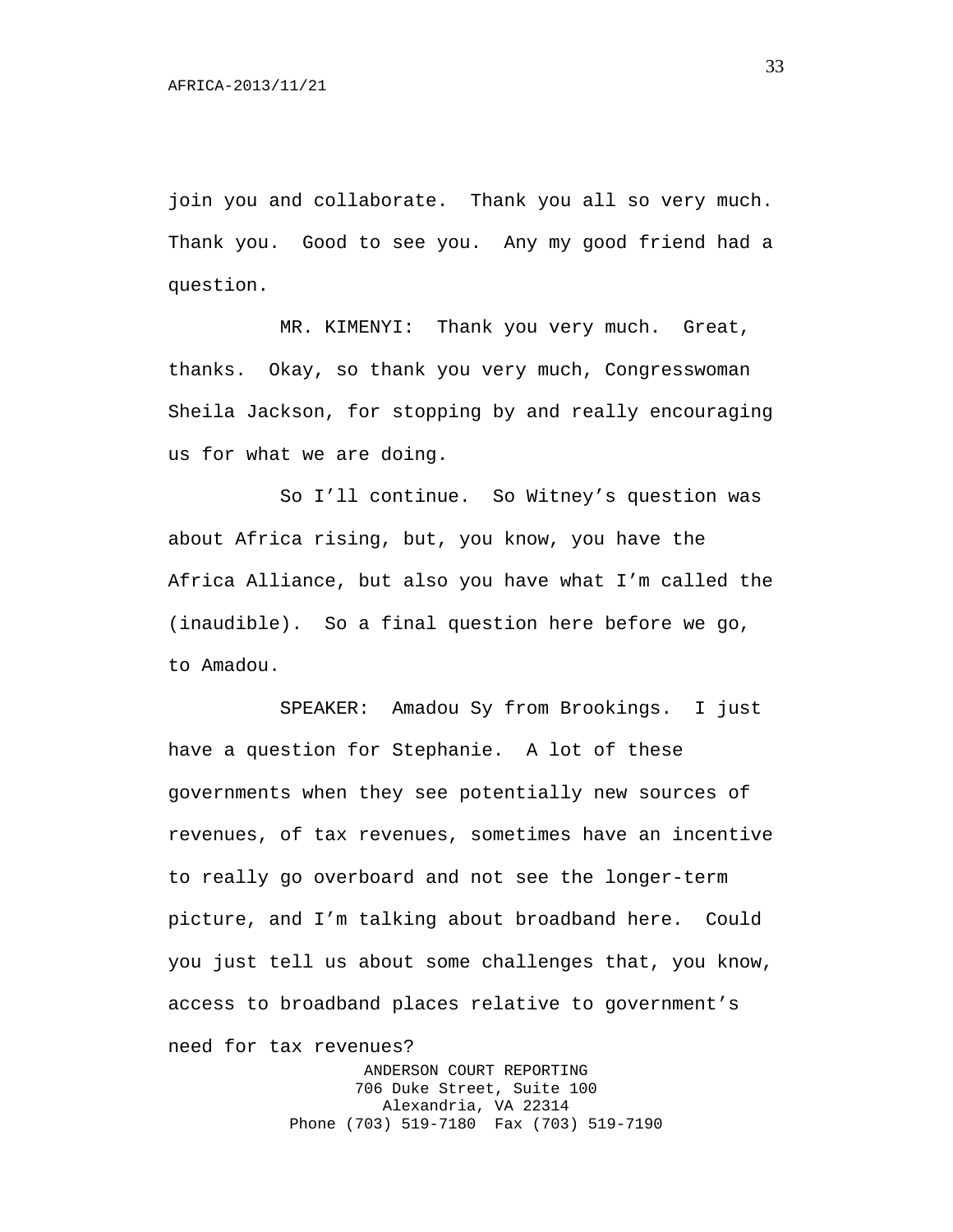MR. KIMENYI: So the question is about, you know, this tradeoff between the appetite for the revenue versus the long-term growth. I thought that Amadu was going to mention new revenue sources from natural resources, whether they're impacting - whether they're going to shift away from these investments. You know, we know that when you discover all these natural resources there is a tendency to move away from, you know, manufacturing and services to rely on oil, but I think let's answer these questions. I'll start with you, Stephanie.

MS. PETERS: Okay.

MR. KIMENYI: And I think if we have --

MS. PETERS: I'm going to try.

MR. KIMENYI: Well, if you do it quickly, we may do another one.

MS. PETERS: Yes. Your question was why Africa, what business? And I can -- and which countries. So our priority countries, South Africa, which most of you already know that, Nigeria, Kenya, Angola, Ghana, Côte d'Ivoire, Senegal. Lots of ANDERSON COURT REPORTING 706 Duke Street, Suite 100 Alexandria, VA 22314 Phone (703) 519-7180 Fax (703) 519-7190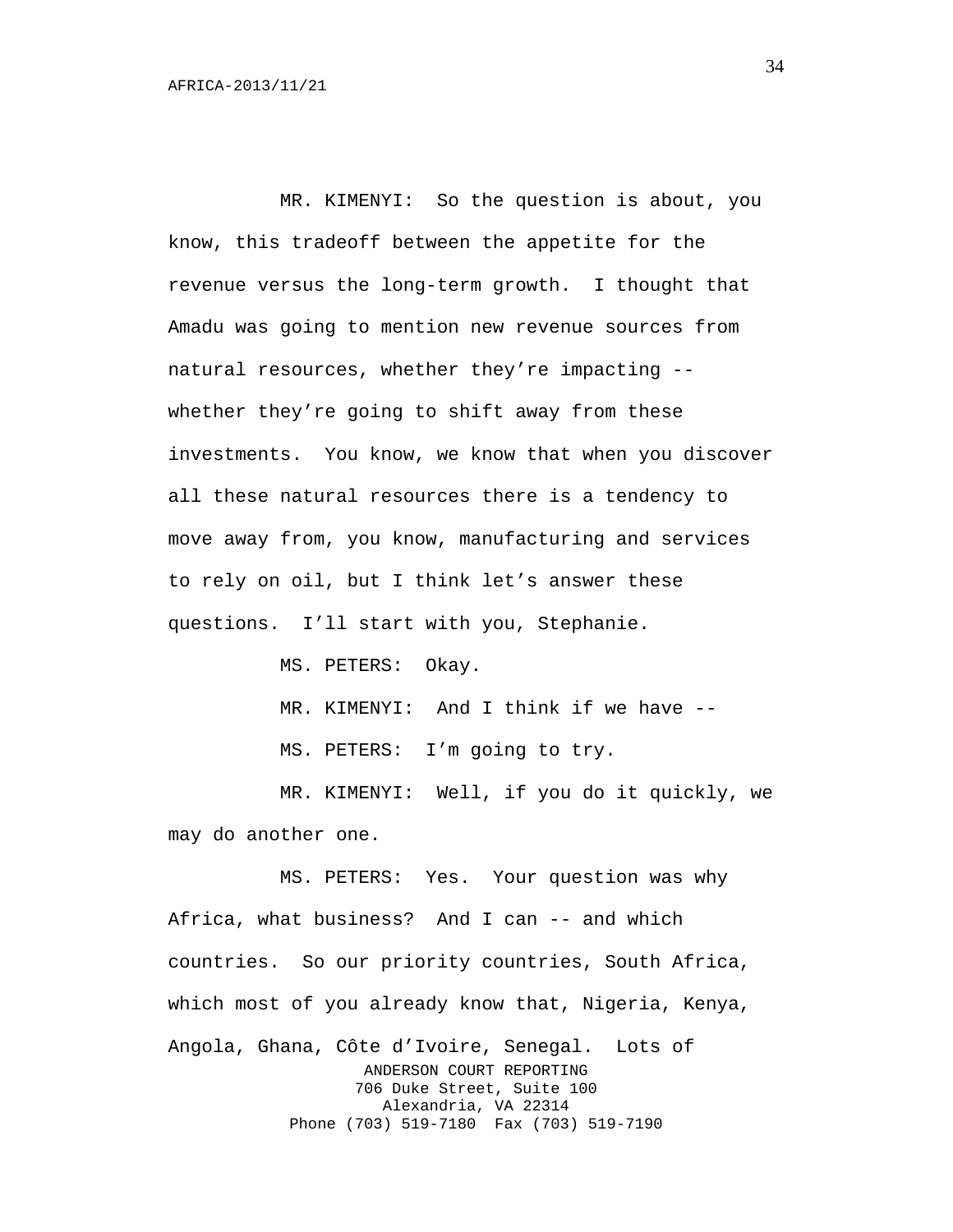differences there, so we can chat afterwards if you want to delve down a little bit more.

But I also think the reason is really the pure numbers, whether it's 6.7 million PC shipments or a 500 million workforce in 2018, 6 of the world's top 10 fastest-growing economies. And I'm sure you know all these facts from CRS, but that's the reason why.

And to Bobby's point, the countries who are not -- I mean, the companies who are not leaning in, you know, they're going to be in a difficult position. But I do think in the tech sector it's a competitive fight to the finish. So I think it's very robust on the tech side.

And it may be through partnerships or it might not be the brand name that you know here in the U.S., but that particular tech nor telecom company has a partnership with another company that's there on the ground or a local company that's, you know, taken the lead. But tech sector, it's growing very, very rapidly and very competitive.

> IPR. Yes, I agree with your statement on ANDERSON COURT REPORTING 706 Duke Street, Suite 100 Alexandria, VA 22314 Phone (703) 519-7180 Fax (703) 519-7190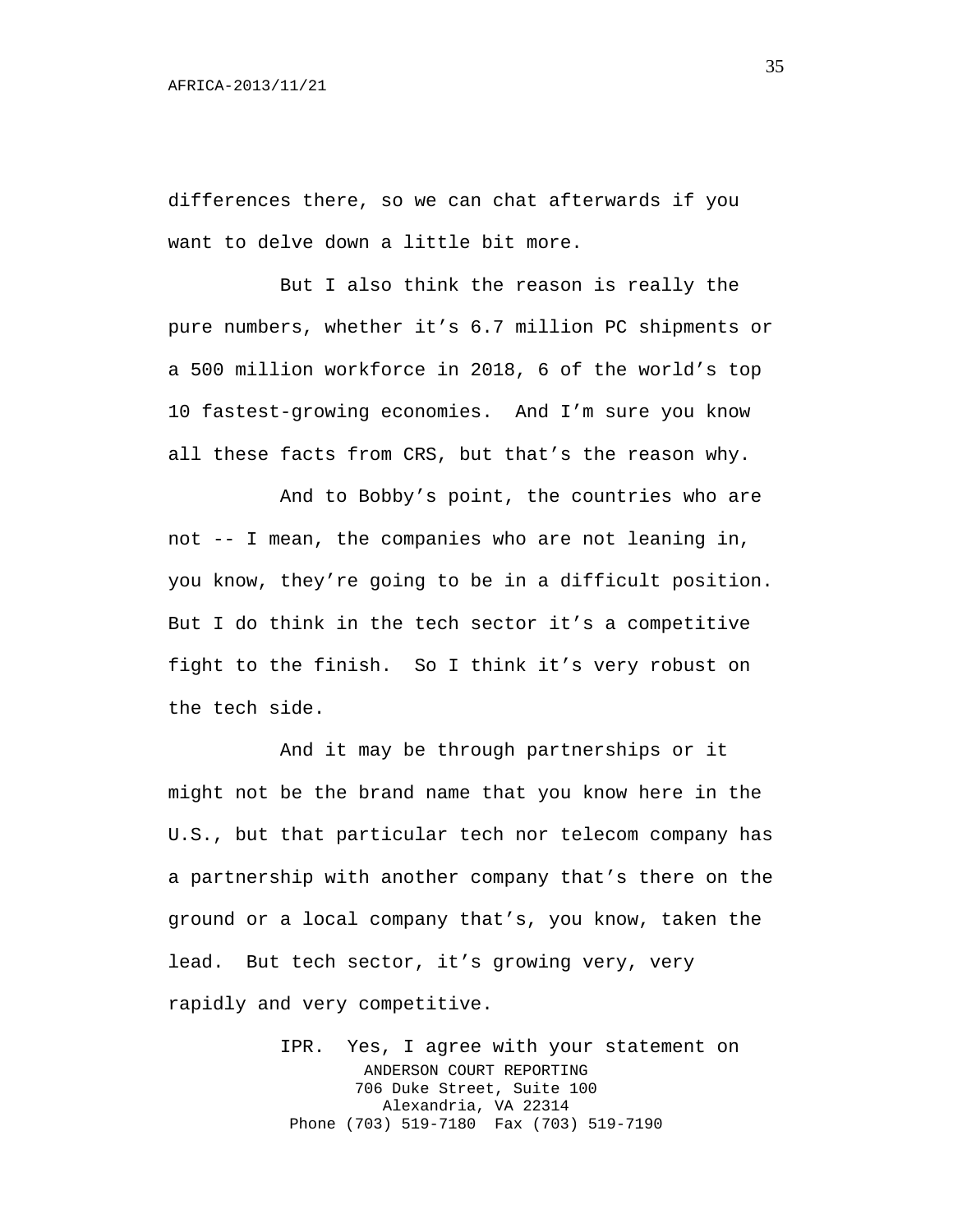it's challenging because it's different. It's culturally different. The legal framework for not only the tech sector, you know, other sectors is just not there. And we are spending a lot of time on this. Witney is one of our consultants and just got back from South Africa and the comments discussing with our legal and corporate affairs lead there about the comments submitted and what we can do.

But I think like everything in every emerging market, it's a negotiation and that's what you need to do. You need to go and learn the market. You sell differently in the Midwest than you sell in the South. You have different frameworks in 50 different states in the United States, so, you know, it's 43, 44 countries, then that's how you have to approach it. But those challenges, we as a company have also faced recently with our acquisitions, like Skype is from Estonia; and my new colleague here from Nokia, we just have an acquisition partnership with Nokia and we talk about the Finnish culture and bringing the Finnish to the Pacific Northwest ANDERSON COURT REPORTING 706 Duke Street, Suite 100 Alexandria, VA 22314 Phone (703) 519-7180 Fax (703) 519-7190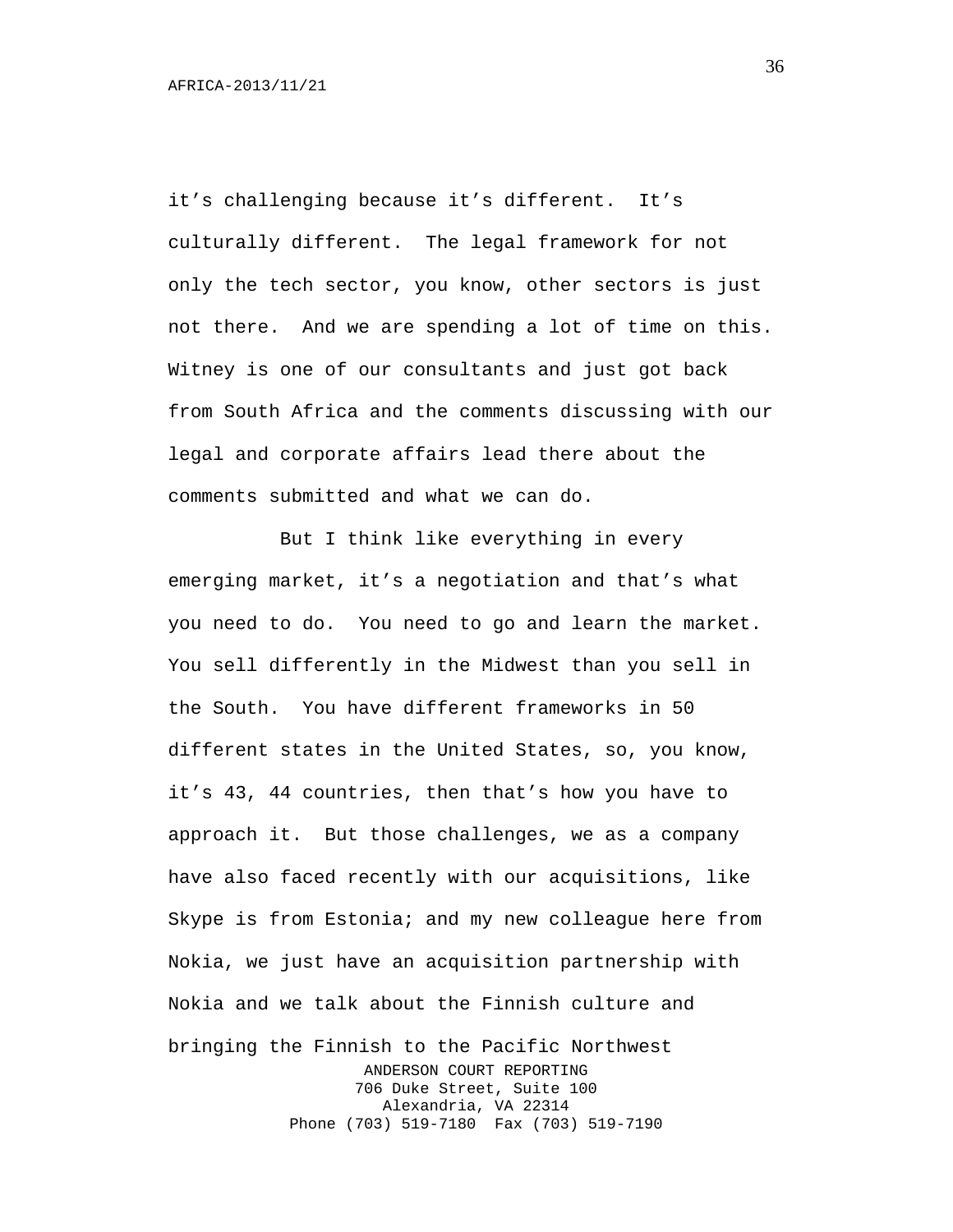Microsoft culture and us employees in the East doing all that. But it's an excellent observation and it's what we're challenged with all the time.

I'm going to give the similar answer to you, Amadu. You know, in the United States it's not like the United States doesn't like their tax collection as well. (Laughter) On the state level, the local level, on the federal level, so I don't know if -- you know, we really can sort of come and say, you know, African countries are terrible, you know. They're trying to collect taxes. It's just like isn't that shocking?

So I will say, similarly, that that's what we, particularly in legal and corporate affairs, that we go in and we hire, you know, attorneys on the ground. We hire professionals who know the culture and can help us navigate that. But it is the cost of doing business and understanding the infrastructure challenges are great and that's why this campaign is a strategic business campaign and investment. And sometimes the cost of investment is a tax or the cost ANDERSON COURT REPORTING 706 Duke Street, Suite 100 Alexandria, VA 22314 Phone (703) 519-7180 Fax (703) 519-7190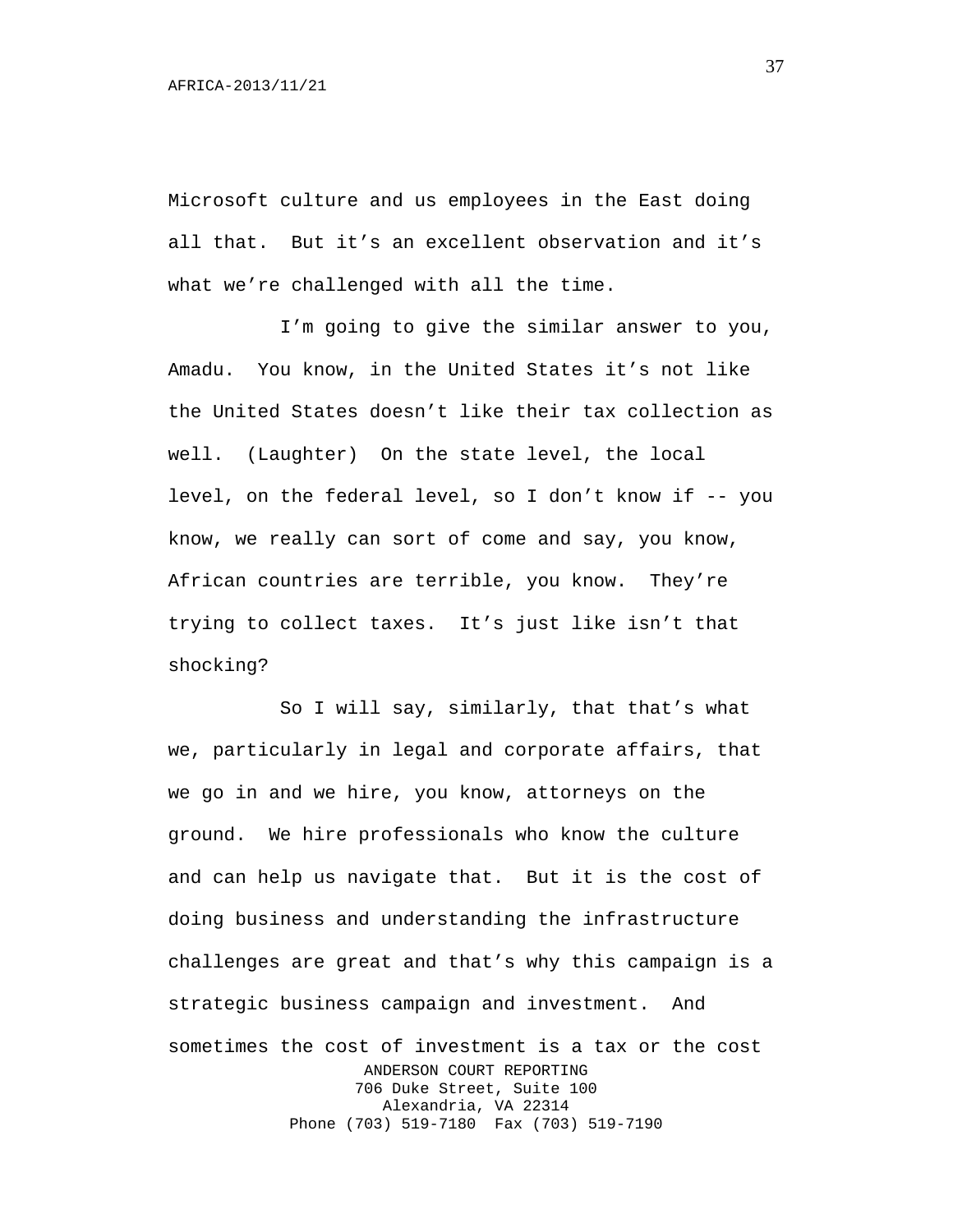is a different intellectual property law that isn't exactly like 70 years copyright protection in United States for your invention.

But I don't think that's any different and we can't set up this framework that, oh, it's so difficult in Africa. There was a time when, Bobby, you know, in '98 and before that that there were challenges and we all know how things were done and the corruption challenges. But I do think now that we have the reduction and the brain-drain that you have professionals, you have attorneys, and you have the framework there that these negotiations have to take place.

#### MR. KIMENYI: Bobby?

MR. PITTMAN: Thank you. I guess maybe I'll combine the Africa rising and the where do I see U.S. companies. I mean, I think it's similar. Witney, you know, one of my big complaints these days is that all of us who are always so upset that the media always painted Africa with one brush -- negative -- we're also all the ones standing up now and painting it with ANDERSON COURT REPORTING 706 Duke Street, Suite 100 Alexandria, VA 22314 Phone (703) 519-7180 Fax (703) 519-7190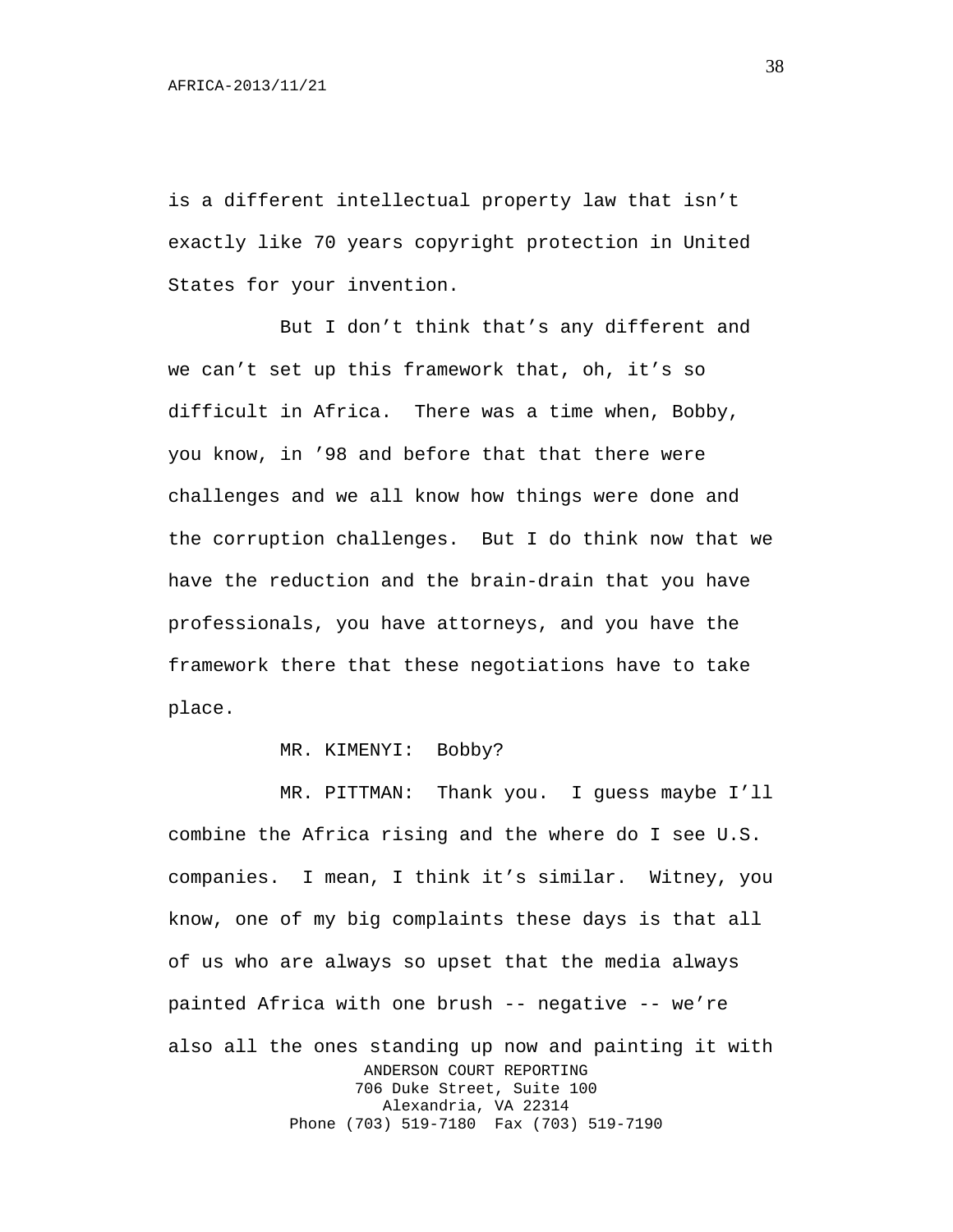one brush -- positive. Right? We're doing the same thing on the other side. And as you know, as somebody that's done a lot of work there for a long time, it's just far more complicated.

And that's why, even it's hard I think at times to even compare different countries because, you know, it depends what sectors you work in, it depends what kind of projects you're talking about. And I think that, you know, some sectors are easy -- like some places are not obvious. I mean, Côte d'Ivoire is one of the examples I talk about a lot. You know, we've had a number of investments in Côte d'Ivoire for a long time and they did quite well, even during huge civil strife. Ghana, we've had less luck when everything was great.

So, you know -- and you only know that through being there. So, you know, when I'm here and people say like, Ghana's great and Côte d'Ivoire's not, I say, well, I've just had a different experience. So some of it's not obvious and it depends on the sector and it depends on the place. ANDERSON COURT REPORTING 706 Duke Street, Suite 100 Alexandria, VA 22314 Phone (703) 519-7180 Fax (703) 519-7190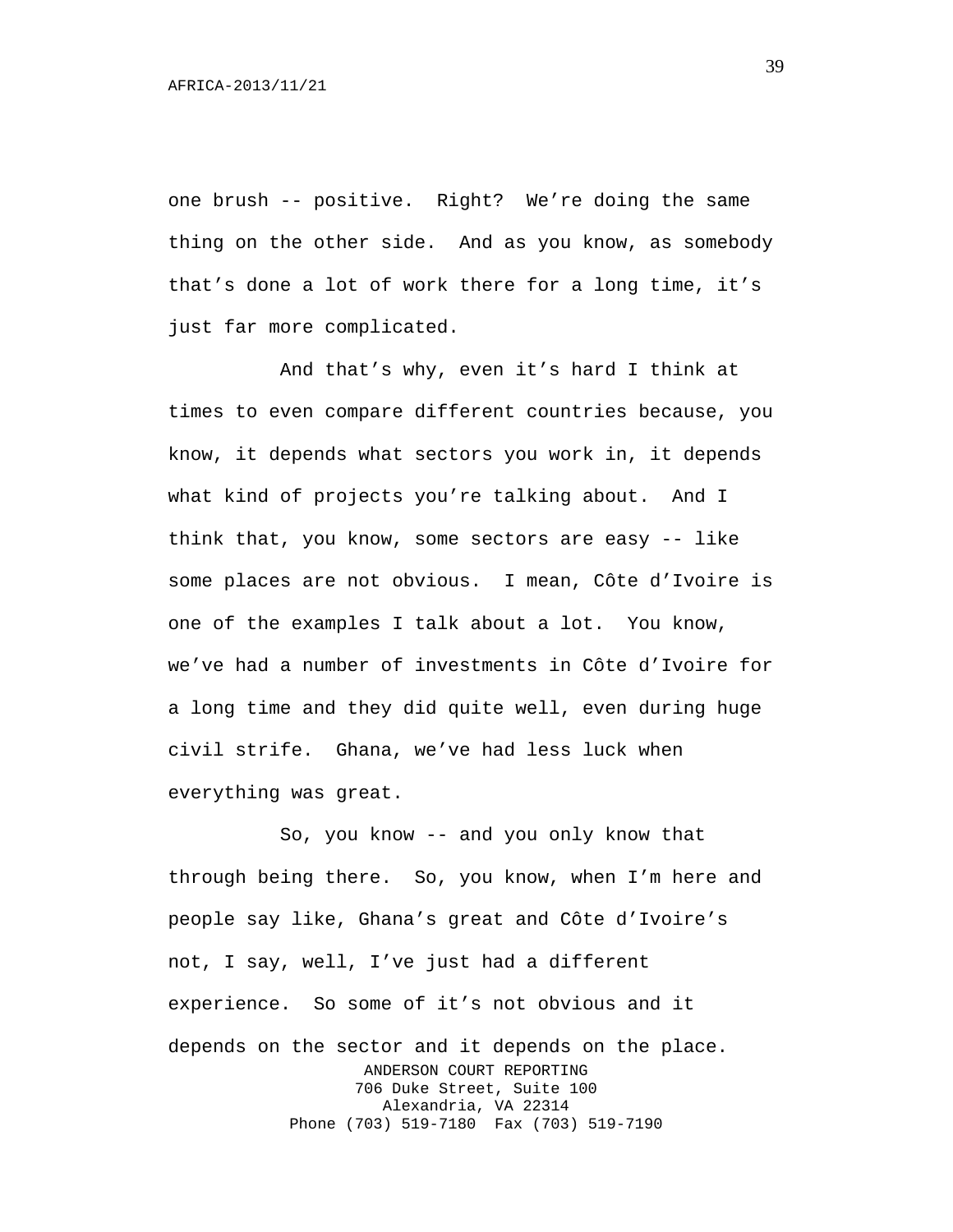I will say in terms of where U.S. companies are focused, I think, again, it really depends on who you're talking about. I will say on the investor side, when we speak to investors, they want to hear how we're going to help them get to places other than South Africa. They can get to South Africa. That's not something they're looking for help with.

So I think, you know, if you play the role of, you know, helping to place money in some of these places or whatever, you better have a story about why you can offer some unique, you know, places. And certainly, you know, where are people interested? They're definitely interested in doing business in Nigeria. It's one of the biggest markets, if not the biggest. It's going to continue to be the biggest.

And then the other thing I would say is, you know, we, at least in our team, we actually think of more of a city landscape than a country landscape. And the reason I say that is because, you know, Stephanie talked about local partners and I thought she made a very insightful point, which is if you're ANDERSON COURT REPORTING 706 Duke Street, Suite 100 Alexandria, VA 22314 Phone (703) 519-7180 Fax (703) 519-7190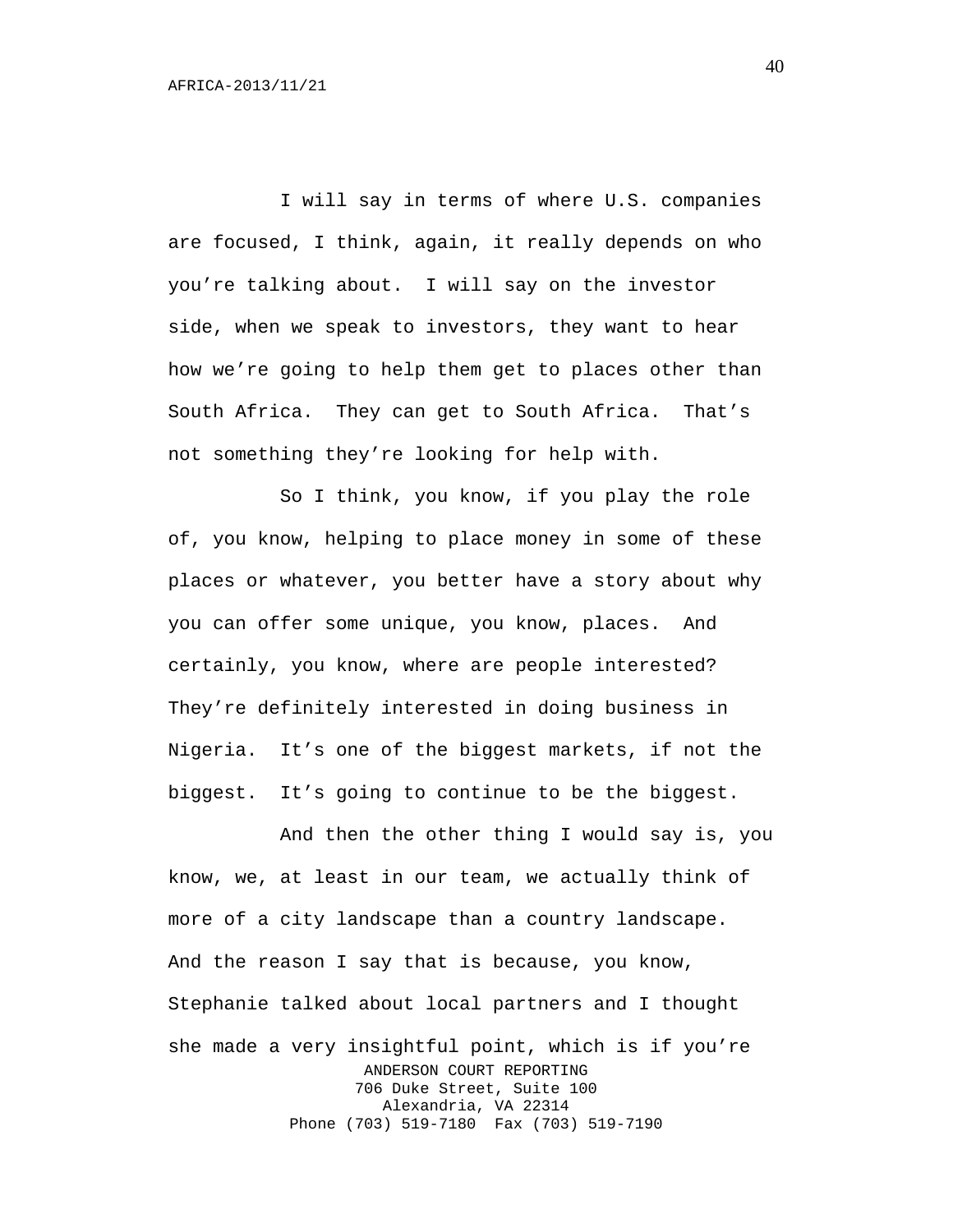late to the party, you know, are the best local partners already locked up? You know, Microsoft locked up their local partner in Kenya and if you're coming in second, they're off the table, you know.

And I think Kenya's a great example where, you know, if you -- let's say you sell, you know, some kind of widget and you want to sell it in Kenya, your local partner in Kenya is probably going to sell that widget in Addis whether you want them to or not. And so you don't even have to think about whether or not you're in Ethiopia. They're going to take you there. (Laughter) So I think that story continues to evolve.

And we certainly -- you know, we spend a lot of time mapping the data in this regard because, you know, there are some markets where your local partner can't take you anywhere but that market and there are other markets where your local partner, you can't get them to keep you in just that market. They're going to -- which raises legal issues and other things that from the corporate side you might have concerns about it. And so for us, we think of the space that way. ANDERSON COURT REPORTING 706 Duke Street, Suite 100 Alexandria, VA 22314 Phone (703) 519-7180 Fax (703) 519-7190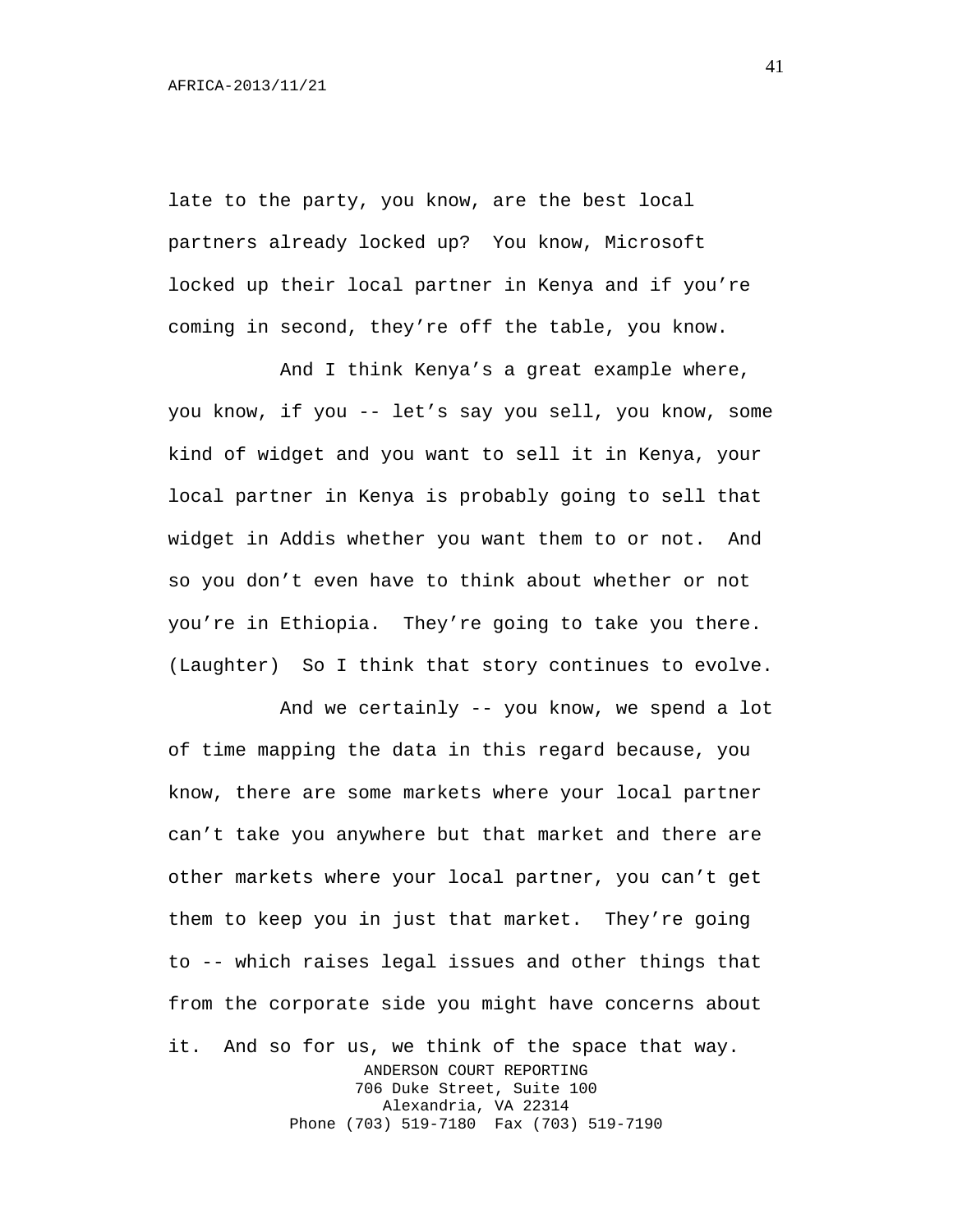And certainly some sectors like the consumer side, some regions are very poor. So Somalia, I mean -- or I'll give you a better example. I mean, we never talk about North Africa. You know, Libya's a place that I think it's a very difficult place to do business. Again, it's a place that I know lots of U.S. companies actually are more bullish on than maybe I would be. But, you know, most construction companies doing business in Libya are Tunisian. So, you know, you can get Libya exposure through an investment in Tunisia, which is, I think, a lot easier to do. And so I think that's going to be the case in more and more places, so I don't think it's quite as straightforward as I want to be in Libya or not. And again, that's why I said I don't need to know the U.S. ambassador to Libya and the framework there to invest in a Tunisian construction company that's going to do most of their operations in Libya. And that's why I think a lot of this has changed quite a bit.

MR. KIMENYI: Thank you. Thank you very much. I'm looking at our hosts over there to see how ANDERSON COURT REPORTING 706 Duke Street, Suite 100 Alexandria, VA 22314 Phone (703) 519-7180 Fax (703) 519-7190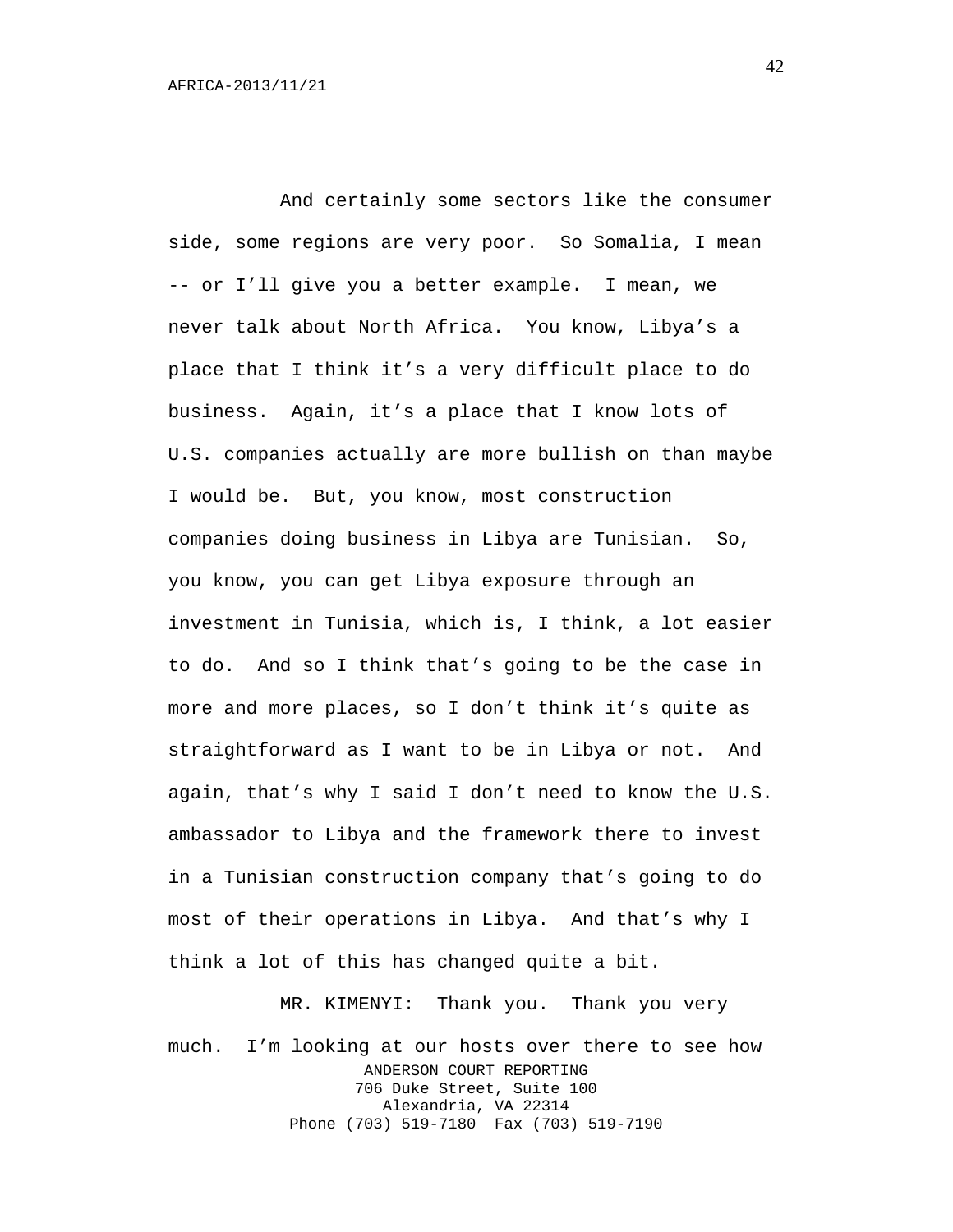nervous they are about the time, but they look relaxed. (Laughter) Do you think we can take one -- I don't know, can we take one or two more questions or so?

MR. SULFAB: I'll ask a question. Thank you. (Laughter) Because I'm really nervous actually.

MR. KIMENYI: Introduce yourself.

MR. SULFAB: Moon Sulfab. I'm a member of the Congressional African Staff Association. Again, thank you so much, Brookings, over the years. I guess we cannot talk about Africa without mentioning China. I mean, every setting in the last decade you have to mention China.

Correct me if I'm wrong. The majority of the companies, if not all, that are Chinese is somehow owned by the state or supported or backed by the state. Being a capitalist I don't think I want to encourage that, but would you think that that would actually be a strategy, that somehow the United States can actually assure U.S. firms are actually doing business in Africa. Okay, if you would fail, you ANDERSON COURT REPORTING 706 Duke Street, Suite 100 Alexandria, VA 22314 Phone (703) 519-7180 Fax (703) 519-7190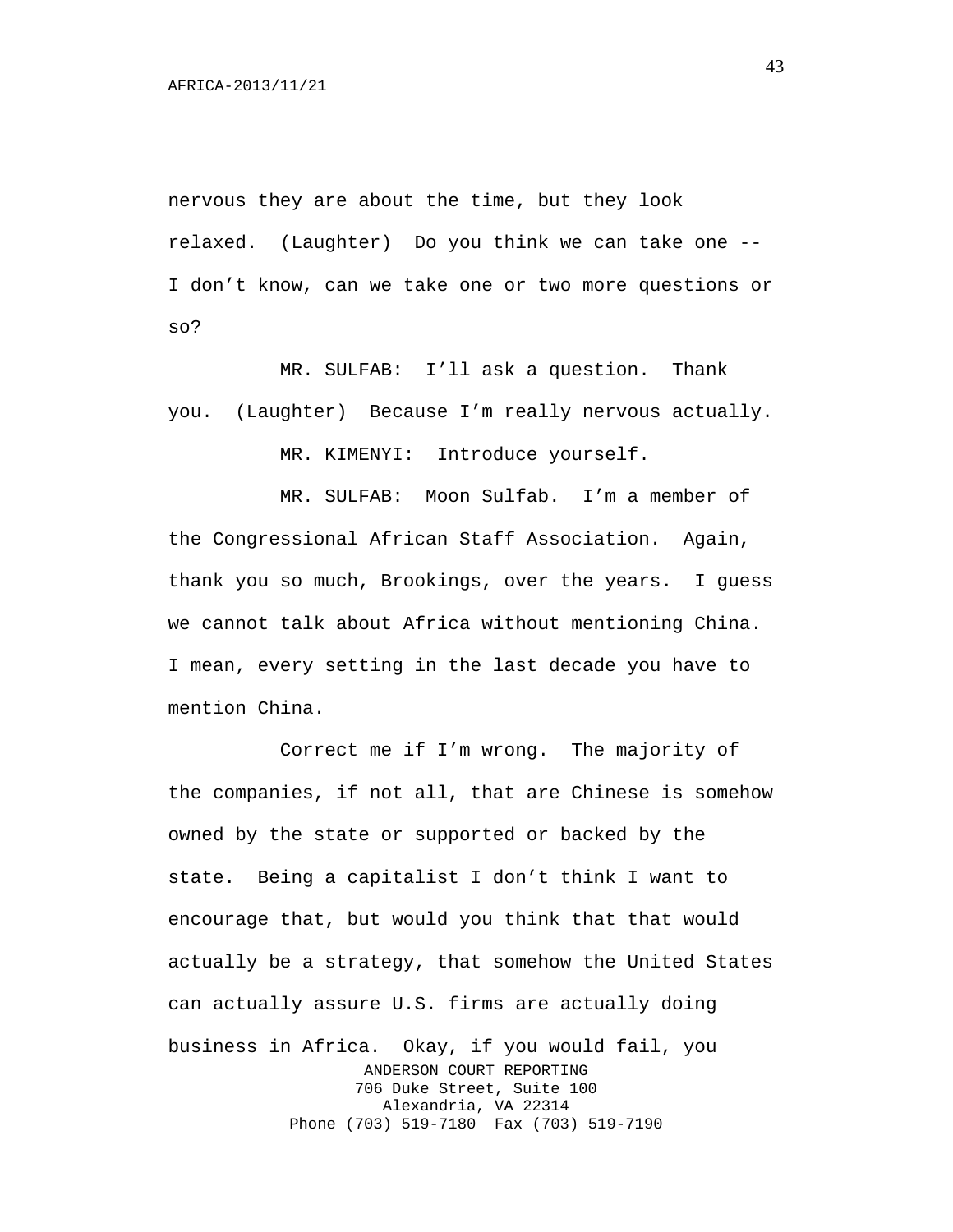know, maybe we can actually somehow give you tax breaks or some sort of a safety net there.

I remember it as back in the '80s. Of course, we're in the age of sequestration, but I know when Chevron was doing exploration in Sudan, and particularly in the south, and then the civil war had happened, Chevron had spent hundreds of millions of dollars and Congress actually ended up somehow elevating it as sort of a tax break and they were actually able to somehow help with their loss. So how do you see (inaudible)?

MR. KIMENYI: Very good. Let me take a final one before we are chased out of here.

Okay, Amy?

MS. HOGAN: Yeah. Hi. I'm Amy Hogan from the State Department.

We spend a lot of time in government thinking about how to promote integration out of a continent and the African Union spends a lot of time thinking about this, too, or at least they say they do. And how important, do you think, greater economic ANDERSON COURT REPORTING 706 Duke Street, Suite 100 Alexandria, VA 22314 Phone (703) 519-7180 Fax (703) 519-7190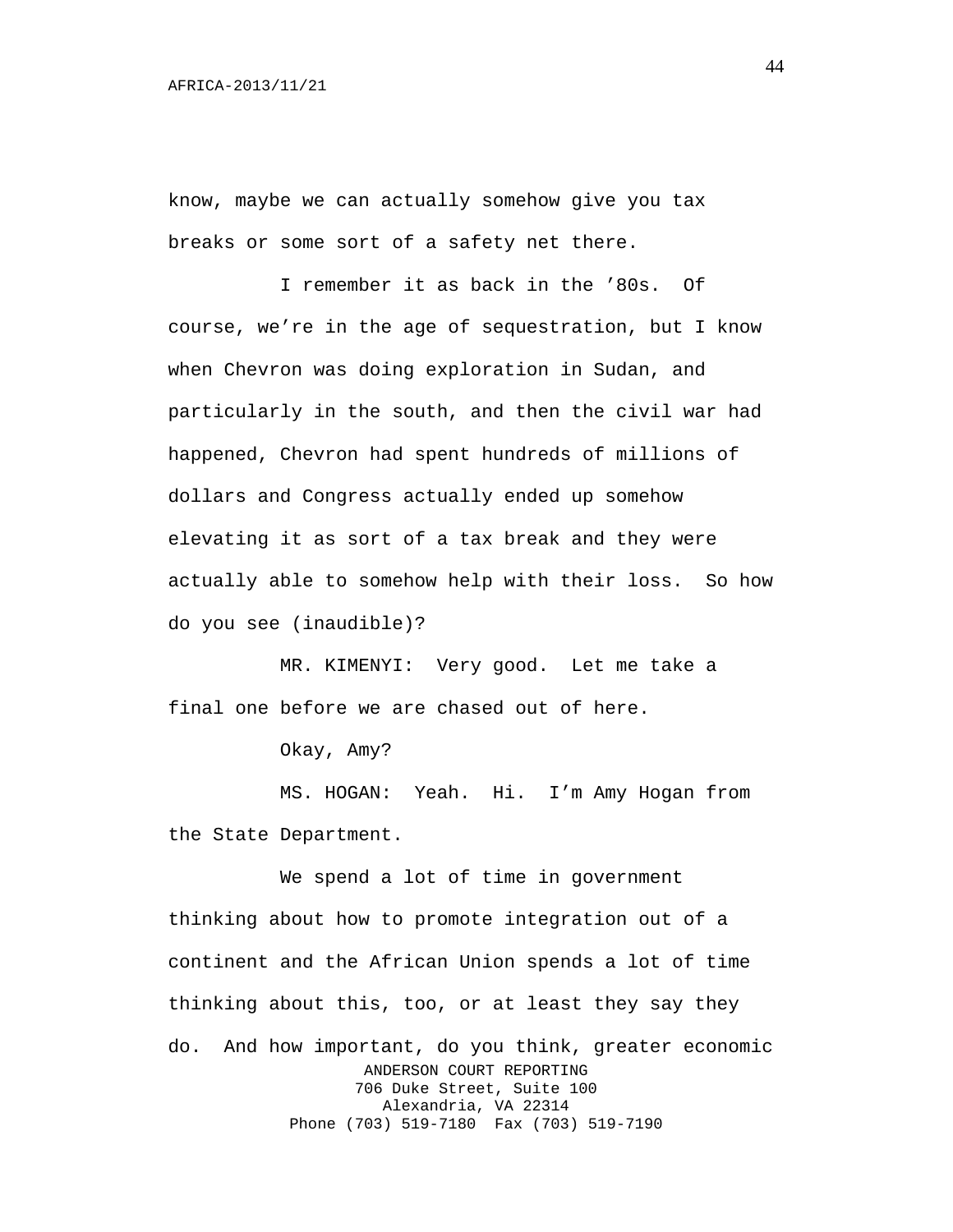integration and harmonization of regulations and elimination of cross-border barriers is important to growth on the continent and to the future of U.S. firms on the continent?

MR. KIMENYI: Excellent. These are excellent questions actually to conclude this discussion. China question and the regiment question issue. So Bobby, then Stephanie.

MS. PETERS: You take China, I'll take regional integration.

MR. PITTMAN: No, I actually like your framing. And even though I don't really know -- you know, I'm not -- I've never worked on China, so I know very little bit about it, but I have both competed with a lot of Chinese companies and done business with Chinese companies on the continent. And I actually think for you all thinking about policy, my takeaway on competition with China is different than the other things I hear in town. Because what I hear a lot in town is, you know, things that are very important - workers rights, subsidized finance, some of these ANDERSON COURT REPORTING 706 Duke Street, Suite 100 Alexandria, VA 22314 Phone (703) 519-7180 Fax (703) 519-7190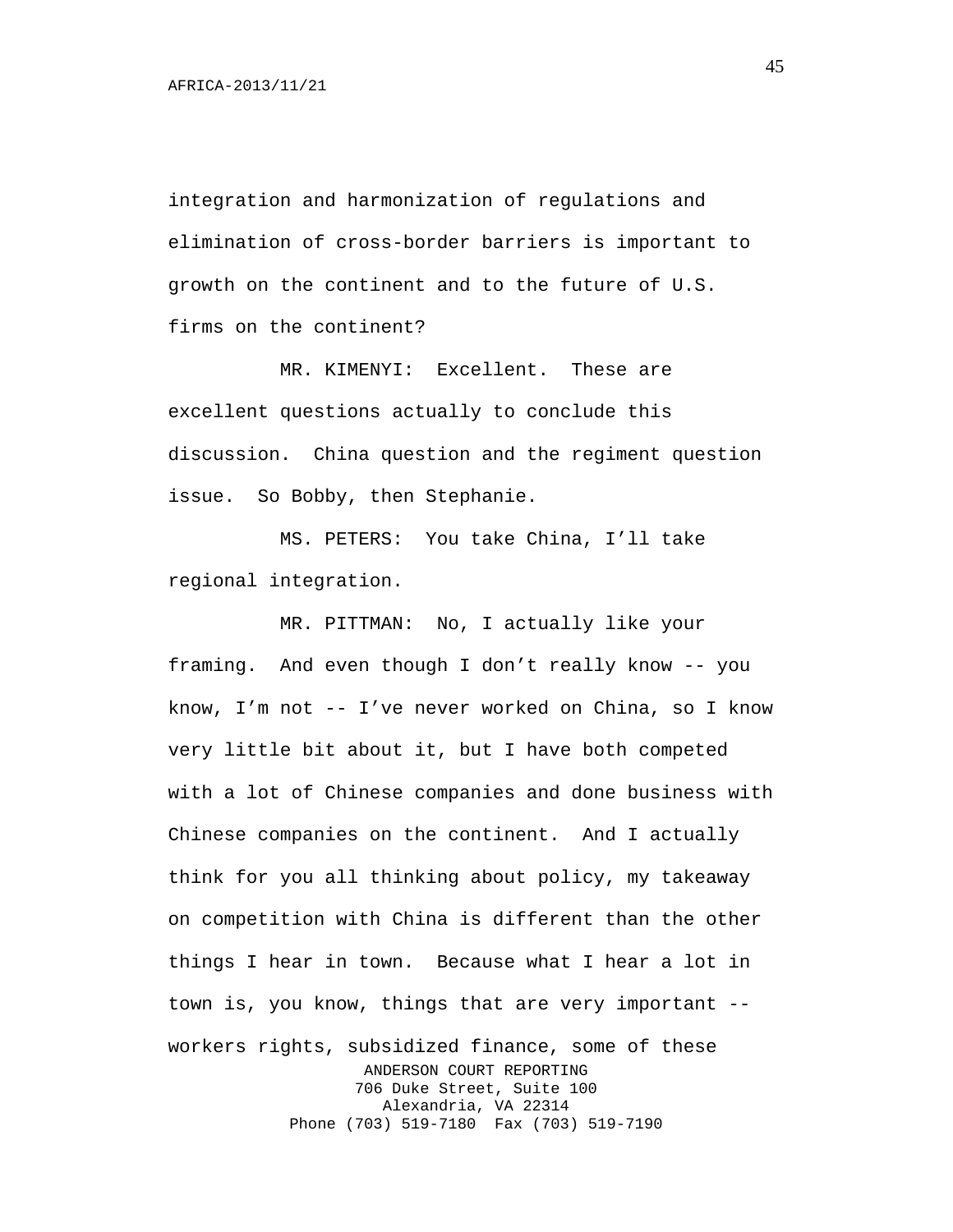pieces, which I think there's lots to discuss there -- I actually think the biggest advantage that Chinese companies have today, and it relates in some ways to your framing, is speed.

And, you know, as governments in Africa feel more pressure to deliver for their people, the difference between me coming in and saying, well, we're an investor, but we've got to find a developer and then we may or may not get financing from Ex-Im and may or may not from OPIC and we're going to put all these pieces together and that's going to take five years to build the power plant, and a Chinese firm comes in and says here's one document and when you sign it, the financing, the developer, the EPC contractor they'll be there tomorrow. And it'll be done in three years and your election's in four years. Again, I don't think that matters if you're in Africa or if you're in, you know, Florida where I'm from. You know, you're going to choose the person that can -- and that's why I say we focus so much on subsidized financing. I actually think actually very often that ANDERSON COURT REPORTING 706 Duke Street, Suite 100 Alexandria, VA 22314 Phone (703) 519-7180 Fax (703) 519-7190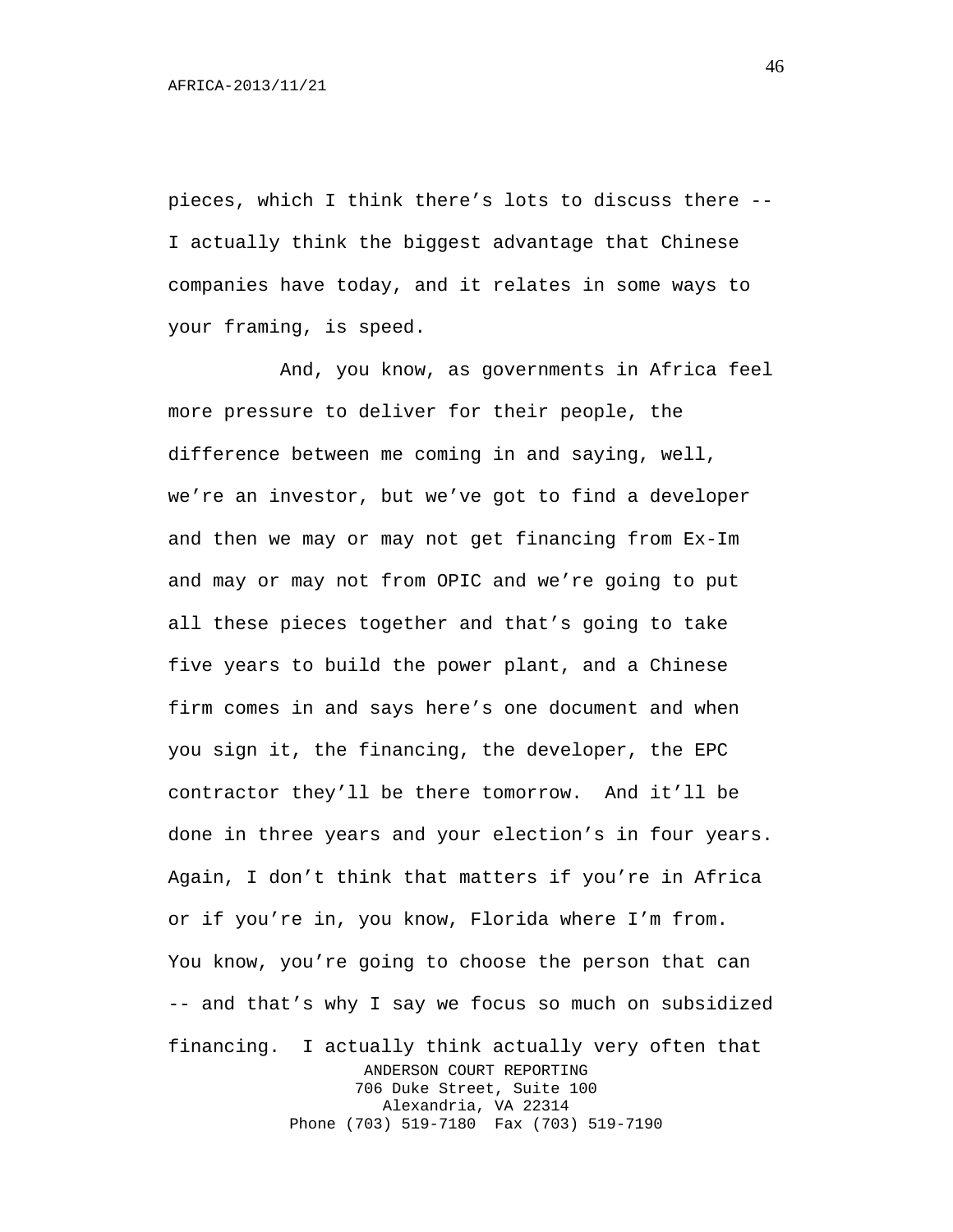Chinese financing is more expensive, but people are willing to pay that higher price to get it done quickly.

So I think it's a real challenge for our system. I mean it's a real challenge for our system. And I think it's something to think about is how can we fast track some of the things we do? We're certainly working to try to develop -- you know, we developed a partnership with General Electric earlier this year. You know, we're working to fast track some of those discussions so we can bring more players at the table with more of a rhythm to get the projects done more quickly as a response. So we see that as the lesson to be learned and still going to work with some Chinese firms.

But I think speed, to me, is the overwhelming thing. And so when I think of policy stuff, for example, Ex-Im, OPIC, you know, maybe Microsoft can get some kind of pre-clearance from Ex-Im. I don't know. I mean, I don't work for Microsoft, so I'm not here advocating for them. ANDERSON COURT REPORTING 706 Duke Street, Suite 100 Alexandria, VA 22314 Phone (703) 519-7180 Fax (703) 519-7190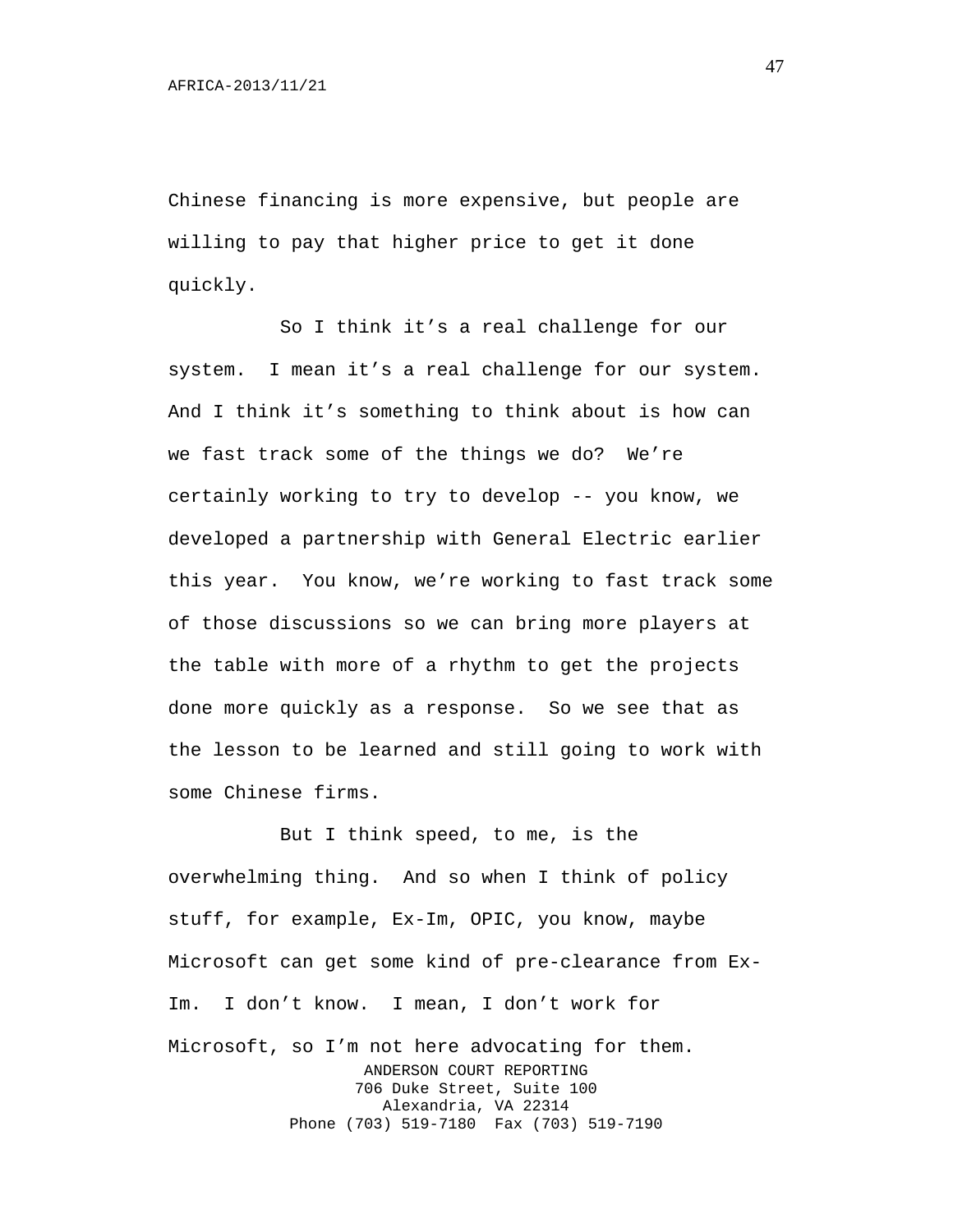MS. PETERS: You can. (Laughter)

MR. PITTMAN: But like, maybe they can go through some kind of process where their due diligence for one of their projects with Ex-Im is a shorter timeframe. I mean, again, that's not equal to China, but that kind of thing to me would make a lot of sense and it doesn't cost anything on the budget. Right? I mean, we're just talking about how we operate. I think there's lots we can do to move things more quickly.

And even though Stephanie's going to talk about integration, I will just say that I think it's a big issue. I think it's a complicated issue on the infrastructure space. You know, look, try building a road, you know, between Florida and Georgia. I mean, it's all hard when you cross borders and you deal with different governments, but it's something that all of us have to continue to chip away at. And I think the markets like East Africa that have made more progress integrating, it's why they're more attractive. I mean, the East Africans are becoming a competitor to ANDERSON COURT REPORTING 706 Duke Street, Suite 100 Alexandria, VA 22314 Phone (703) 519-7180 Fax (703) 519-7190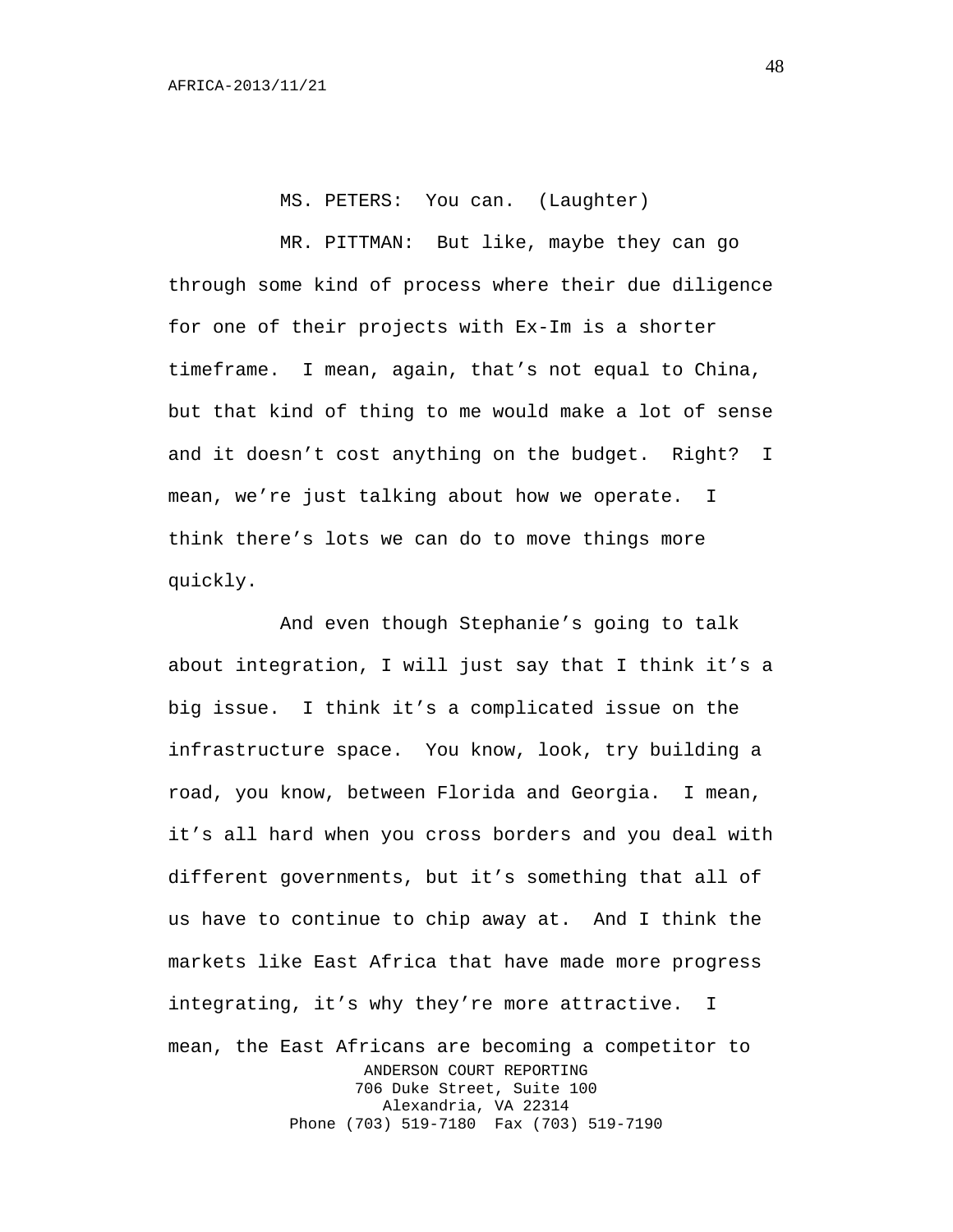Nigeria in terms of consumers because they're breaking down those borders and they can look more and more like one large consumer play. But it's hard to do and it only just happens through chipping away at it, I think.

MS. PETERS: And I'll just give one quick example. We're delighted to partner with the administration on the Young African Leaders Initiative, so we'll be partners in that. And we've been working with USAID and your colleagues at the State Department on shaping the program. One of the questions they asked me specifically was can the internship, can someone from Kenya go and work in our office in Ghana? Can we have cross -- you know, that you don't have to be from that country. And we were like absolutely.

So starting on the education and professional training that these relationships, that's how -- you know, we go to college, we meet folks, we, you know, build businesses and experience, that that's one, you know, specific area that I think will help ANDERSON COURT REPORTING 706 Duke Street, Suite 100 Alexandria, VA 22314 Phone (703) 519-7180 Fax (703) 519-7190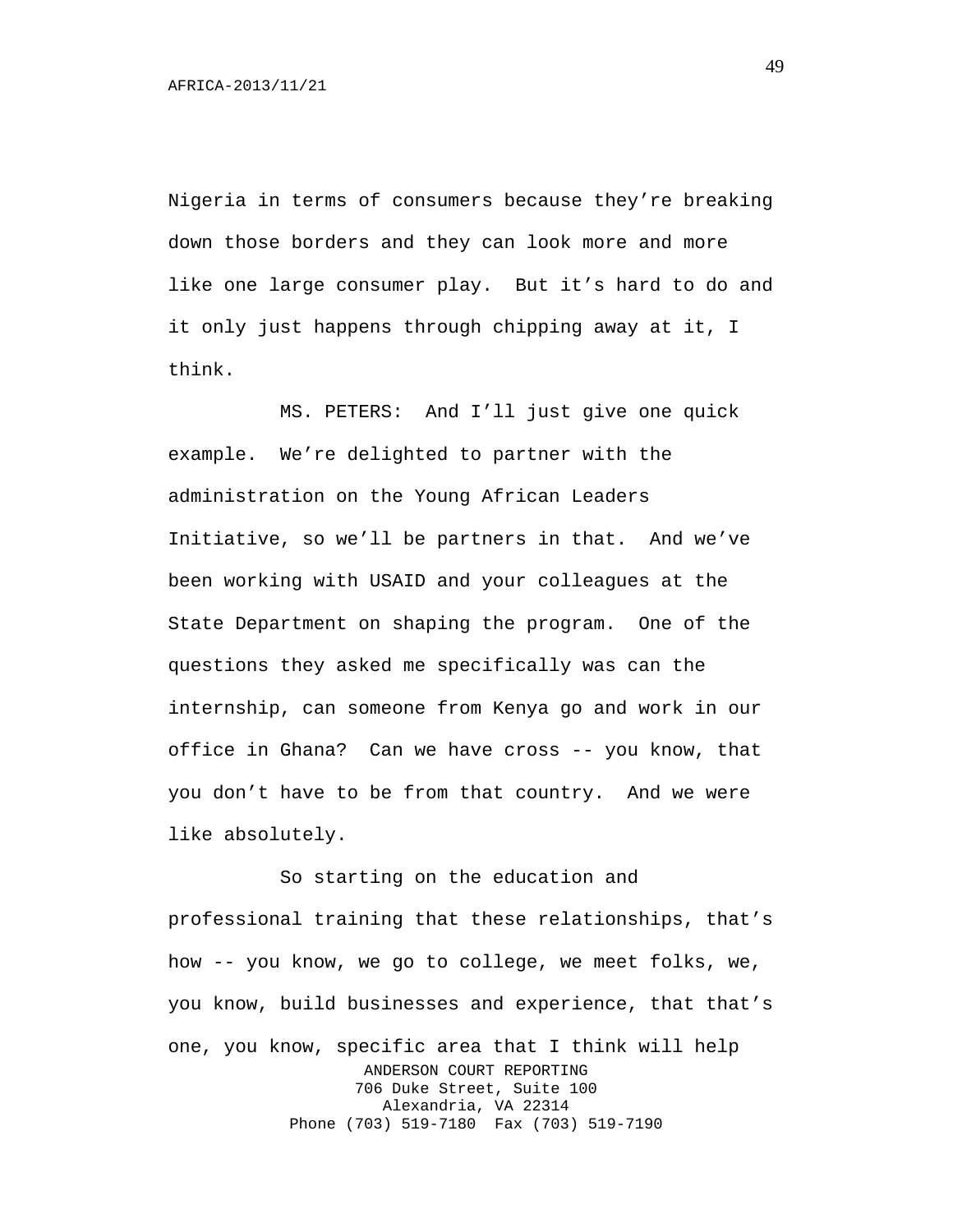this regional breakdown in integration is to having professionals cross and, you know, students to start to integrate first.

And I think this is critically important when Bobby talked about going from extraction industries now to IT and many other industries it has to happen because, you know, you had oil and you didn't, and you had diamonds and you didn't. And so that helped to keep things in regional and state because those were the resources that you had. That's not the only business in town anymore. There are many other businesses, including us, in the tech sector and, therefore, it makes no difference, those kind of boundaries. And so I think they're breaking down naturally through professional development relationships as well as these new industries being the commercial drivers in the economy.

MR. KIMENYI: Thank you very much. Unfortunately, we have to close this with Bobby and Stephanie. Thank you. Thank you very much.

> MS. PETERS: Yes, thank you. ANDERSON COURT REPORTING 706 Duke Street, Suite 100 Alexandria, VA 22314 Phone (703) 519-7180 Fax (703) 519-7190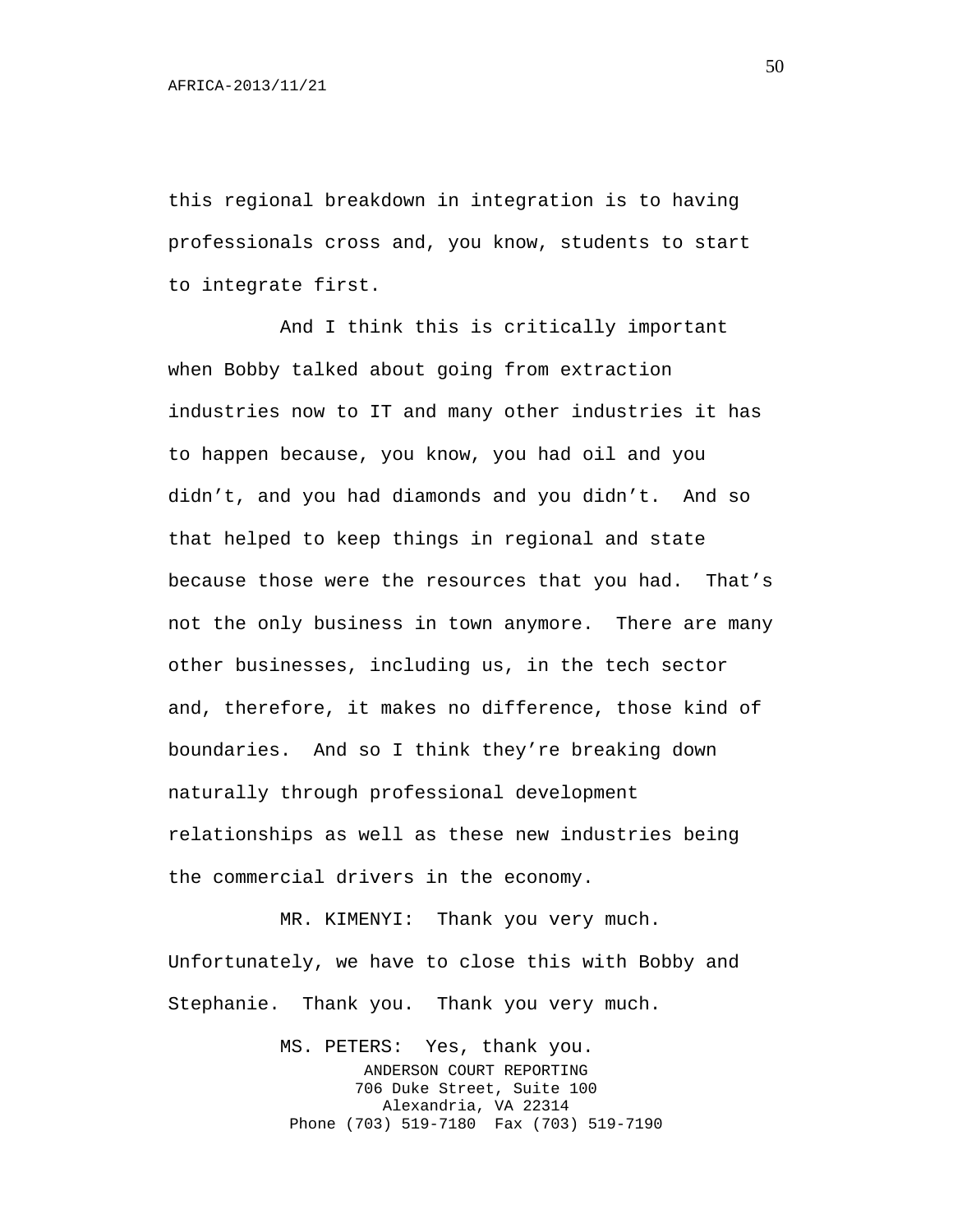MR. KIMENYI: It has been very good. I want to thank our hosts here. We have our CASA members you want to say --

SPEAKER: (off mic)

MR. KIMENYI: Oh, you are?

SPEAKER: So on behalf of the Congressional African Staff Association we'd like to thank everyone who was here. This is a continuing dialogue that we've been having at The Brookings Institution, so please continue to stay in contact with The Brookings Institution. We're going to be continuing these conversations as -- I believe they said that they think this is the last one for this year, but it might not. There might be another one, so please stay tuned. Thank you.

MR. KIMENYI: Thank you very much. (Applause)

\* \* \* \* \*

ANDERSON COURT REPORTING 706 Duke Street, Suite 100 Alexandria, VA 22314 Phone (703) 519-7180 Fax (703) 519-7190